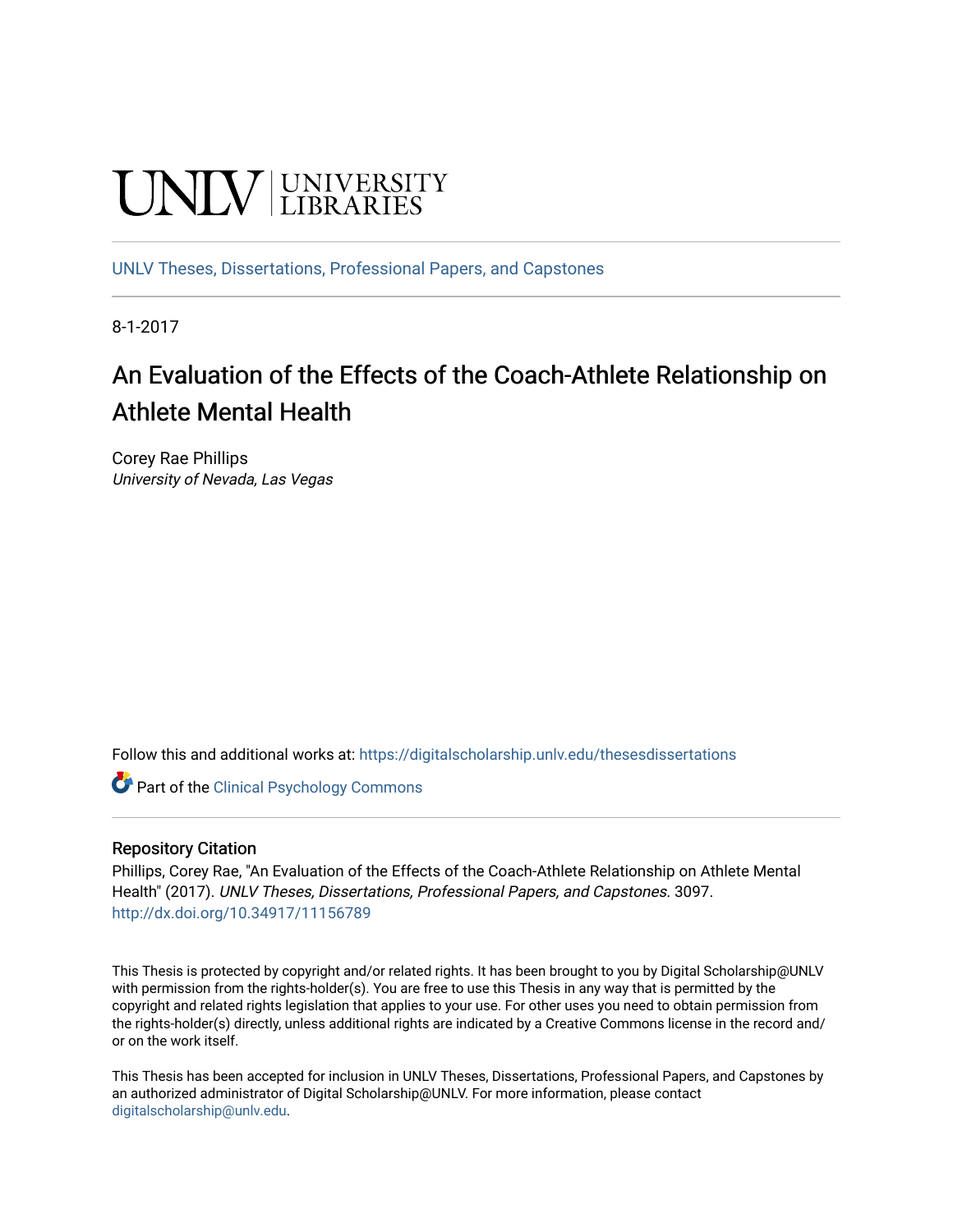## AN EVALUATION OF THE EFFECTS OF THE COACH-ATHLETE

## RELATIONSHIP ON ATHLETE MENTAL HEALTH

by

Corey Rae Phillips

## Bachelor of Science Roberts Wesleyan College 2013

A thesis submitted in partial fulfillment of the requirements for the

Master of Arts – Psychology

Department of Psychology College of Liberal Arts The Graduate College

University of Nevada, Las Vegas August 2017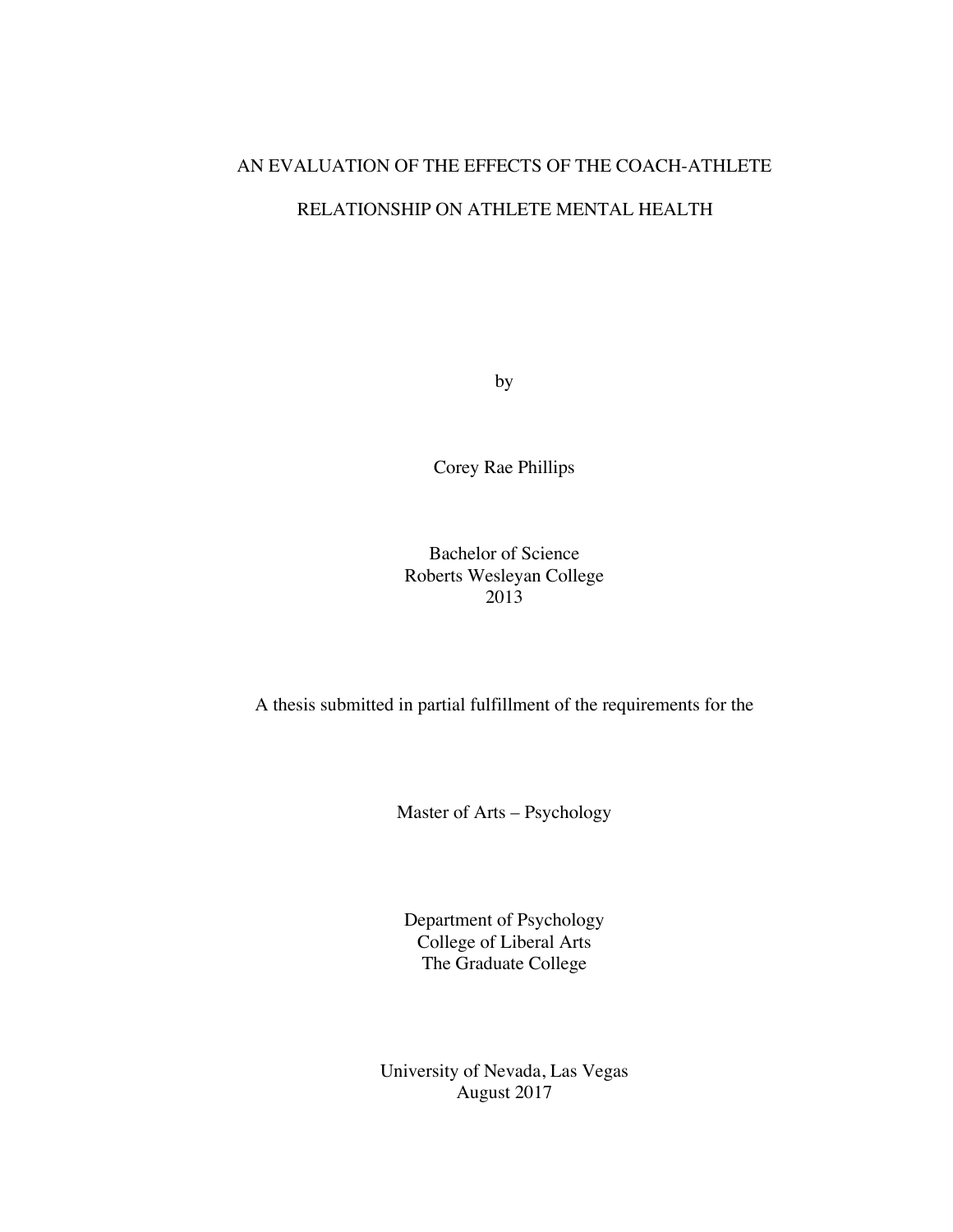

## **Thesis Approval**

The Graduate College The University of Nevada, Las Vegas

July 11, 2017

This thesis prepared by

Corey Rae Phillips

entitled

An Evaluation of the Effects of the Coach-Athlete Relationship on Athlete Mental Health

is approved in partial fulfillment of the requirements for the degree of

Master of Arts – Psychology Department of Psychology

Dr. Rachael Robnett, Ph.D. *Examination Committee Member*

Dr. Kimberly Barchard, Ph.D. *Examination Committee Member*

Dr. Nancy Lough, Ph.D. *Graduate College Faculty Representative*

Dr. Bradley Donohue, Ph.D.<br>
Examination Committee Chair<br>
Graduate College Interim Dean *Examination Committee Chair Graduate College Interim Dean*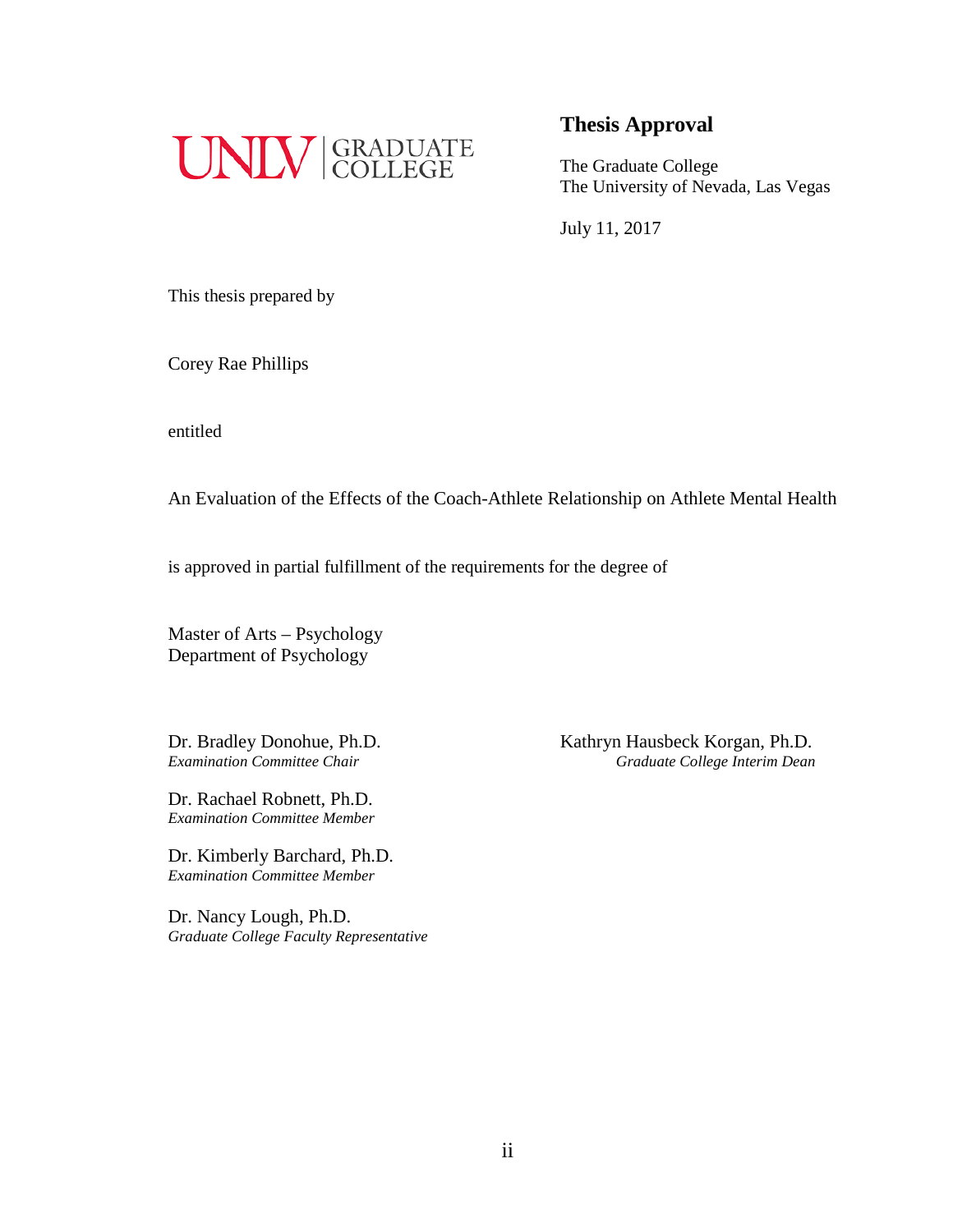#### **ABSTRACT**

## **An Evaluation of the Effects of the Coach-Athlete Relationship on Athlete Mental Health**

by

Corey Rae Phillips

Dr. Bradley Donohue, Advisory Committee Chair Professor of Psychology University of Nevada-Las Vegas

There is a demand to target the mental health needs of collegiate athletes, who are considered to be at-risk for physiological injuries, psychological disturbances, and academic problems. Due to the dynamic nature of the coach-athlete relationship, assessing the impact coaches have on athletes' psychological wellbeing is imperative to shift the way mental health is addressed within this population. The current study aims to address the relationship between perceived problems in the coach-athlete relationship and mental health of college students who participate in organized sport. I hypothesize that problems in the relationship have serious implications for athletes and mental health providers in that an athlete's perception of problems in the coach-athlete relationship will predict more mental health problems, substance use, and stress than athletes who do not identify problems in the coach-athlete relationship. In addition, the current study aims to understand gender related differences in mental health complaints, substance use, and perception of problems within the coach-athlete relationship. I hypothesize that male and female athletes will report differences in their experience of these three domains.

iii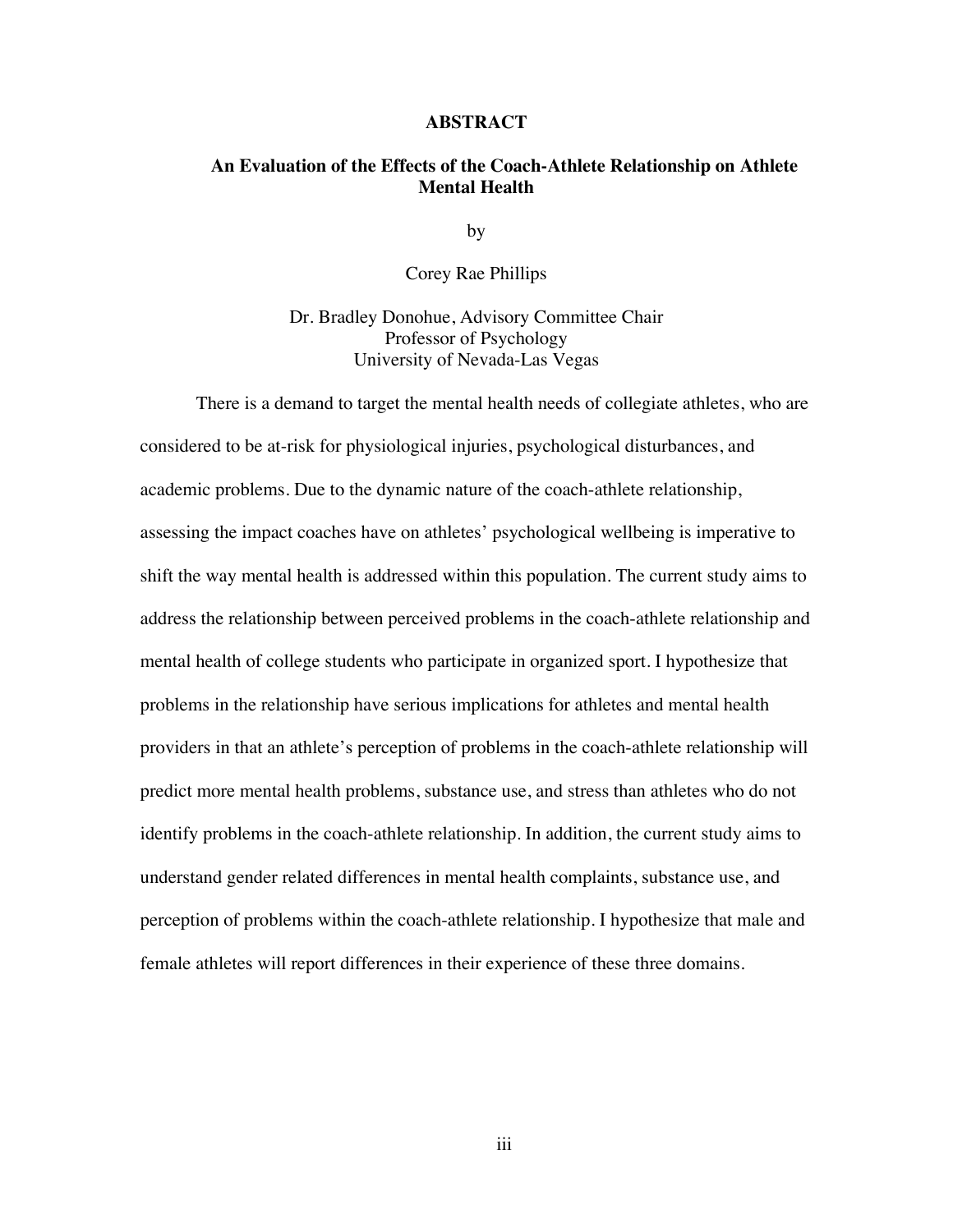#### **ACKNOWLEDGEMENTS**

This research project would not be possible without the support and guidance of many. A special thank you to Dr. Bradley Donohue, for continued wisdom and direction, and to each member of the committee, Dr. Rachael Robnett, Dr. Kimberly Barchard, and Dr. Nancy Lough, for their time, knowledge, and assistance in bringing this project to fruition. Finally, a mountain of gratitude for friends and family, my parents, my sister, my fiancé, and my research assistants, who kept me focused and motivated throughout this arduous process. Thank you all for your support and encouragement.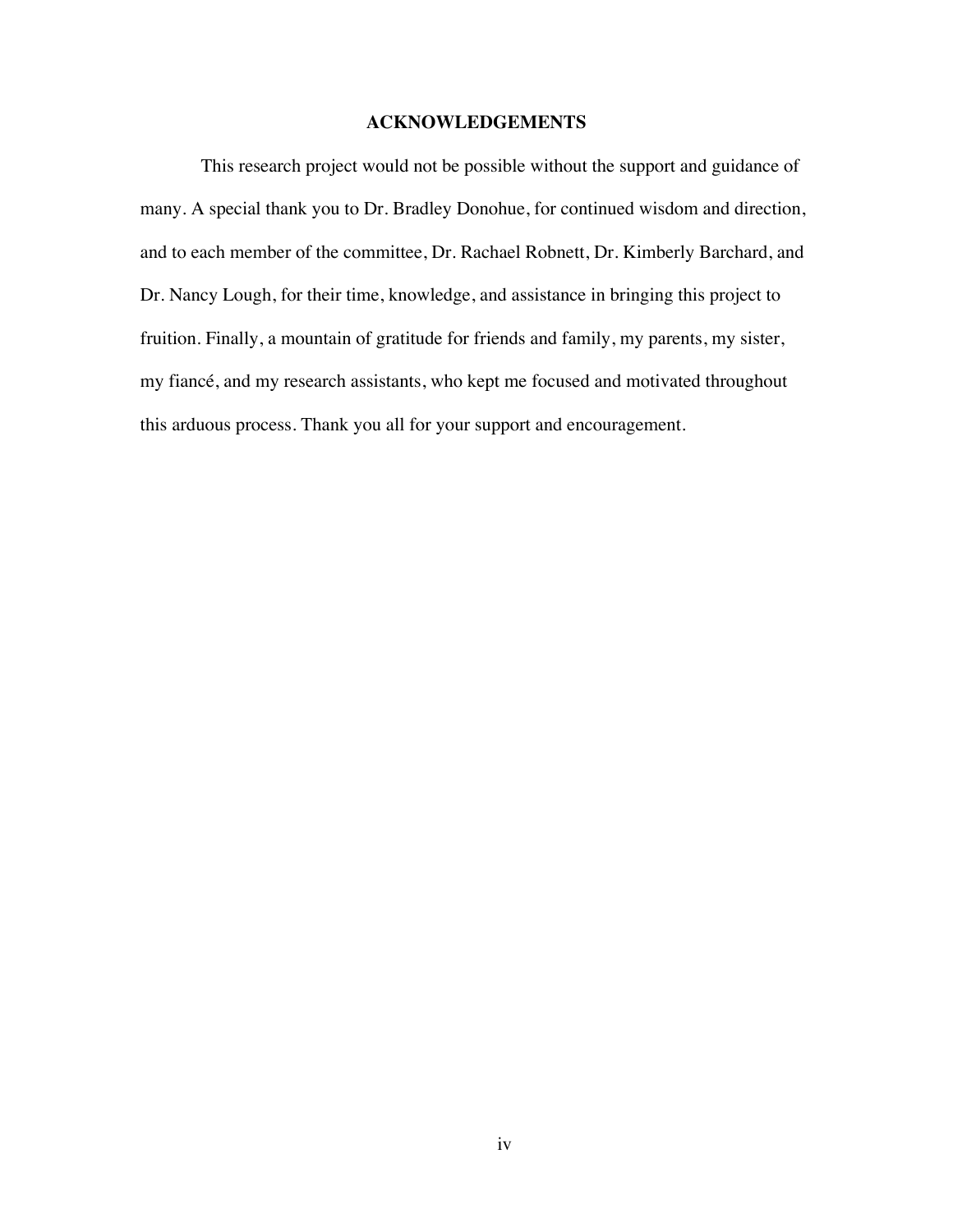## **TABLE OF CONTENTS**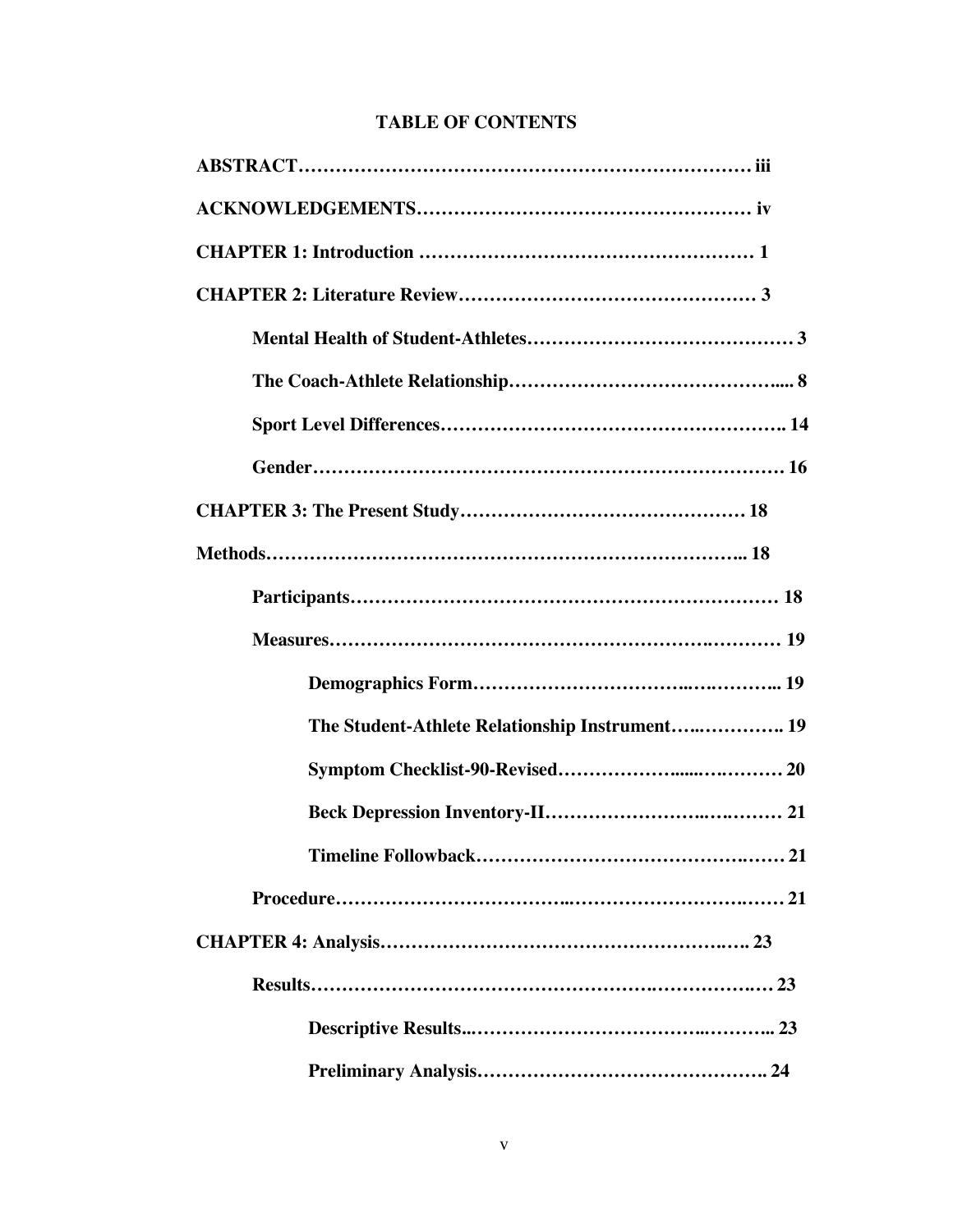| Hypothesis 1: The coach-athlete relationship 24 |
|-------------------------------------------------|
|                                                 |
|                                                 |
|                                                 |
|                                                 |
|                                                 |
|                                                 |
|                                                 |
|                                                 |
|                                                 |
|                                                 |
|                                                 |
|                                                 |
|                                                 |
|                                                 |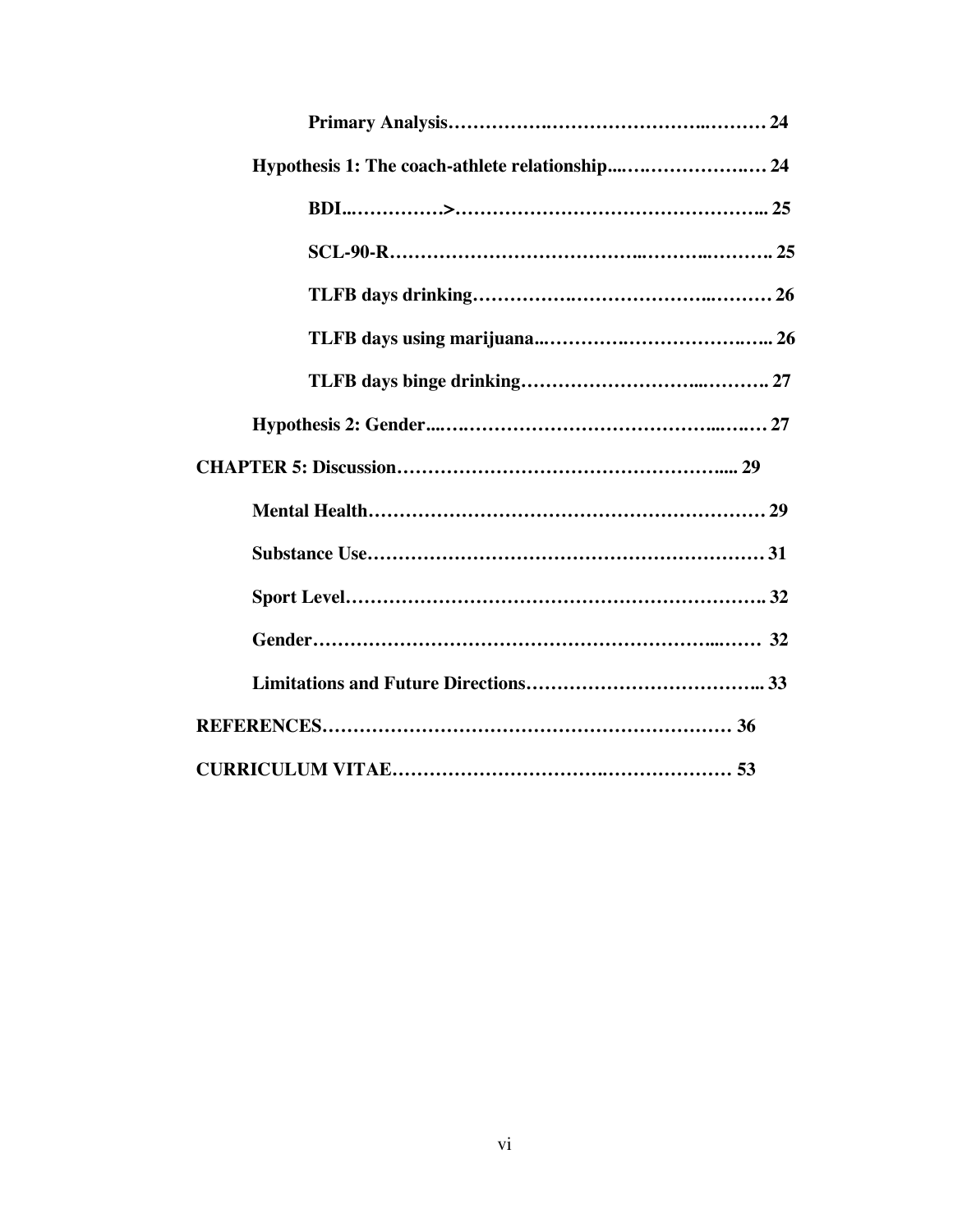#### **CHAPTER 1: Introduction**

Sport participation is a pervasive component of development and plays a substantial role in the United States. In 2011, the National Collegiate Athletics Association (NCAA, 2015) reported that over 480,000 athletes participated in intercollegiate sport at the Division I, II, or III level. Collegiate club sport participation is estimated to involve more than two million student-athletes, and 8.1 million students participate in intramural competition governed by the National Intramural-Recreational Sports Association (Pennington, 2008; NIRSA, 2015). Athletes are one of the most recognized special populations on United States campuses (Valentine & Taub, 1999). There is a demand to target the needs of athletes at the collegiate level, as athletes are considered to be at-risk for physiological injuries, academic problems, and psychological disturbances, including eating disorders, burnout, and substance use disorders (Nattiv Puffer & Green, 1997; Raedeke, 1997; Thompson & Sherman, 2007; Wiese-Bjornstal, 2010).

The combination of sport and psychological sciences contributed to the birth of applied sport psychology (Weinberg, 1987), a growing domain that until recently was exclusively focused on the optimization of sport performance. However, the need to include mental health optimization within sport psychology has become increasingly apparent (Donohue et al., 2015). Sport psychologists work with elite athletes to improve mental skills, such as relaxation, leadership, and communication; develop goals; manage injuries and burnout; decrease emotional disorders; and manage relationships, but athletes resist working with these professionals (Donohue et al., 2004b).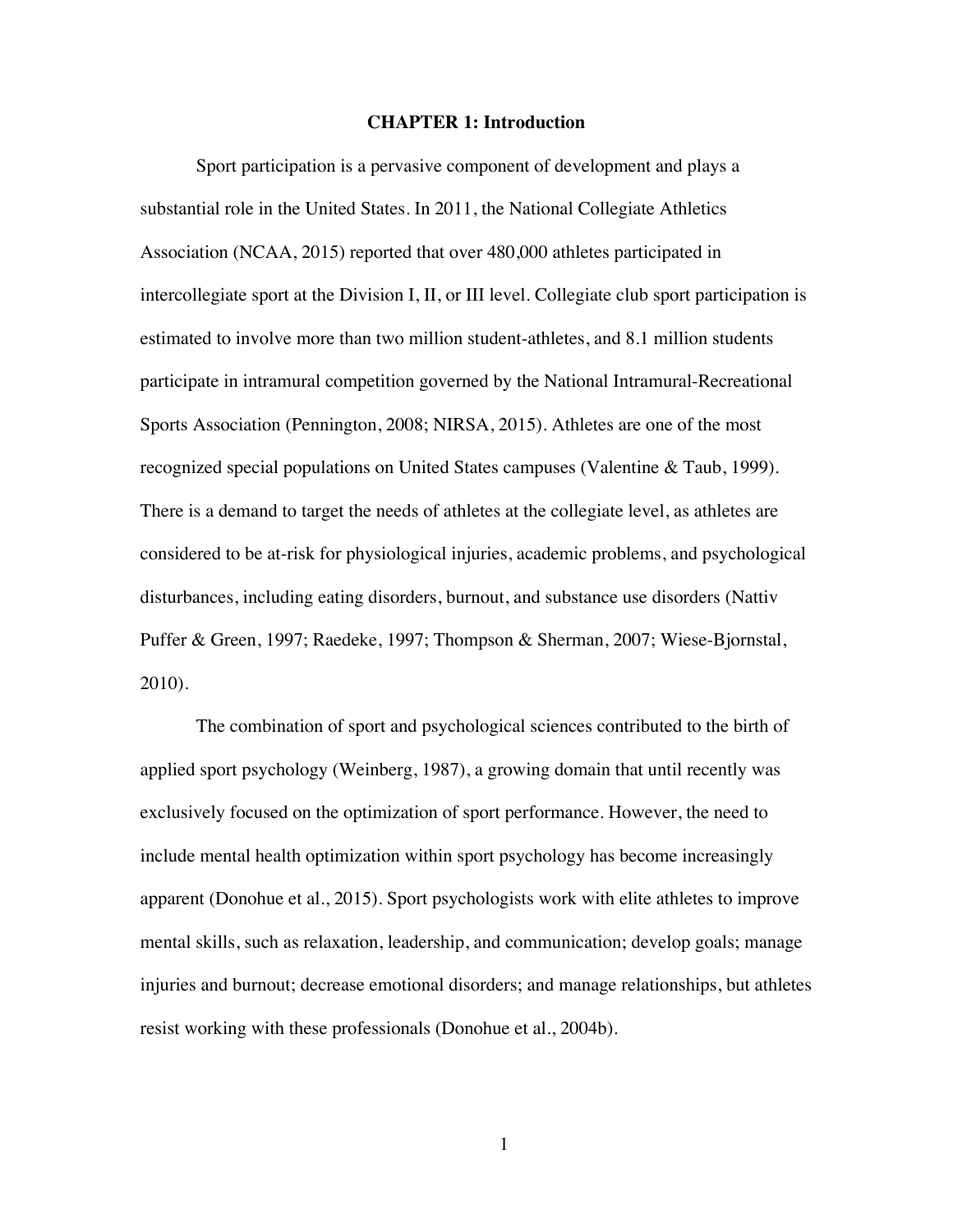Examining the coach-athlete relationship can shift how mental health is addressed within this population. The pre-existing, hierarchical structure typical of athletics may provide an ideal vehicle for the prevention of and intervention for mental health problems. Coaches tend to be major role models for student-athletes (Simons, Rheenen, & Covington, 1999) and often play an important part in shaping personal, professional, and athletic development during the extensive amounts of time they spend together. In this study, I will review the extant literature on mental health in student-athletes and the coach-athlete relationship, including the implications of athlete-identified problems within the coach-athlete relationship.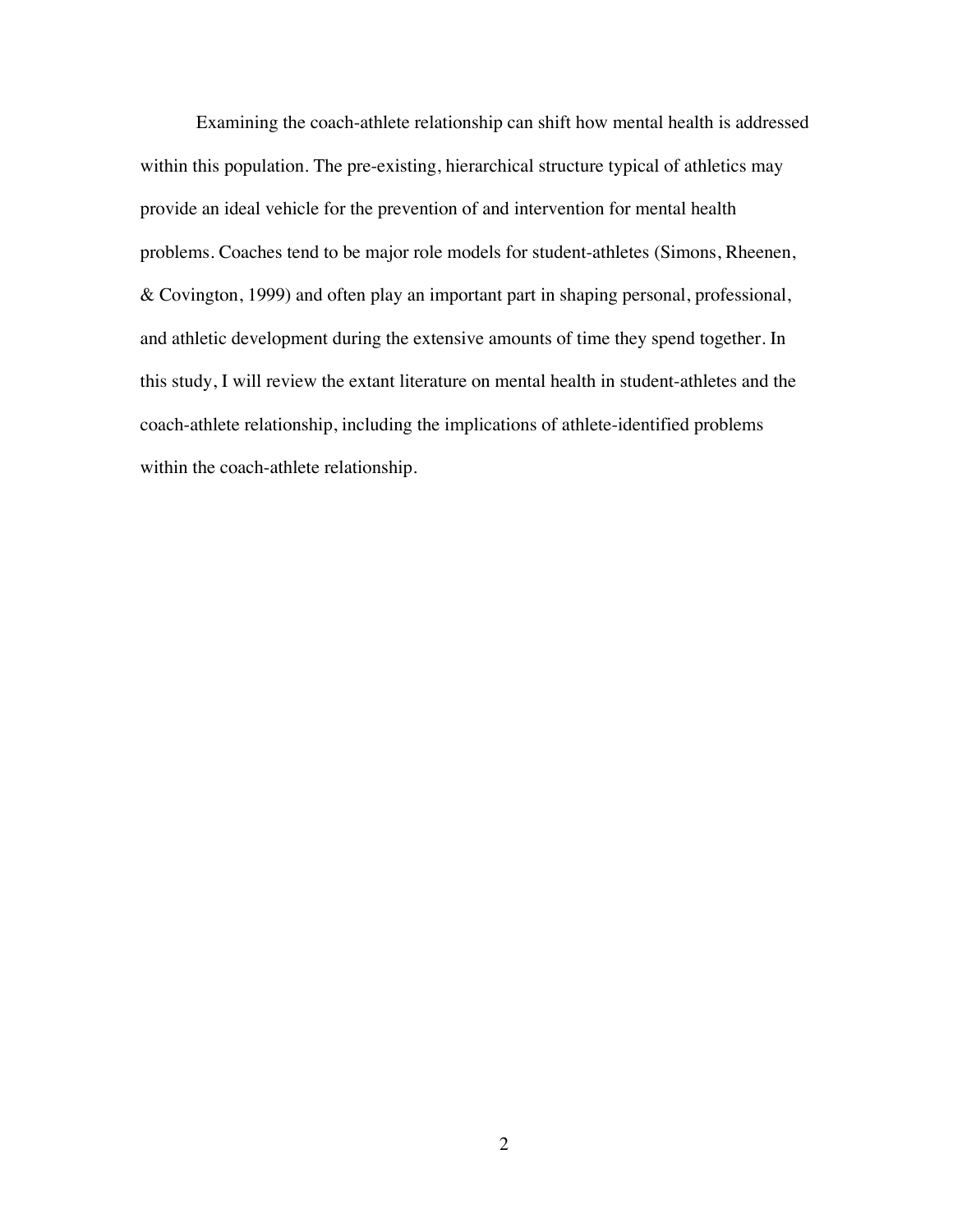#### **CHAPTER 2: Literature Review**

#### **Mental Health of Student-Athletes**

From Wheaties boxes to magazine covers, athletes hold an idealized role in United States. Though many consider athletes immune to mental illness problems due to their culturally romanticized role, research shows at least 10% to 15% of student-athletes suffer from clinically significant distress (Watson & Kissinger, 2007), suggesting a need to address mental health needs in this population. In one study, 24% of athletes exhibited clinically relevant depressive symptoms (Wolanin, Hong, Marks, Panchoo, & Gross, 2016). These results contrast with findings that the prevalence of any mood disorder, including Major Depressive Disorder, Dysthymia, and Bipolar Disorder in college students, is less than  $11\%$  (Blanco et al., 2008). In comparison, the nationwide average for prevalence of depressive disorders on college campuses is between 8 to 9% (Watson & Kissinger, 2007). College attendees typically fall within the high risk age group of 16 to 34 year olds who have a high prevalence of mental health disorders (25 to 26%; Gulliver, Griffiths, & Christensen, 2012). More specifically, they are often 18 to 21 years old, which is the age range with the highest proportion of diagnosable alcohol-use disorders and multiple substance use dependencies (Turrisi, Mallett, Mastroleo, & Larimer, 2006). Essentially, athletes are subject to at least the same risk for mental health problems as non-athletes (Gill, 2008; Malinauskas, Cucchiara, Aeby, & Bruening, 2007; Reardon & Factor, 2010).

Sport culture places an emphasis on physical performance, generally at the cost of physical and psychological wellbeing (Rice et al., 2016; Weinberg, Vernau, & Horn, 2013). The effects of athletic participation impact more than sport performance (Chen,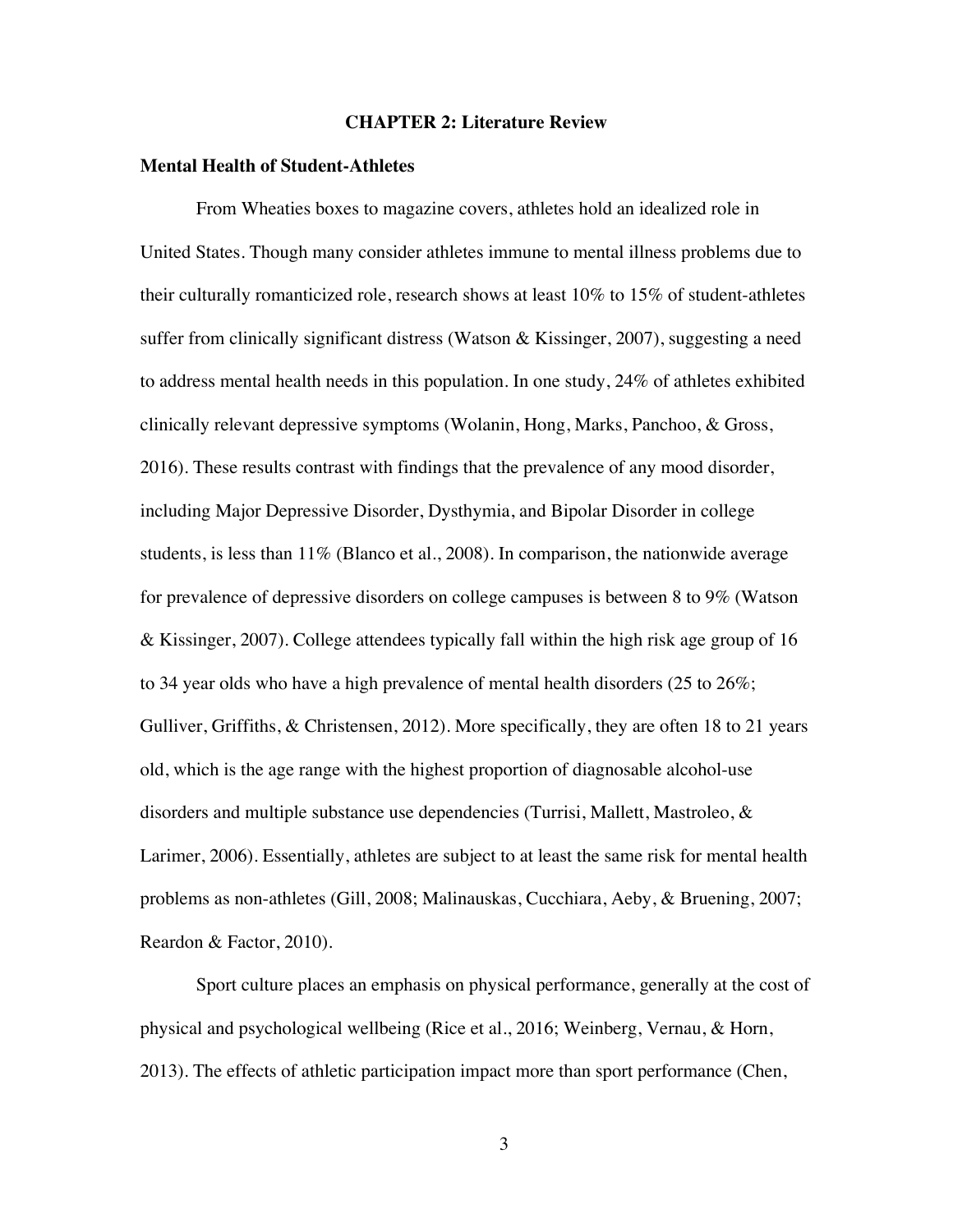Snyder, & Magner, 2010). The influence of athletics can affect the trajectory of one's life. Individuals who participate in organized athletic competition belong to a unique demographic with distinctive needs, and despite their idealized status they are often marginalized. For example, of 538 collegiate athletes sampled in one study, 62.1% reported that a faculty member had made negative comments about athletes in class (Simons, Bosworth, Fujita, & Jensen, 2007). It is necessary to focus attention on this population, within the context of the athletic culture, and identify strategies to best address mental health effectively and proactively.

There is a dearth of knowledge of the prevalence, risk factors, prognosis, and the unique experiences facing athletes regarding overtraining, Bipolar Disorder, suicidality, anxiety disorders, Attention-Deficit/Hyperactivity Disorder (ADHD), and psychosis (Reardon & Factor, 2010). Some argue mental health concerns may be present in some athletes because they initiate sport participation as a coping mechanism to manage an emerging condition, such as weight concerns, hyperactivity or attention problems in childhood (Holm-Denoma, Scaringi, Gordon, Van Orden, & Joiner, 2009; Kreher, 2012). These individuals may find college sport participation precipitates or worsens the existing disorder (Reardon & Factor, 2010). In addition, many components of the normative athletic experience, such as rigorous attention to diet and restricted eating, aggression, physical or psychological exhaustion, or alcohol use (Giel et al., 2016; Marasescu, 2013; Vinci, 2000; Zhou, O'Brien, & Heim, 2014), may resemble symptoms of mental disorders and confound diagnosis (Reardon  $\&$  Factor, 2010). Nonetheless, these symptoms have serious effects on athletes' wellbeing, and the normality of the experience does not reduce the potentially dangerous repercussions. It is unclear the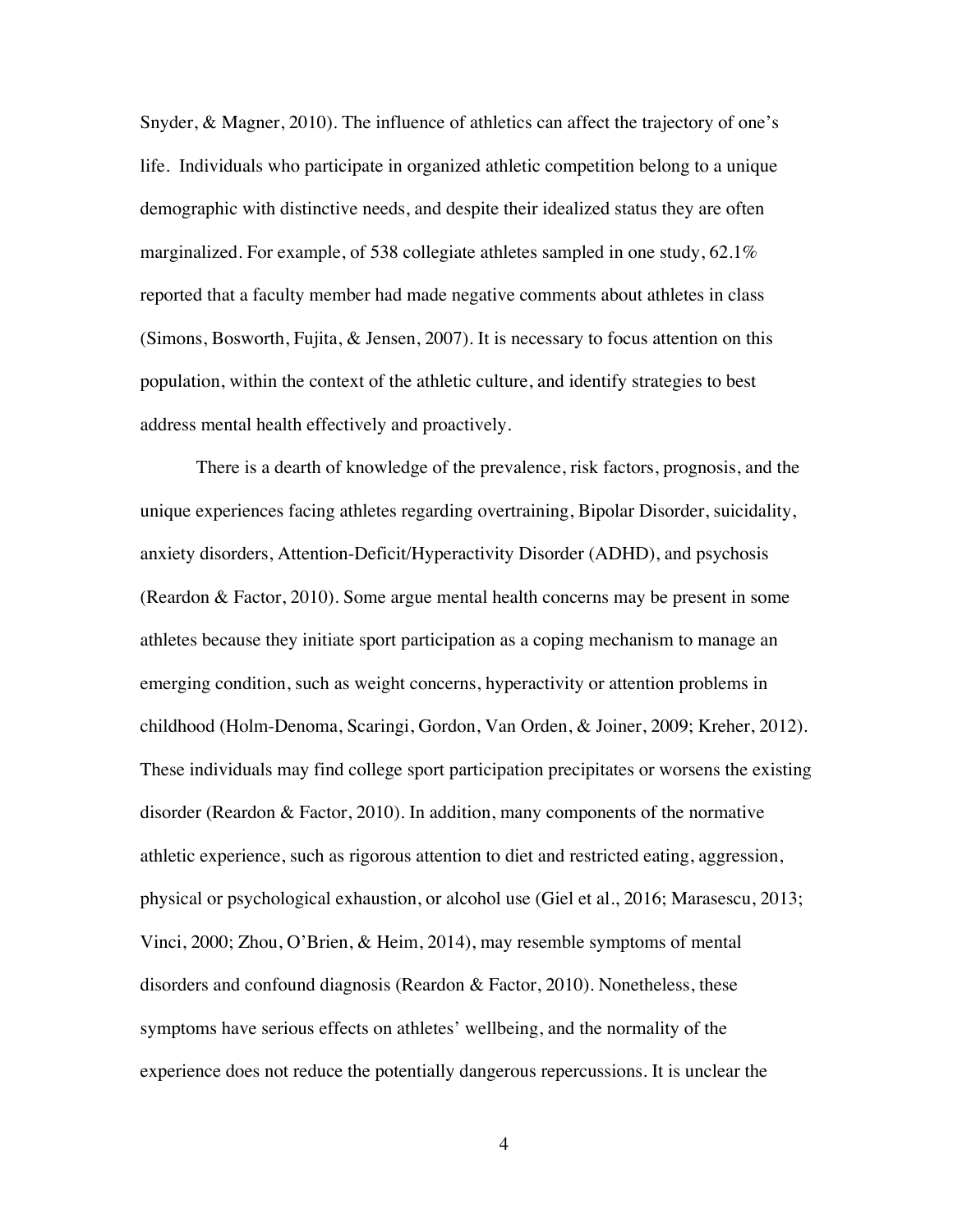extent to which these symptoms are due to or influenced by mental health, but they can be etiologies or direct symptoms of psychological problems (Armstrong & VanHeest, 2002).

Several factors contribute to the importance of studying athletes' mental health needs. There are sport-specific problems that complicate diagnosis in athletes, such as overtraining, injury, and sports-related performance anxiety (Patel, Omar, & Terry, 2010), which could confound the understanding of the mental health needs of this population. Even with significant advances in the technology of protective equipment, the kinesiology of physical training, and the methodology of coaching (Tripp, Stanish, Ebel-Lam, Brewer, & Birchard, 2007), injury is so common that it is often expected as a consequence of athletic participation, especially in the context of competitive sport (Weinberg, Vernau, & Horn, 2013). Season- or career-ending injury can cause significant stress (Neal et al., 2013), and physical symptoms of injury can be a source of considerable suffering and can precipitate mental health issues (Appaneal, Levine, Perna, & Roh, 2009). In addition to orthopedic injury, sport participants have a risk of head trauma (Zuckerman et al., 2015). Concussion, the "invisible injury" (Bloom, Horton, McCrory, & Johnston, 2004, p. 519), can contribute to lingering headaches, depression, and concentration difficulties affecting athletic, academic, and social functioning (Gulliver, Griffiths, & Christensen, 2012; Kontos, Elbin, Appaneal, Covassin, & Collins, 2013). These risk-factors highlight the need for further understanding of the mental health needs of athletes.

In addition, athletes make significantly more high-risk lifestyle choices than nonathletes, exhibiting behaviors that represent the leading causes of morbidity and mortality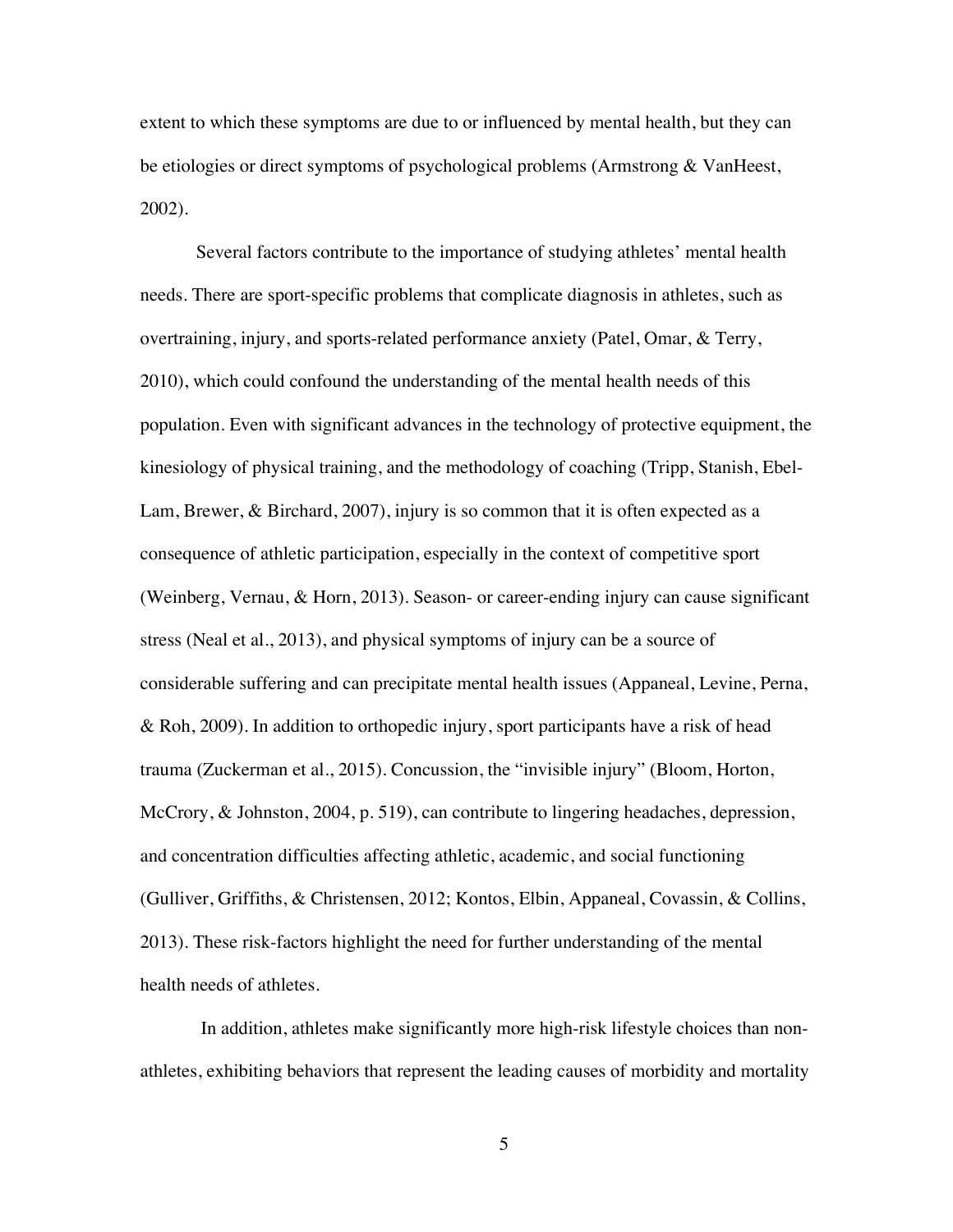for young adults more often than non-athlete peers (Nattiv, Puffer & Green, 1997). For example, student-athletes evidence higher rates of binge drinking and gambling than nonathletes (Geisner, Grossbard, Tollison, Larimer, 2012). Substance use is a major area of mental health concern for the population of student-athletes who participate in sport. In general, alcohol-related consequences pose a serious public health problem for college students (Grossbard et al., 2016). Individuals who participate in sports consume more alcohol than non-athlete peers, and athletic culture can contribute to the acceptability of hazardous alcohol consumption to improve team cohesion (Zhou, O'Brien, & Heim, 2014). Athletes are more likely to participate in binge drinking, which is linked to more severe mental health concerns, including suicidal impulsivity and depression (Rao & Hong, 2016).

For individuals who participate in organized sport, there are costs and benefits of athletic participation. The stress student-athletes experience is "multi-dimensional and dynamic" and can be experienced in both positive and negative ways, which can shift over time and in different situations (Kimball & Freysinger, 2003, p. 134). Some evidence shows participation in collegiate sports is associated with greater physical and emotional health benefits (Shores, Becker, Moynahan, Williams & Cooper, 2015), such as buffering stress (Hudd et al., 2000; Kimball & Freysinger, 2003) and improving resiliency (Khodabakhshi & Khodaee, 2011), but athletes face unique demands imposed by coaches, fans, family, peers, and/or themselves (Mann, Grana, Indelicato, O'Neill, & George, 2007). Student-athletes are expected to manage a number of responsibilities, including academic expectations and performance expectations, which often amalgamate to influence serious mental health issues (Carodine, Almond, & Gratto, 2001).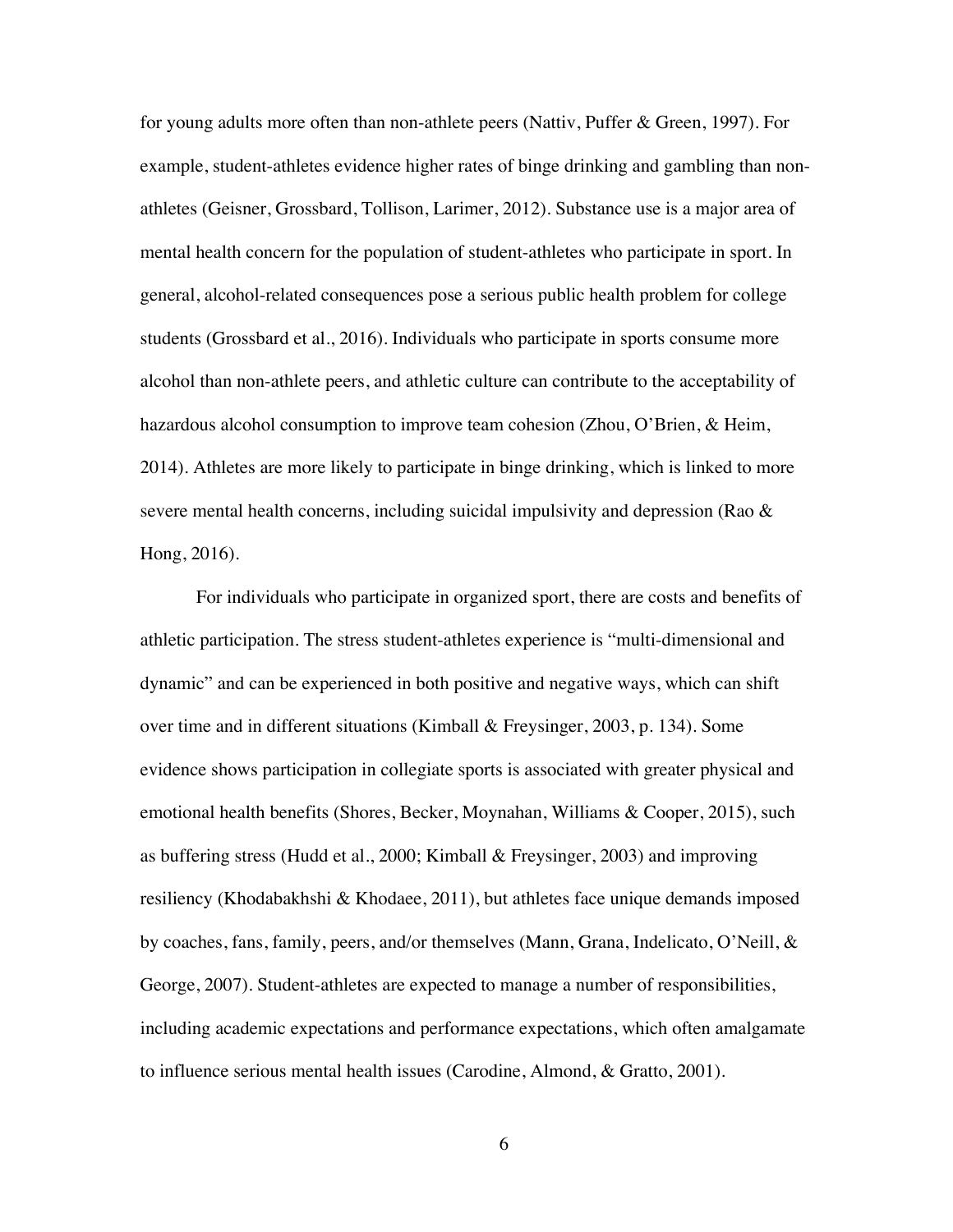Many athletes report that they utilize training as a coping mechanism (Stevens, Loudon, Yow, Bowden, & Humphrey, 2013). For individuals with ADHD, sport can be beneficial for stress and energy release and increasing social support (Homan, Dunn,  $\&$ Holt, 2014). Organized sport provides an ideal context for exposure to facing and overcoming adversity (Galli & Vealey, 2007). The health benefits of organized sport participation can be physical, psychological, and social, fulfilling a need for belongingness and physical activity (Eime, Young, Harvey, Charity, & Payne, 2013), while contributing to overall development of work ethic, creativity, self-esteem, confidence and more (Chen, Snyder, & Magner, 2010).

In contrast, the positive influence of sport participation can be counteracted by unique stressors. Athletes may experience pressure to perform, suffer injury, or struggle with time management difficulties, and they often tend to participate in high-risk behaviors (Papanikolaou, Nikolaidis, Patsiaouras, & Alexopoulos, 2003; Rao & Hong, 2016; Wilson & Pritchard, 2005). At the NCAA level, student-athletes dedicate as much time to practice, training, travel, and competition as one would to a full-time job (Watson, 2003). Per NCAA mandates, athletes are limited to 20 countable hours of athletic activities a week, but elite athletes argue that they spend more than twice that amount of time dedicated to their sport throughout the school year (Wolverton, 2016). One study found that individuals who *did not* participate in sports earned significantly higher grades than sport participants (Pathan, Ansari, & Iqbal, 2010). Fatigue, internal and external pressure, and high expectations can result in a myriad of negative mental health effects for athletes, including anxiety, emotional and physical exhaustion, depression,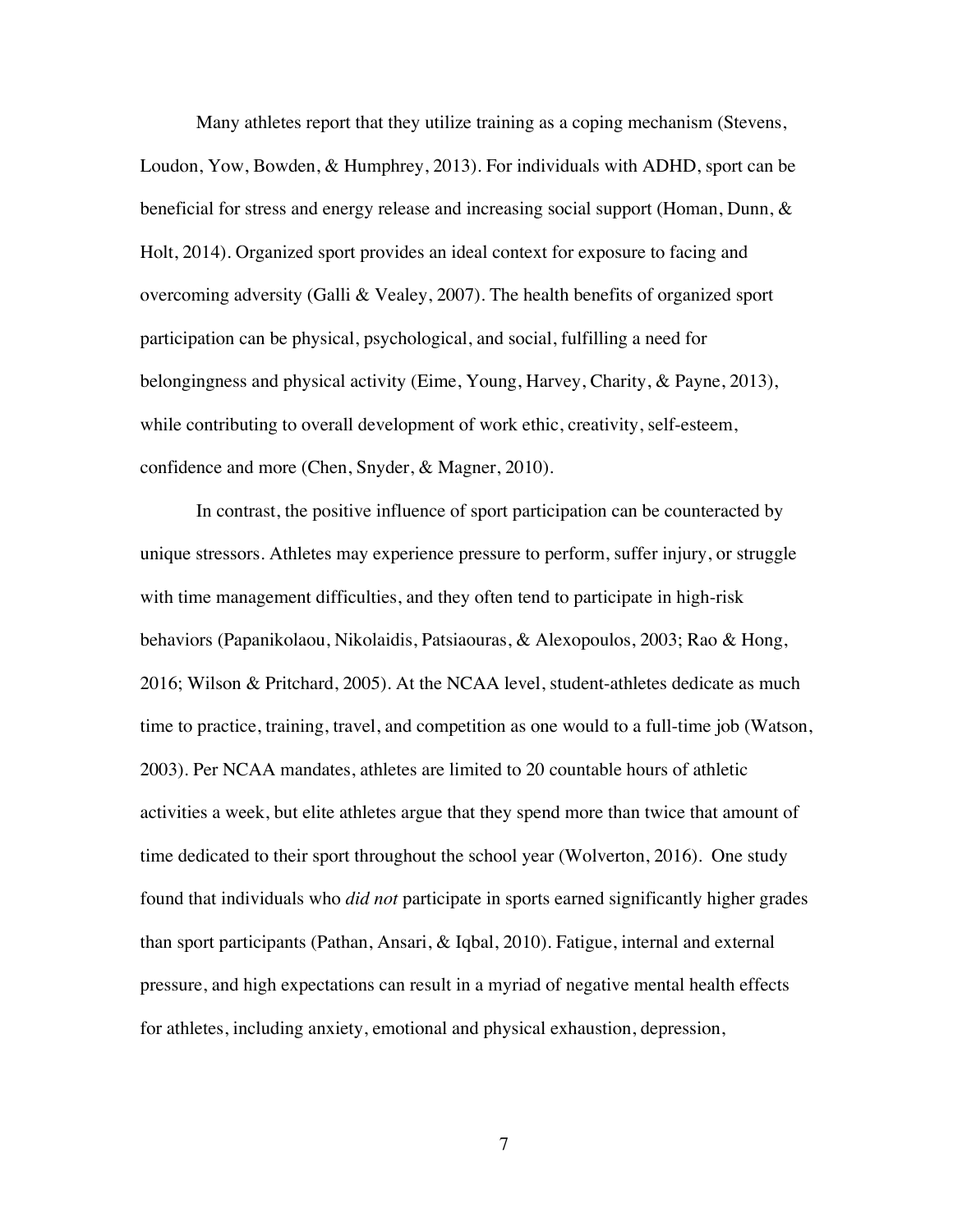depersonalization, and diminished self-esteem (Cumming, Smith, Grossbard, Smoll, & Malina, 2012; Rice et al., 2016).

Compounding these risk factors, student-athletes have less positive attitudes about seeking services for mental health complaints than non-athletes (Watson, 2005) and are significantly underrepresented in mental health treatment facilities, such as campus counseling centers (Watson & Kissinger, 2007). In addition, athletic culture tends to promote stigma against mental health problems, valuing mental toughness (i.e., the ability to cope better than one's opponents, and stay focused, confident, and in control under pressure) and strength, and minimizing any sign of potential weakness (Connaughton, Wadey, Hanton, & Jones, 2008; Reardon & Factor, 2010). Athletes are socialized at a young age to understand the normative cultural ethos of sport is to "be tough and play through the pain" (Wiese-Bjornstal, 2010, p. 104). Though athletes are referred to campus counseling 10% more often than non-athletes, they utilize the mental health services substantially less than their non-athlete peers (Pinkerton, Hinz, Barrow, 1989). This phenomenon may be due to stigma within the ranks of the athletic hierarchy, as some coaches view their athletes as weak for seeking psychological services (Gulliver, Griffiths, & Christensen, 2012). Many athletes express concern that their role on their team may be affected if their coaches become aware of their mental health struggles (Neal et al., 2013). Watson (2006) suggested that mental health providers could address athletic coaches to influence athletes' perceptions about mental health treatment.

#### **The Coach-Athlete Relationship**

In addition to fulfilling academic demands and maintaining a variety of responsibilities, collegiate athletes must manage relationships with teammates, coaches,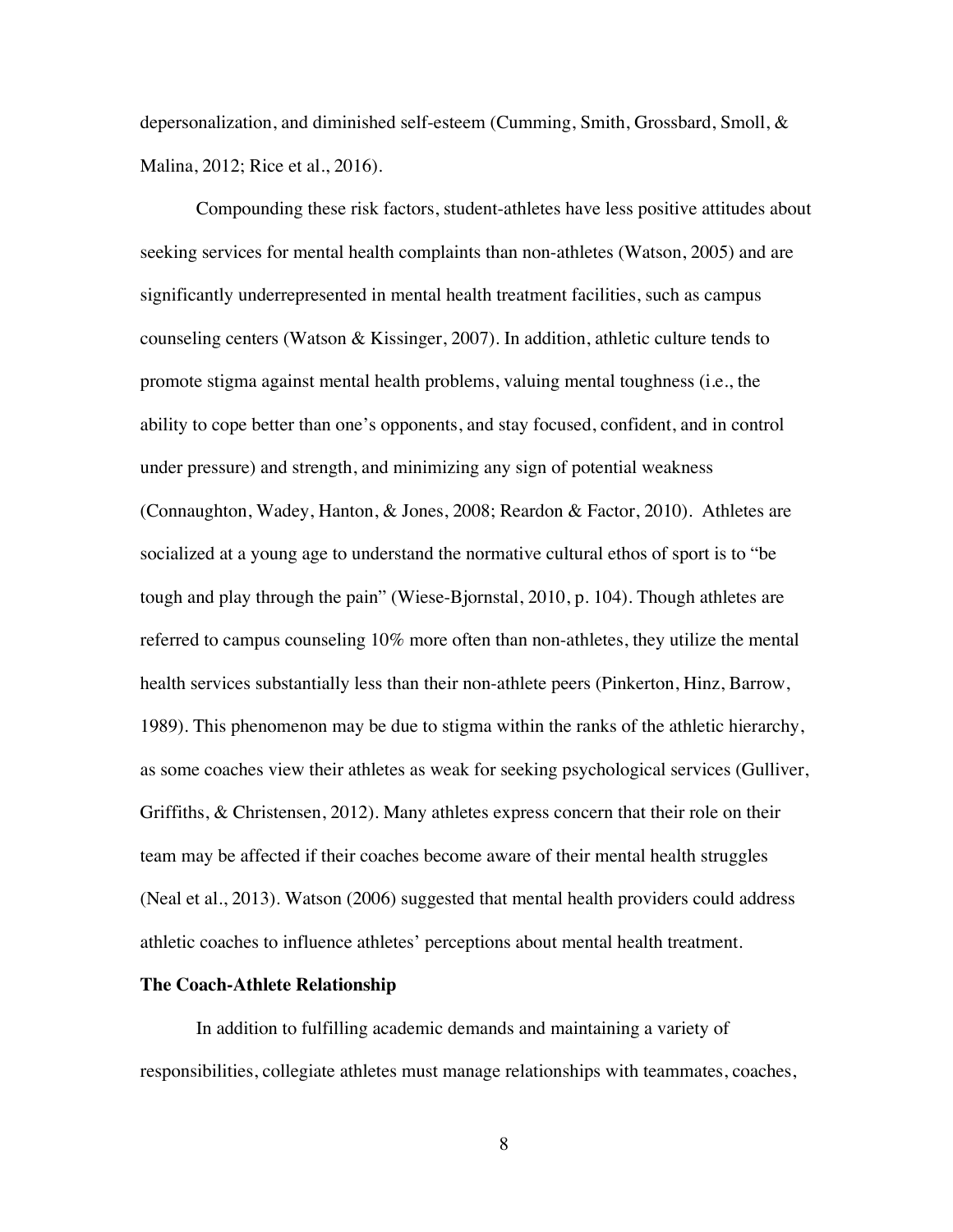family members, and peers. The relationship between athlete and coach is a unique component of sport participation, in which both coaches and athletes have responsibilities to uphold. Coaches generally provide feedback, discipline, and organization, while athletes are expected to perform at a high level physically and mentally, respect the decisions of the coach, and facilitate relationships within the team (Holden, Forester, Keshock & Pugh, 2015). Distinct components of the coach-athlete relationship, such as the physical aspects of stretching and skill development and the highly emotionally charged context of sport competition, can lead to deep friendships (Bergmann Drewe, 2002). Large amounts of time together can lead to interpersonal connections, but can also contribute to problems (Heird  $\&$  Steinfeld, 2013). Indeed, the opportunity for a high volume of interaction does not necessarily correlate with progress in the quality or efficacy of the communication between the coach and athlete (Carron & Chelladurai, 1978).

The coach-athlete relationship has been defined as the "situation in which a coach's and an athlete's cognitions, feelings, and behaviors are mutually and causally interrelated" (Jowett & Poczwardowski, 2007, p. 4). This definition reflects the dynamic and interactive nature of the relationship between coach and athlete and the contributory effect that the emotions, thoughts, and behaviors of one have on the other. Jowett and Poczwardowski (2007) detailed an integrated model of relationship quality between coach and athlete when they extracted four components central to the coach-athlete relationship from the models outlined by Wylleman (2000), Jowett (2005), LaVoi (2004), and Poczwardowski (1997). They identified closeness, commitment, co-orientation, and complementarity as the key elements of relationship quality within the dynamic between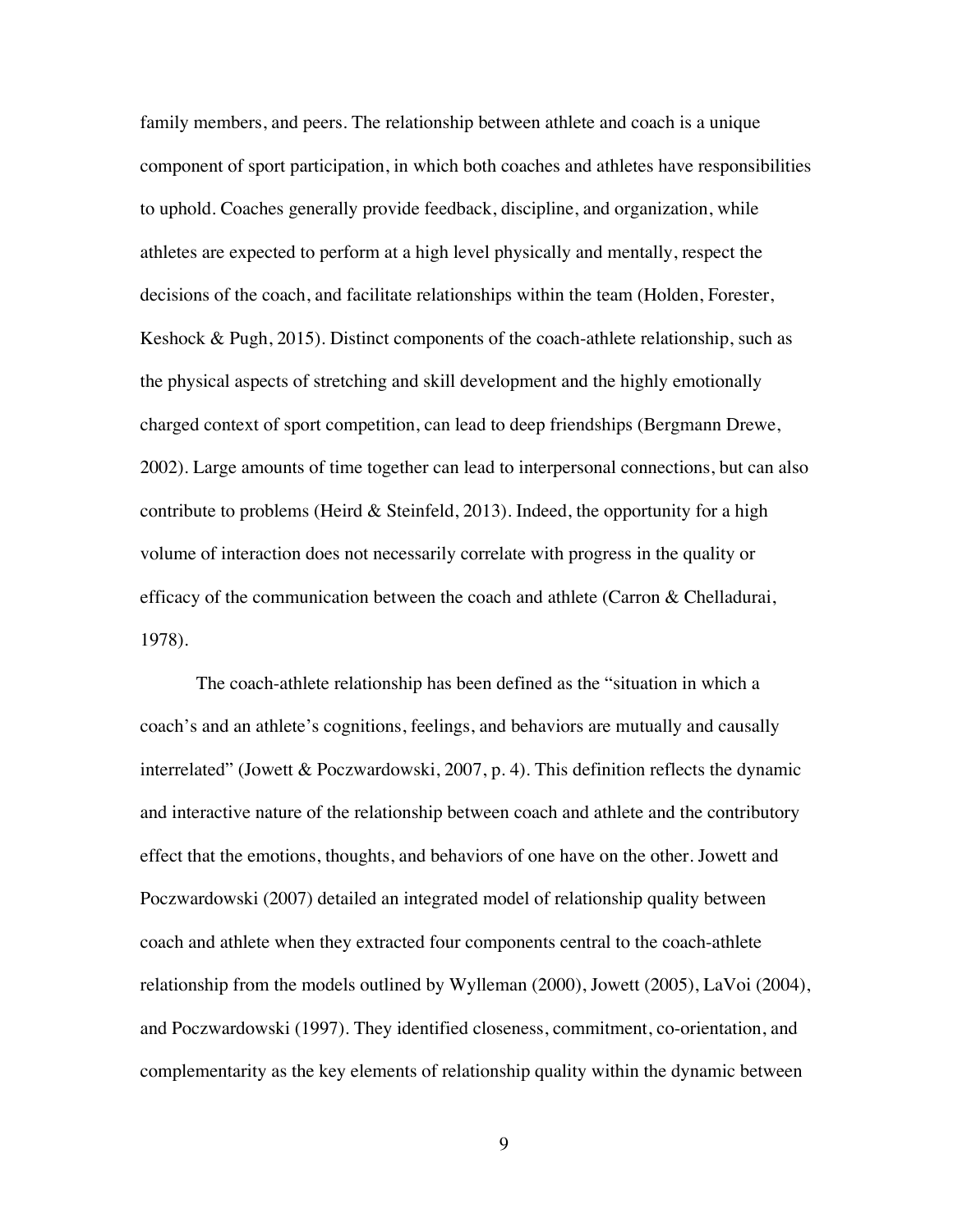coach and athlete. Closeness reflects the degree of mutual trust, care, and respect between athlete and coach. For example, in a coach-athlete relationship characterized by closeness, both coach and athlete feel cared for, liked, valued, and trusted. Commitment is the duo's dedication to maintain their interdependent relationship over time, evidenced by intent to maintain the interpersonal relationship over time (Jowett & Ntoumanis, 2004). Co-orientation reflects the degree to which the relationship has established common ground and common direction, such as setting mutual objectives or goals. Complementarity means coach and athlete demonstrate behaviors that are reciprocal, which is often demonstrated by accepting each other's roles and responsibilities. The coach-athlete relationship is a critical component in the life of athletes that influences not only their sport performance, but also their physical and psychological development (Jowett & Cockerill, 2003).

Traditionally, coaches define the strategies for how their athletes will optimize performance. The power dynamic often extends beyond the realms of physical training, into diet and weight control, and even into other interpersonal relationships (Tomlinson & Yorganici, 1997). Coaches establish practice plans and set line-ups to decide who will start, who will play, and who will sit out. They often play a role in determining the future of the athletes they work with by creating opportunities or taking them away. The relationship between a coach and an athlete generally plays a central role in the latter's physical and psychosocial development (Jowett & Cockerill, 2002). As athletes rely on coaches to impart knowledge, and coaches rely on athletes to acquire expertise, the duo is dependent on one another to accomplish performance goals (Lorimer & Jowett, 2009). Per Vealey, Armstong, Comar, and Greenleaf (1998). The power dynamic between coach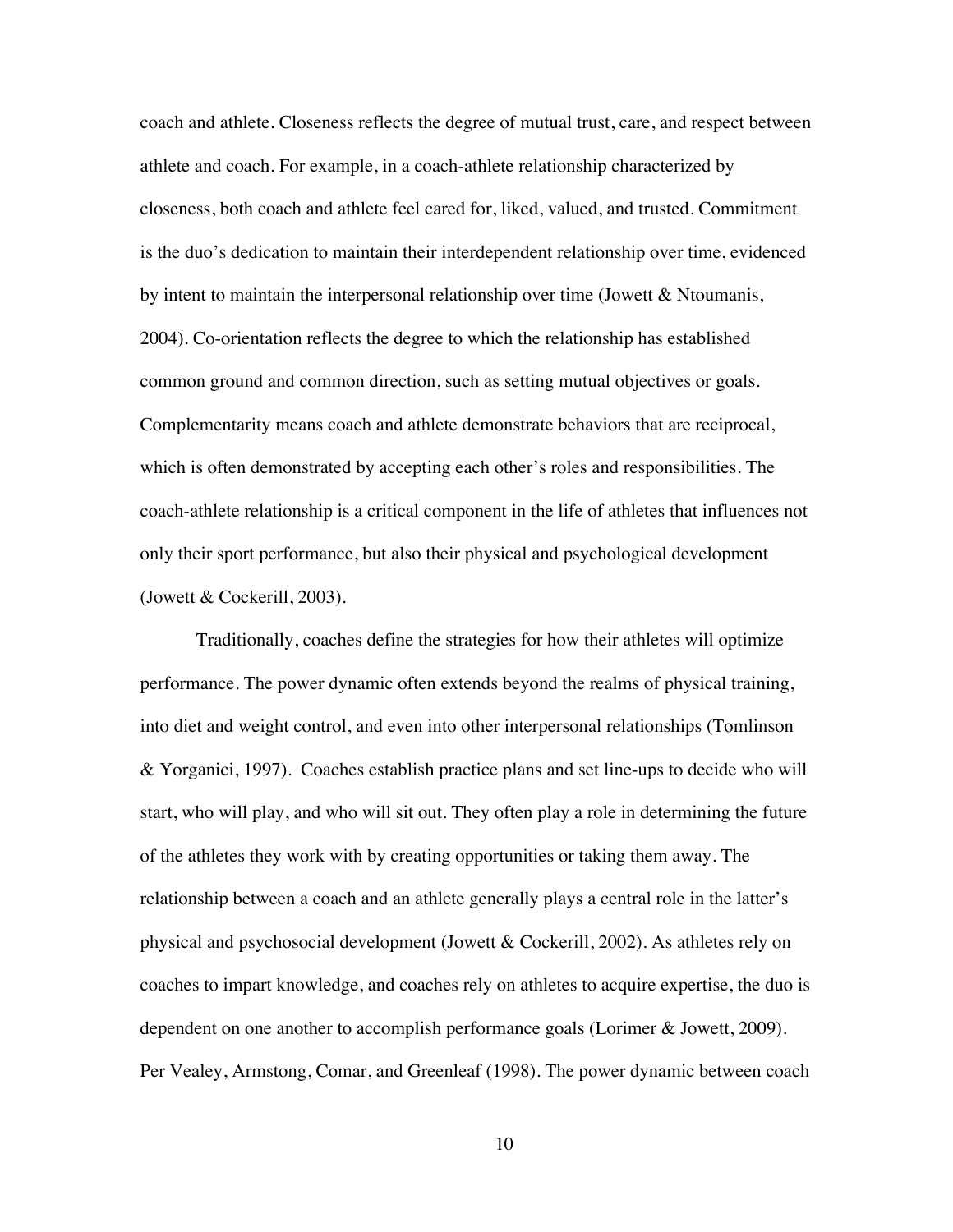and athlete is centrally important to the quality of athlete's sport experience. Unfortunately, this important relationship is relatively understudied (Jowett & Wylleman, 2006).

The power dynamic within the coach-athlete relationship is distinctive (Jackson, Grove, & Beauchamp, 2010; Norman & French, 2013). In fact, some researchers have drawn parallels between the coach-athlete relationship and the social traditions that govern parent-child relationships (Bergmann Drewe, 2002, Mastroleo, Marzell, Turrisi & Borsari, 2012). A coach can become an attachment figure, and wields significant power over an athlete's sense of safety, trust, and fulfillment of needs (Davis & Jowett, 2014; Stirling & Kerr, 2013). Often, coaches serve the role of mentor, teacher, and organizer (Mastroleo, Marzell, Turrisi, & Borsari, 2012, Short & Short, 2005). Athletes can see their coach as the "gatekeepers to their athletic performance," determining playing time, directing training, and providing opportunities to optimize performance. In addition, athletes can experience frustration when they perceive that their needs (i.e., support, attention, guidance) are not being met (Norman & French, 2013, p. 19). Athletes are more likely to recognize themselves as skillful and capable if they feel that they are competent, capable, and effective when they relate to their coach (Felton & Jowett, 2013), and the three components of the coach-athlete relationship (commitment, coorientation, and complementarity) are positively related to athletes' perceptions of their own competence and autonomy (Choi, Cho, & Huh, 2013). It is also true that coaches can be a source of athletes' concerns and doubts about their own ability to present themselves in a desired way, which has been linked to performance anxiety (Lorimer, 2014). The decisions coaches make, to affect playing time, adjust tactical strategy, and provide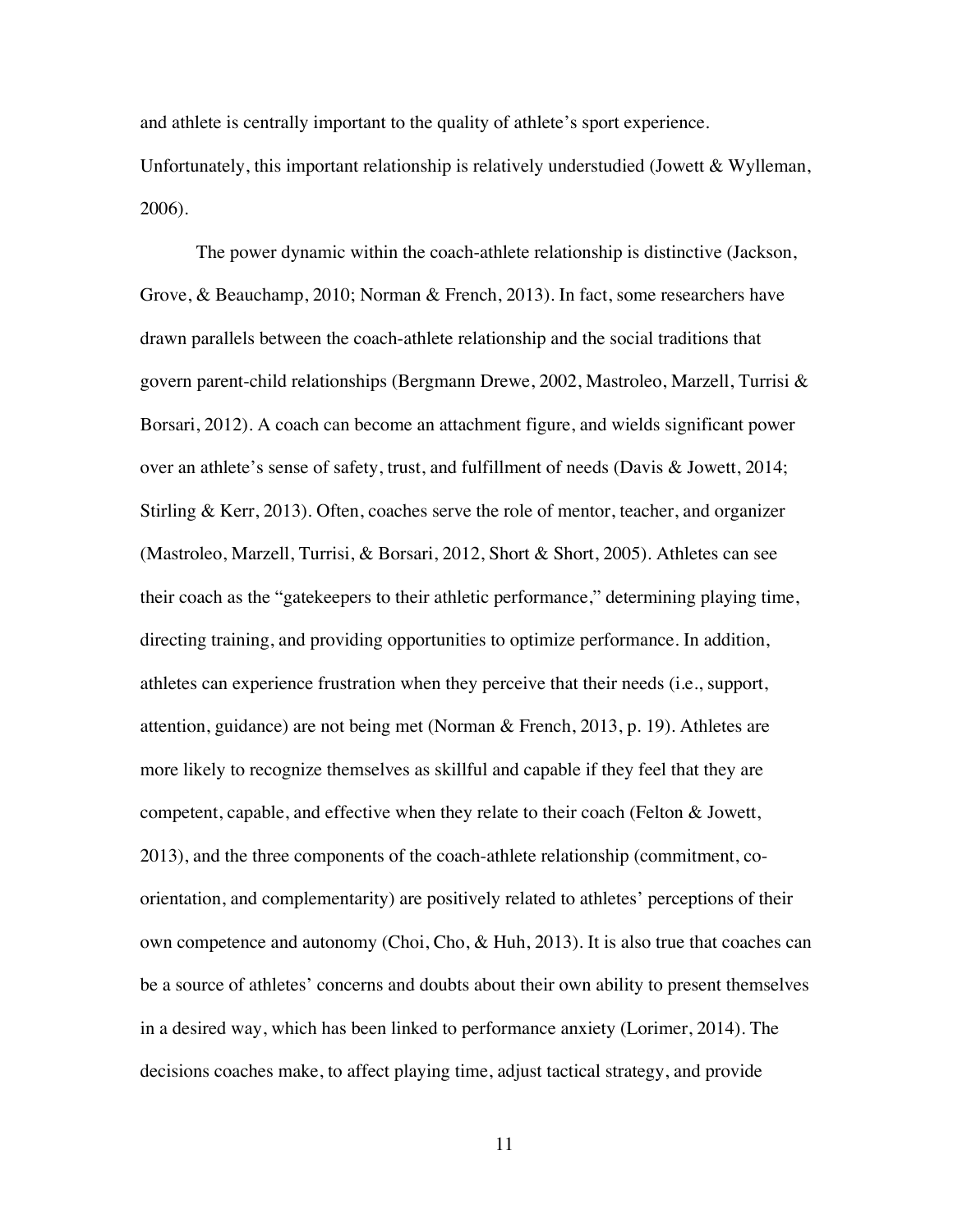feedback about performance, play a key role in producing athlete anxiety (Dunn & Nielson, 1996). In addition, coaches can act as a gatekeeper to seeking mental health services, recommending or discouraging treatment (Gulliver, Griffiths, & Christensen, 2012).

Coaches can play a large role in alleviating or exacerbating mental illness. For instance, involving a coach in treatment helps athletes set goals to avoid drinking alcohol (Chow et al., 2015), and coaches' policies on alcohol use influence team drinking behaviors (Lewis, 2008). Armstrong and Oomen-Early (2009) found that the positive influence of a supportive coach and team network may be the most profound protective factor against mental health symptoms college athletes can have.

In healthy coach-athlete relationships, the behaviors that coaches exhibit are instrumental in developing driven, proficient, and fulfilled athletes and teams (Olympiou, Jowett, & Duda, 2008). Athletes can satisfy their basic needs of autonomy, competence, and relatedness when coaches create an environment in which athletes feel they can openly contribute to training sessions and have input into what they do (Felton & Jowett, 2013). In a relationship where athletes feel they have both a long-term committed relationship and a level of understanding from their coach, they are less likely to fear failure, which can contribute to improved performance, ability to learn, satisfaction, and well-being (Sagar & Jowett, 2015). A supportive relationship between coach and athlete is associated with fewer antisocial behaviors, defined as voluntary behaviors intended to harm another person," and more pro-social behaviors, defined as voluntary behaviors performed to benefit or help another person" (Rutten et al., 2011).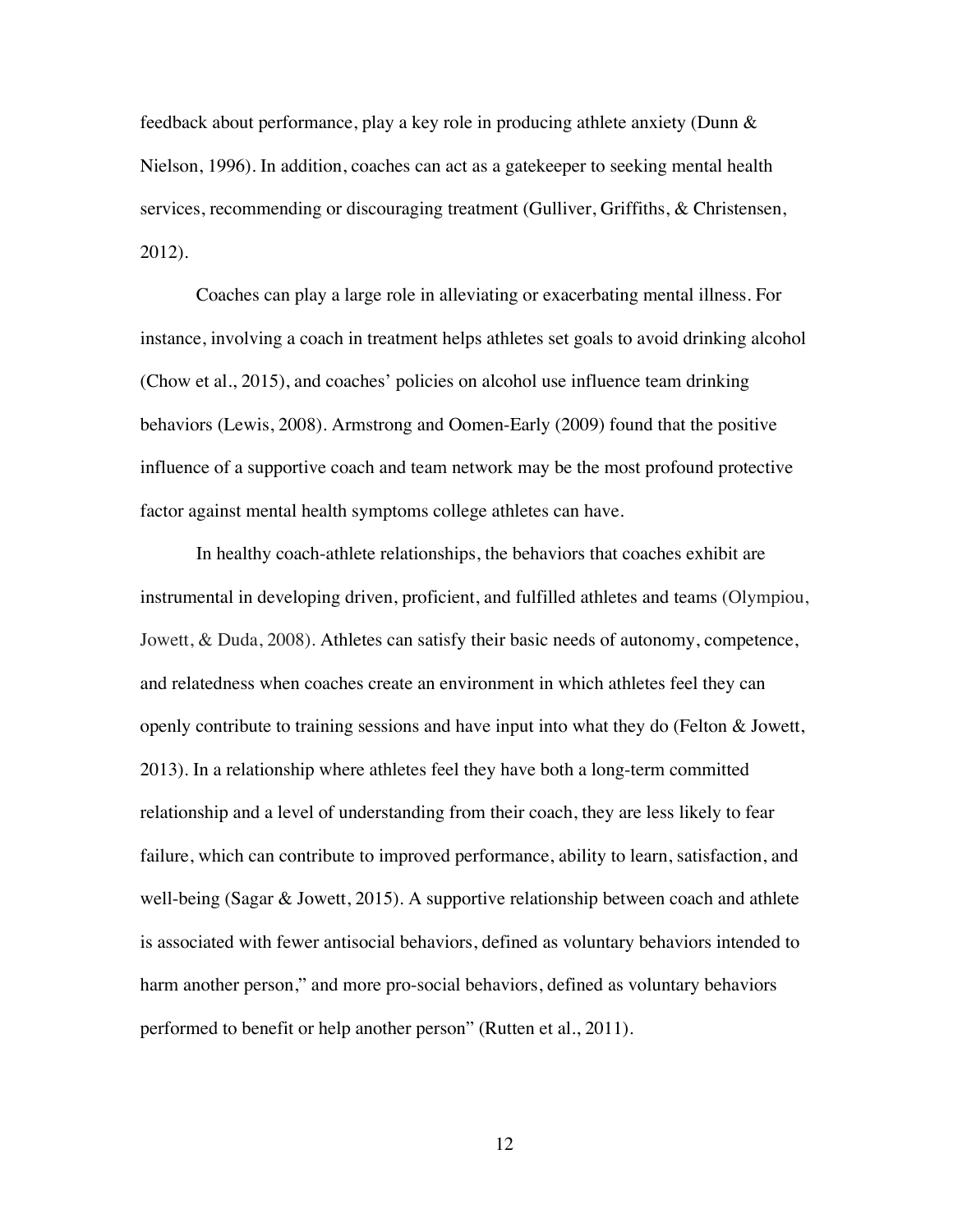In contrast to the myriad of positive effects of a strong coach-athlete relationship, problems within the relationship can be deleterious. An athlete's perception of problems with their coach causes psychological distress (Gearity  $\&$  Murray, 2011). There are several coaching behaviors that can negatively impact relationship building skill sets of athletes, including poor communication, lack of support, and negative attitude (Nicolas, Gaudreau, & Franche, 2011). Research shows that coach behaviors matter more to athletes than coaches' expressed attitudes (Shields, LaVoi, Bredemeier, & Power, 2007). Essentially, the way coaches act is more impactful than the attitudes they share. The quality of the coach-athlete relationship has been directly and indirectly linked to athlete burnout (Isoard-Gautheru, Trouilloud, Gustafsson, & Guillet-Descas, 2016). Severe practice conditions are an important cause of burnout, suggesting the behaviors, communication styles, and decisions of coaches directly influence the development of mental health problems in athletes (Vealey, Armstrong, Comar, & Greenleaf, 1998). Conflict with a coach was a significant independent predictor of specific and severe mental health disorders, such as eating psychopathology, among athletes (Shanmugam, Jowett, & Meyer, 2014).

Athletes' perception of the coach-athlete relationship is associated with autonomy, competence, and relatedness, which are conducive to psychological wellbeing (Choi, Cho, Huh, 2013), implying that perceived problems in this relationship will be detrimental to the mental health of athletes. The Student-Athlete Relationship Inventory (SARI) assesses athletes' perceptions of problems in the coach-athlete relationship. The instrument assesses problematic themes (i.e., lack of support, pressure to perform) within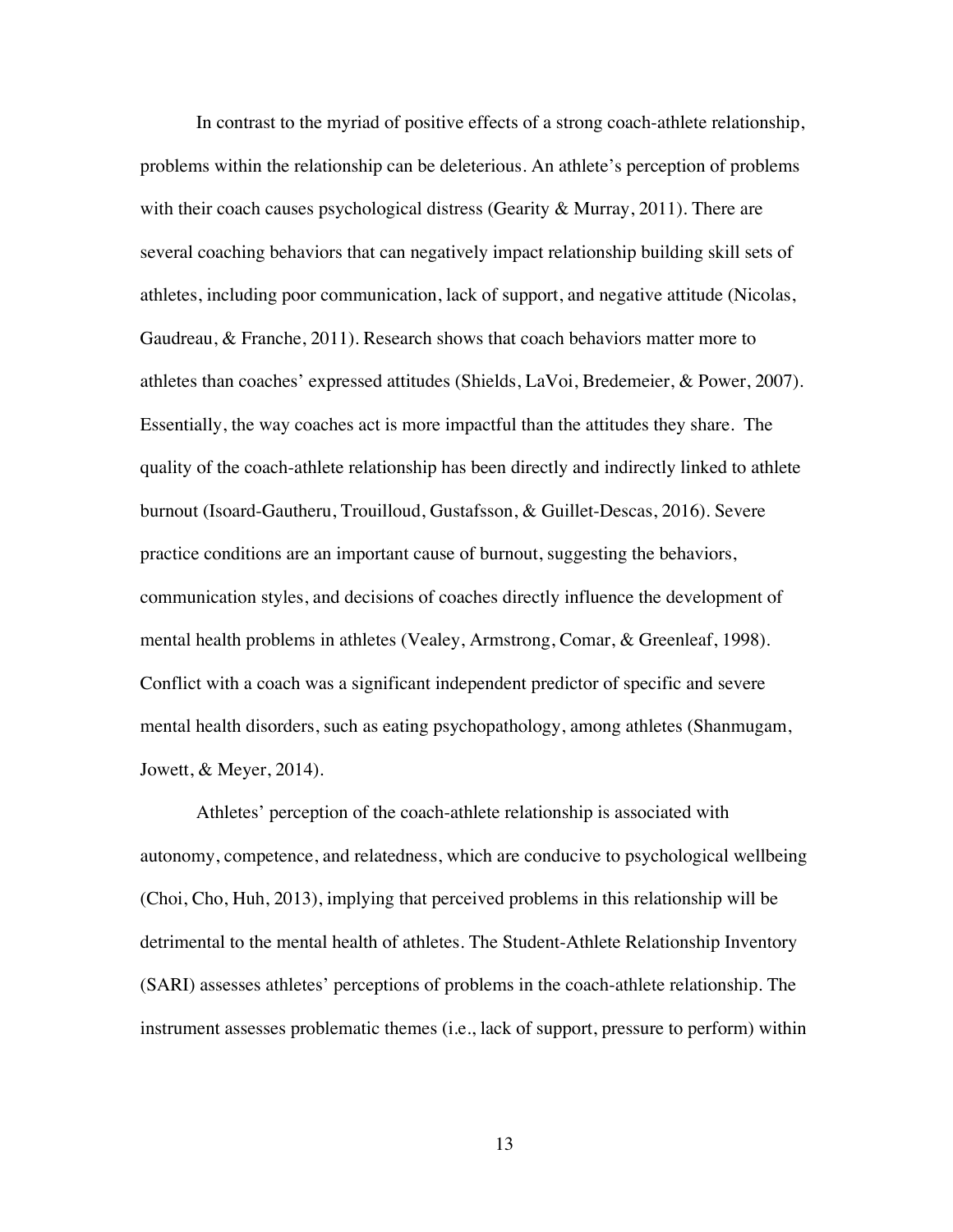this relationship. Initial validation of the SARI suggests that it measures unique dimensions of overall happiness in the coach-athlete relationship (Donohue et al, 2007a).

#### **Sport Level Differences**

Pinkerton, Hinz, and Barrow (1989) defined student-athletes as "students whose matriculation was solicited by a member of the athletics staff or other representative of athletics interests with a view toward the student's ultimate participation in the intercollegiate athletics program." Their narrow definition, gleaned from the 1986-86 NCAA *Manual of the National Collegiate Athletic Association*, did not include students who participate in intramural athletics nor athletes who compete against other colleges at the club level outside the jurisdiction of the NCAA (p. 218). The definition also excludes "walk-on" athletes who did not matriculate at the request of a representative of the athletics department. Within the literature, "student-athletes" are not always so narrowly defined; studies include youth and high-school athletes, and recreational sport participants (see Davis & Jowett, 2014; Eisenbarth & Petlichkoff, 2012).

There is a dearth of knowledge regarding the similarities and differences between intercollegiate, club, and intramural athletes, and there is limited evidence to suggest that there are differences between the groups. In studies that have identified minor differences between sport levels, all levels of sport participation differ significantly from nonathletes, such as Marzell, Morrison, Mair, Moynihan, and Gruenewald, (2015) who reported that though drinking patterns differ slightly between club/intramural and varsity athletes, individuals at all levels of collegiate sport participation in their study exhibited more high-risk drinking behaviors than non-athletes, suggesting that individuals who participate at any level of organized sport at the collegiate level represent a unique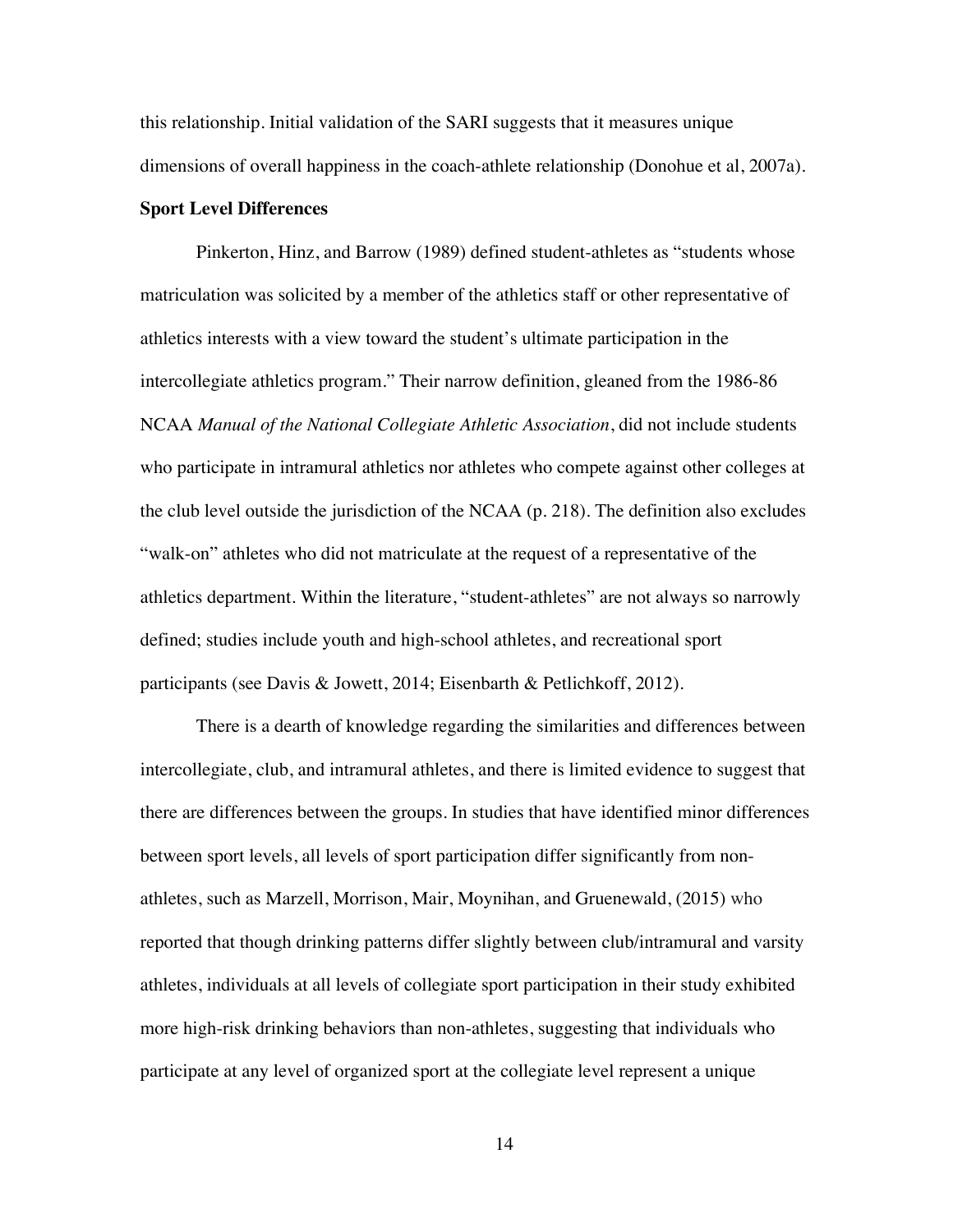demographic within the college student population. At the very least, existing research suggests the aforementioned athlete groups have important commonalities that need to be examined more closely. Examining the differences in the coach-athlete relationships reported by NCAA and non-NCAA level sport competitors is an important area for future research (Peterson & Greenleaf, 2014)

There is variance in coaching structure at the different sport levels of collegiate sport participation. At the NCAA level, intercollegiate sports are characterized as having professional, often full-time, coaches and highly structured interaction, including regulations regarding time coaches are allowed to spend with athletes. At the club level, coach-athlete relationships are less formalized. At the intramural level, athletes often rely on a peer serving as a team captain for organization and direction as opposed to a formal coach. The SARI assesses whether various behaviors common in the coach-athlete relationship are viewed as problematic by the athlete. The measure does not require athletes to name their coach, but if athletes endorse problems, it may be assumed they identify a coach-figure in their lives, such as the team captain.

A great amount of research has examined the need for interventions targeting NCAA athletes, but some studies indicate that it may be just as important to target club and intramural athletes (Donohue et al., 2016). Primack, Fertman, Rice, Adachi-Mejia, and Fine found that participants in club and intramural sports had higher odds of reporting waterpipe tobacco smoking (defined as hookah, narghile, arghile, or shishapipe) than other college students (2010). In one study, NCAA athletes were least likely to report drinking alcohol in the past 30 days compared to intramural and club athletes. In addition, intramural athletes were more likely to report having experienced physical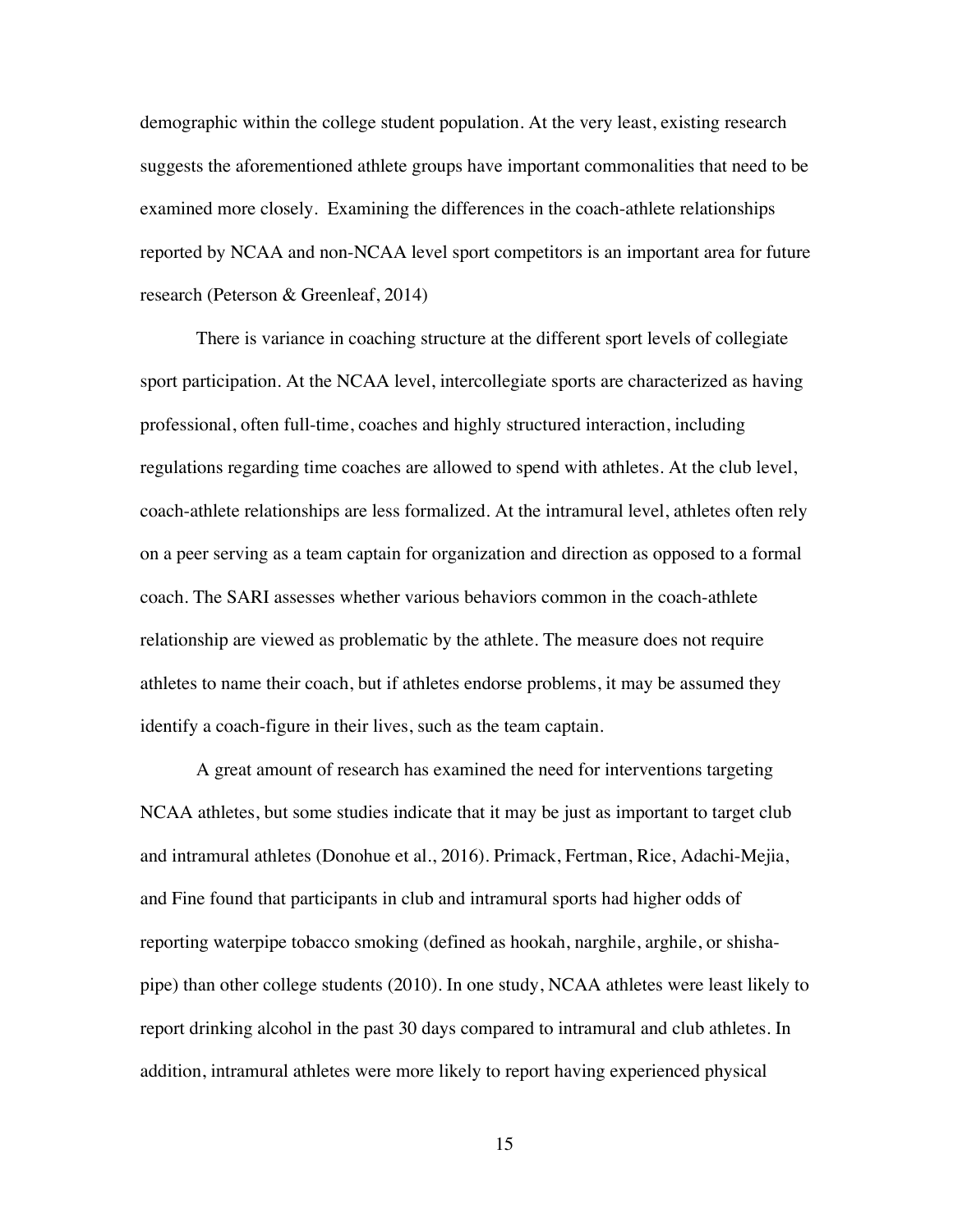injury as the result of alcohol consumption than club or NCAA level athletes (Andes, Poet, & McWilliams, 2012). It is important to note that NCAA athletes may underreport substance use (Buckman, Farris,  $\&$  Yusko, 2013), due to potentially harsh repercussions from their college and the NCAA. Nonetheless, these results suggest a need to address the drinking patterns at all sport levels. For example, intramural athletes endorse drinking significantly more per week and binge-drinking more often than NCAA athletes, suggesting a prevalence of high-risk drinking behaviors amongst intramural athletes (Andes, Poet, & McWilliams, 2012; Barry, Howell, Riplinger, & Piazza-Gardner, 2015). **Gender**

The examination of gender in sport is influenced by popular opinions about the roles and capabilities of males and females. The belief that men are physically stronger than women is commonly accepted, and it is often considered more natural for men to compete in sport (Roth & Basow, 2004). As more women enter the athletic arena, the study of gender-based differences becomes more relevant. Surprisingly, there has been relatively minimal research examining differences in mental health in male and female athletes, and the results are mixed.

In the general population, women are diagnosed with anxiety and depressive disorders two times more often than men, and are diagnosed with eating disorders 6 to 10 times more often than men. In sport, Schaal et al. (2011) observed a similar pattern, as female athletes were more likely to be diagnosed with a psychological disorder than their male counterparts. Among university students, males evidence more substance use behaviors than females (Cranford, Eisenberg, & Serras, 2009). Further research is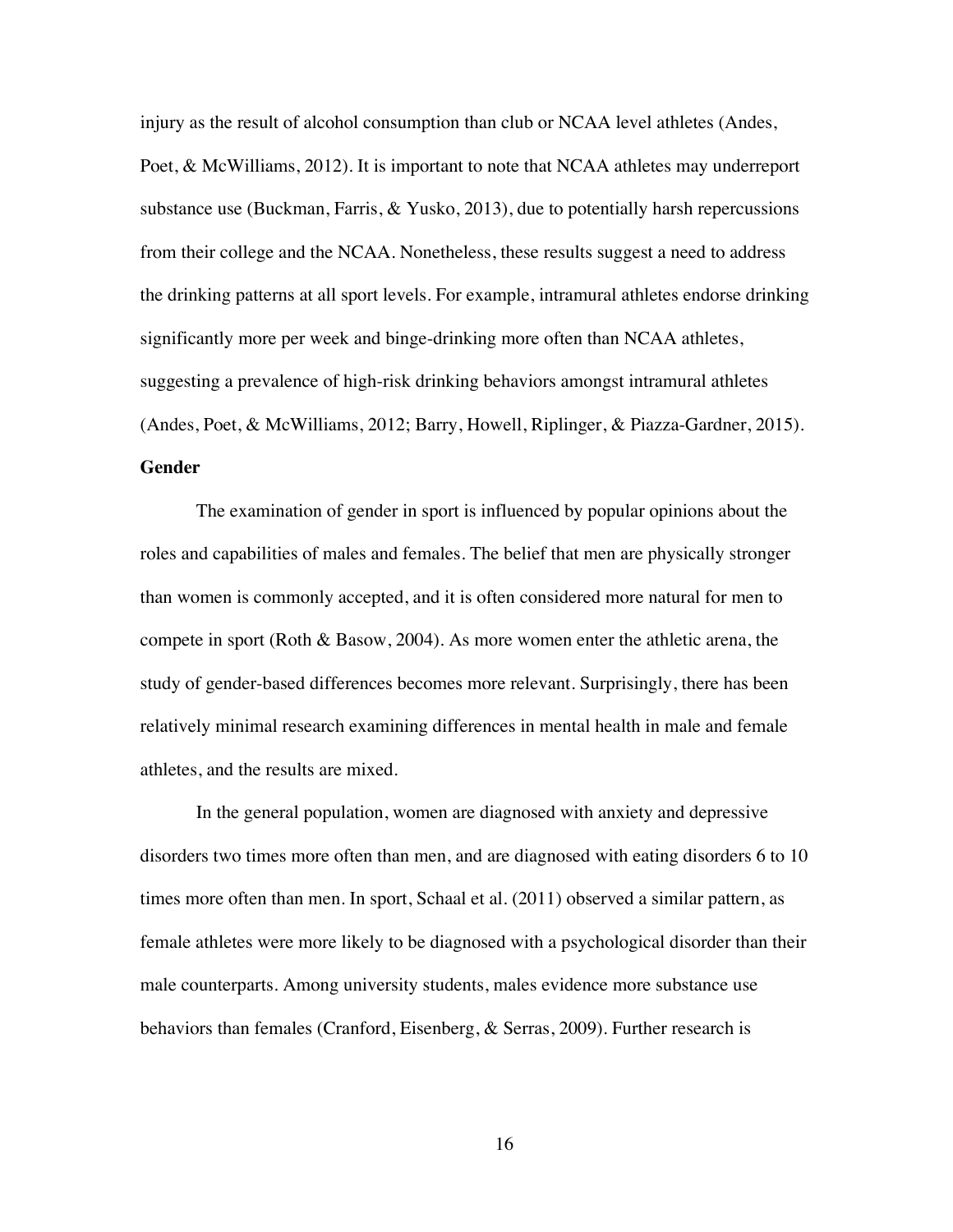necessary to examine the impact of gender on mental health and substance use in studentathletes.

The social and interpersonal nature of the coach-athlete relationship may contribute gender-related variance. Recent research suggests there are cognitive differences in the ways males and females process supportive messages, which could directly affect how male and female athletes perceive the coach-athlete relationship. On average, females appear to think more deeply about the messages they receive (Burleson & Hanasono, 2010), and are less satisfied with support than males (Acitelli & Antonucci, 1994). Burleson et al. (2011) found that females are more able and motivated to process support than males. In the coach-athlete relationship, focus is often aimed at sport performance. Therefore, due to their enhanced ability to process incoming messages, female athletes may be more likely than males to perceive problems in the coach-athlete relationship if they sense a lack of support from their coach.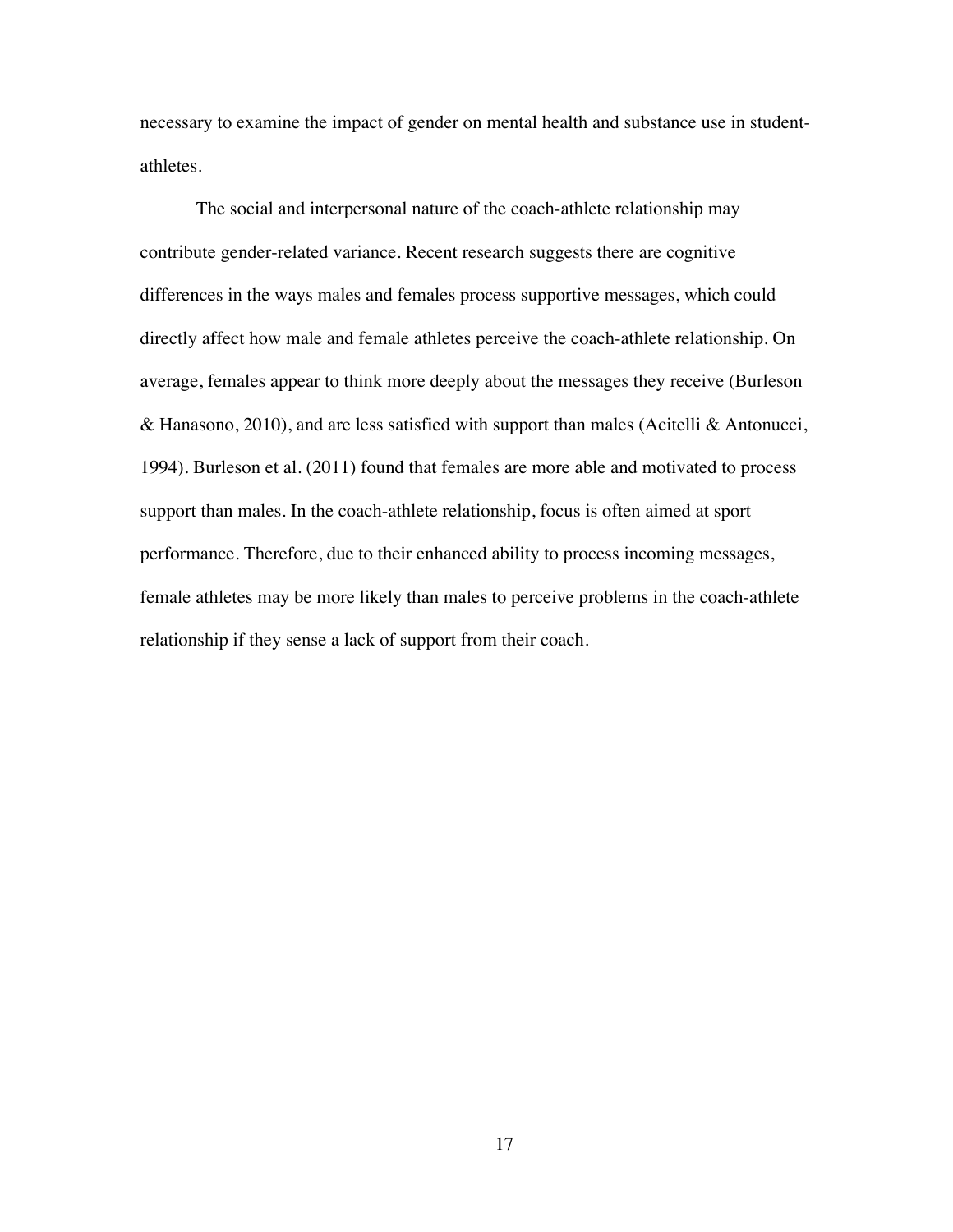#### **CHAPTER 3: The Present Study**

The relationship between coach and athlete is a vital component of sport participation. With the amount of time spent together, and the interdependent dynamics of the affiliation, the connection has broad implications for the physical and mental health of athletes. Extant research on the coach-athlete relationship has focused primarily on performance, interpersonal dynamics, and psychological well-being, overlooking the potentially detrimental impact such a meaningful relationship could have on athlete mental health. The current study aims to examine the relationship between perceived problems in the coach-athlete relationship and mental health of college students who participate in organized sport.

H1: I hypothesize that a positive linear relationship would predict mental health and substance use, such that increases in problems in the coach-athlete relationship will predict increases in mental health problems and substance use.

H2: I hypothesize that there would be gender-related differences in mental health, substance use, and the coach-athlete relationship, such that female athletes will report more mental health symptoms and more perceived problems within the coach-athlete relationship than male athletes, and male athletes will evidence more substance use than female athletes.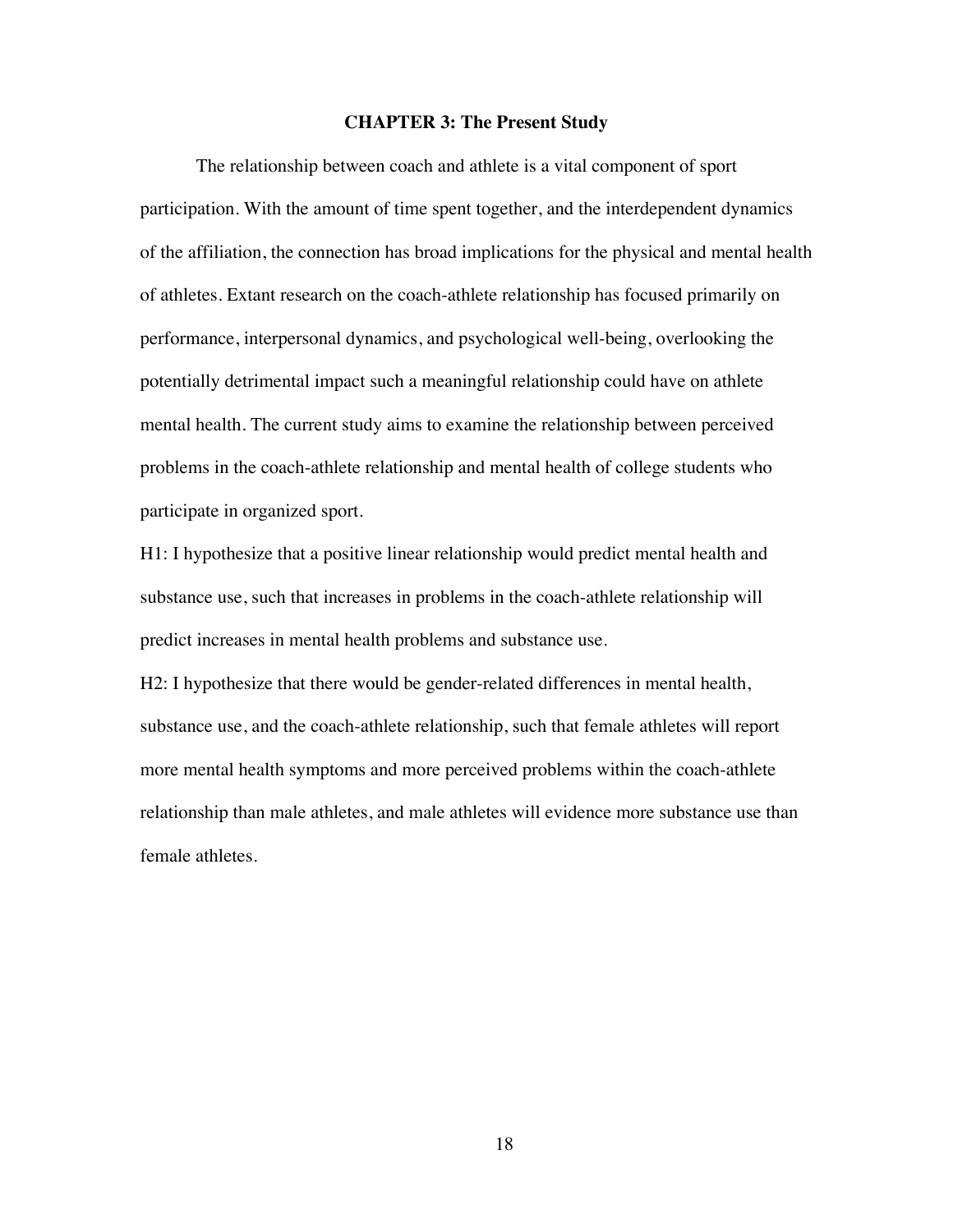#### **Methods**

**Participants.** Participants in this study are student-athletes ( $n = 80$ ) from a larger study evaluating the effectiveness of a modified version of Family Behavior Therapy (FBT; Donohue & Allen, 2011) for the treatment of substance abuse and mental health of athletes. Eligibility requirements were the following: (a) at least 18 years of age; (b) compete in NCAA, intercollegiate club, or intramural sports; (c) endorse substance use in the previous four months or a history of negative consequences due to substance use; (d) expect to be enrolled in the university for at least 8 months after study consent, without any plans of an extended absence (i.e., greater than one month); (e) have at least one adult willing to participate in the participants' treatment; (f) agreed to participate in a treatment outcome study examining the effects of goal-oriented programming with athletes.

Athletes' ( $n = 80$ ) ages ranged from 18 to 25 years old ( $M = 20.14$ ,  $SD = 1.46$ ). The sample was predominately non-Caucasian (61.2%), including 17 Black or African Americans (21.3%), 17 Latinos (20.0%), 11 Asian Americans or Pacific Islanders (13.8%), and 5 participants identified as "Other" (6.3%). There were 31 Caucasian participants (38.8%). The majority of the participants were NCAA athletes ( $n = 47$ ; 58.8%), 11 were club athletes (13.8%), and 22 were intramural athletes (27.5%). The participants were 50.6% male ( $n = 42$ ) and 49.4% female ( $n = 41$ ).

#### **Measures**

**Demographics Form.** A demographics form was used to obtain information, including gender, age, ethnicity, sport, referral source, marital status, income, employment status, and educational level.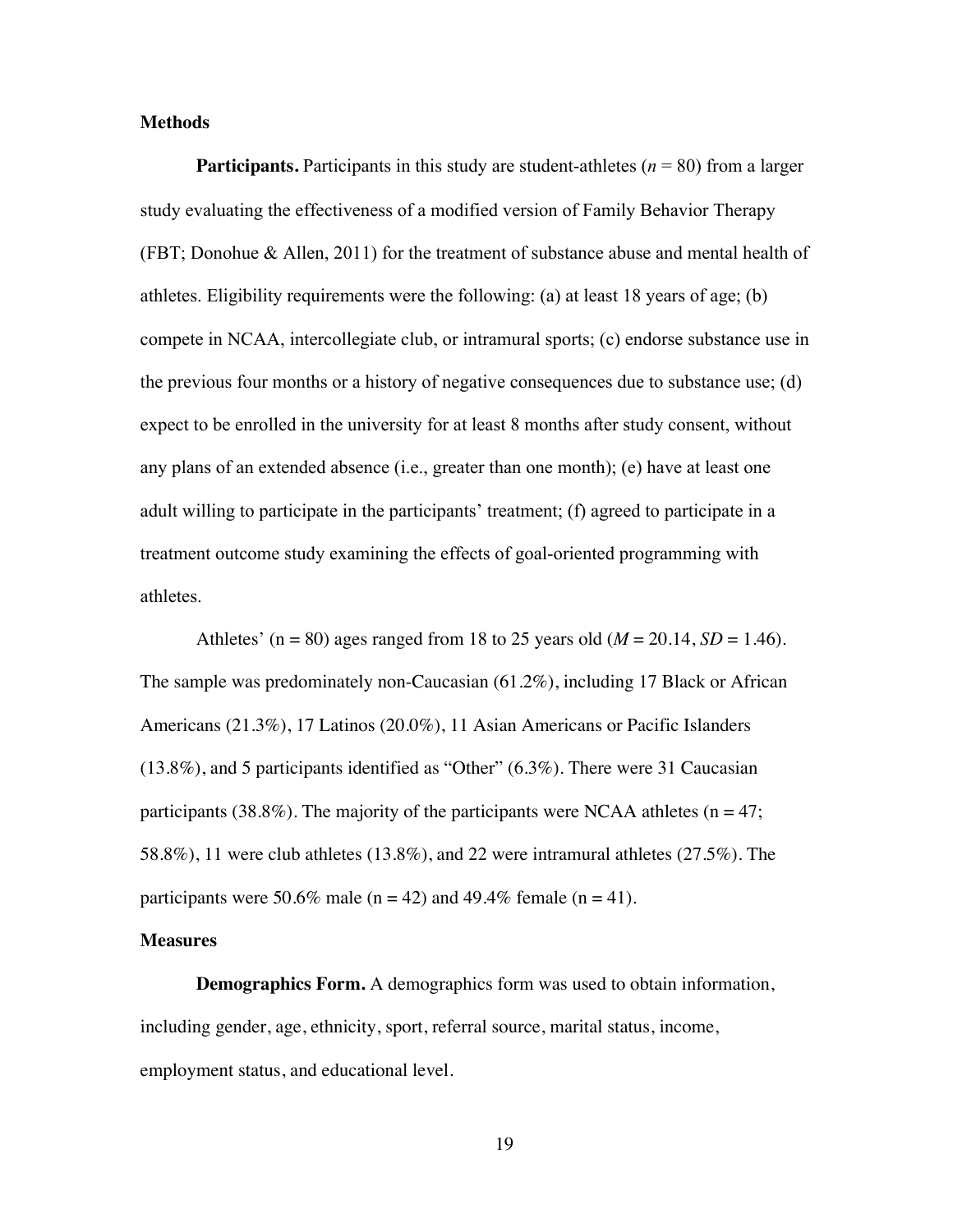**The Student-Athlete Relationship Instrument.** The SARI is an assessment tool designed to measure specific problems in athletes' relationships with their coaches, teammates, family, and peers. This instrument consists of 71 items (e.g., It is a problem for me that at least one of my coaches has a negative attitude toward me) and uses a 7 point agreement scale  $(1 =$  extremely disagree,  $7 =$  extremely agree), with higher scores indicating the athlete's perception of more problems in the relationship. The coachathlete relationship construct was reviewed in the current analysis. The SARI-Coach scale is represented by 19 items pertaining specifically to athletes' perception of problems with their coaches. Initial psychometric evaluation of the SARI-Coach scale yielded high internal consistency (Coefficient alpha = .96; Donohue et al., 2007a). The sum of SARI-Coach items was utilized to estimate its total scale score (SARI-Coach Total). Cronbach's alpha was used to estimate the internal consistency of the SARI-Coach Total scale. The scale evidenced high internal consistency (Coefficient alpha = .93).

**Symptom Checklist-90-Revised.** The Symptom Checklist-90-Revised (SCL-90- R; Derogatis & Lazarus, 1994) is a widely used screening tool designed to measure a broad range of symptoms of psychological problems and psychopathology. The assessment provides an overview of symptom presentation and the severity of symptoms over the past week. This instrument consists of 90 items that are rated on a 5-point severity scale  $(0 = not at all, 4 = extremely)$  with higher scores indicating more psychological symptoms and distress. The SCL-90-R measures nine primary symptom domains, including Somatization (SOM), Obsessive-Compulsive (O-C), Interpersonal Sensitivity (I-S), Depression (DEP), Anxiety (ANX), Hostility (HOS), Phobic Anxiety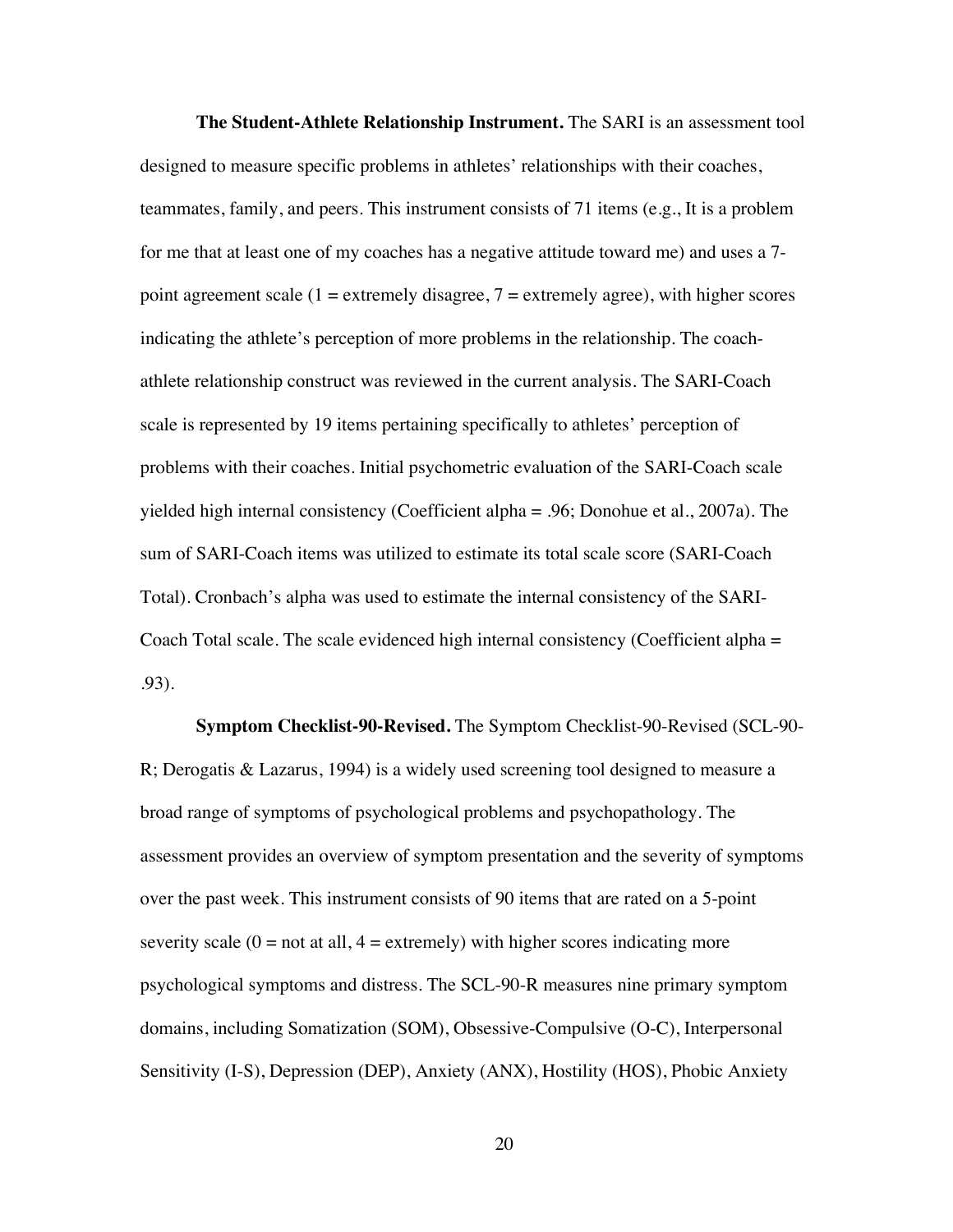(PHOB), Paranoid Ideation (PAR), and Psychoticism (PSY). Three Global Indices measure overall psychological distress (Global Severity Index; GSI), symptom intensity (Positive Symptom Distress Index; PSDI), and total number of self-reported symptoms (Positive Symptom Total; PST). The internal consistency coefficients for the nine symptom dimensions range from low (Psychoticism; Coefficient alpha = .77) to high (Depression; Cronbach's  $\alpha$  = .90) by two sources (Derogatis, Rickels, & Rock, 1976; Horowitz, Rosenberg, Baer, Ureño, & Villaseñor, 1988).

**Beck Depression Inventory–II.** The Beck Depression Inventory-II (BDI-II) utilizes the criteria for major depressive disorder from the DSM-IV to assess depressive symptoms over the previous seven days. The measure consists of 21 items that assess the intensity of depression in clinical and non-clinical populations and is the most widely used method of assessing depression in adolescents and adults. The BDI-II yields high reliability in outpatients ( $n = 500$ ; Coefficient alpha = .92) and college students ( $n = 120$ ; Coefficient alpha = .93). Additionally, the BDI-II's test-retest reliability is high at .93 (n  $= 26$ ; Beck, Steer, & Brown, 1996).

**Timeline Followback.** The Timeline Followback (TLFB; Sobell, Brown, Leo, & Sobell, 1996; Sobell, Sobell, Klajner, Paven, & Basian, 1986) is a self-report measure that assesses daily patterns and frequency of use of alcohol, marijuana, and other illicit substances. Using a month-by-month calendar marked with memorable events to enhance recall (e.g., holidays, work schedule), participants provide retrospective estimates of their daily substance use over a specified time period. The TLFB has been validated for relative precise estimates up to 24 months prior to the interview date, including the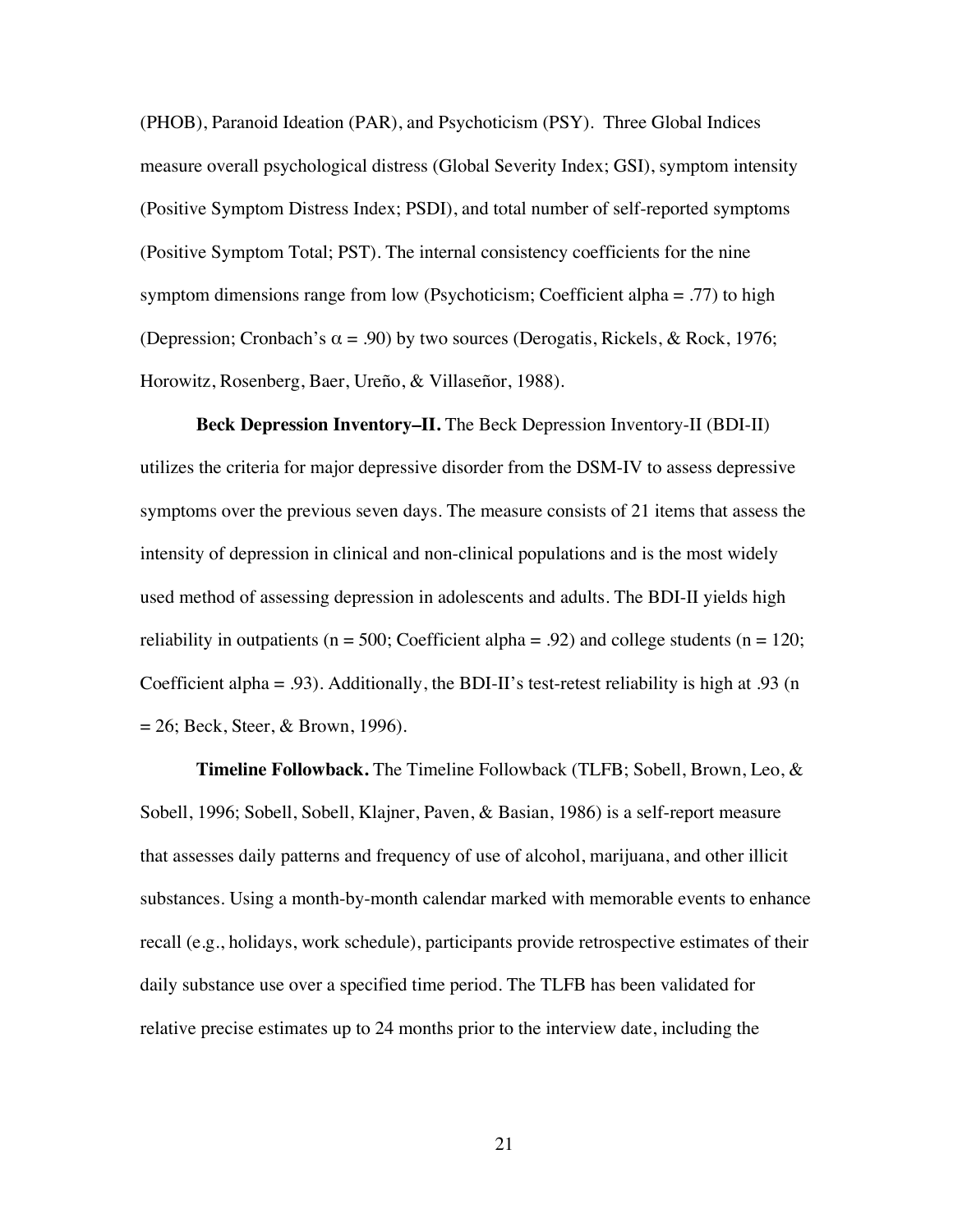specific substance(s) and the amount used. The TLFB yields excellent psychometric support (see Carey, 1997; Donohue et al., 2004a).

### **Procedure**

When participants were determined to meet preliminary criteria and consented to participate in the larger study, they were scheduled for a pre-treatment assessment with a trained assessor to gather information on demographics, mental health, substance use, sport performance, HIV risk behavior, and relationships. The pretreatment assessment lasted approximately 2.5 hours, and participants were compensated for their time with a \$25 gift card or cash. Of a relatively large battery of tests and measures administered, only five were utilized in this study (see measures section above).

Following data collection, the dataset was de-identified and utilized for secondary analysis in this study. This protocol is consistent with the ethical guidelines established by the American Psychological Association and was approved as exempt research by the Institutional Review Board for the protection of human participants at the University of Nevada, Las Vegas.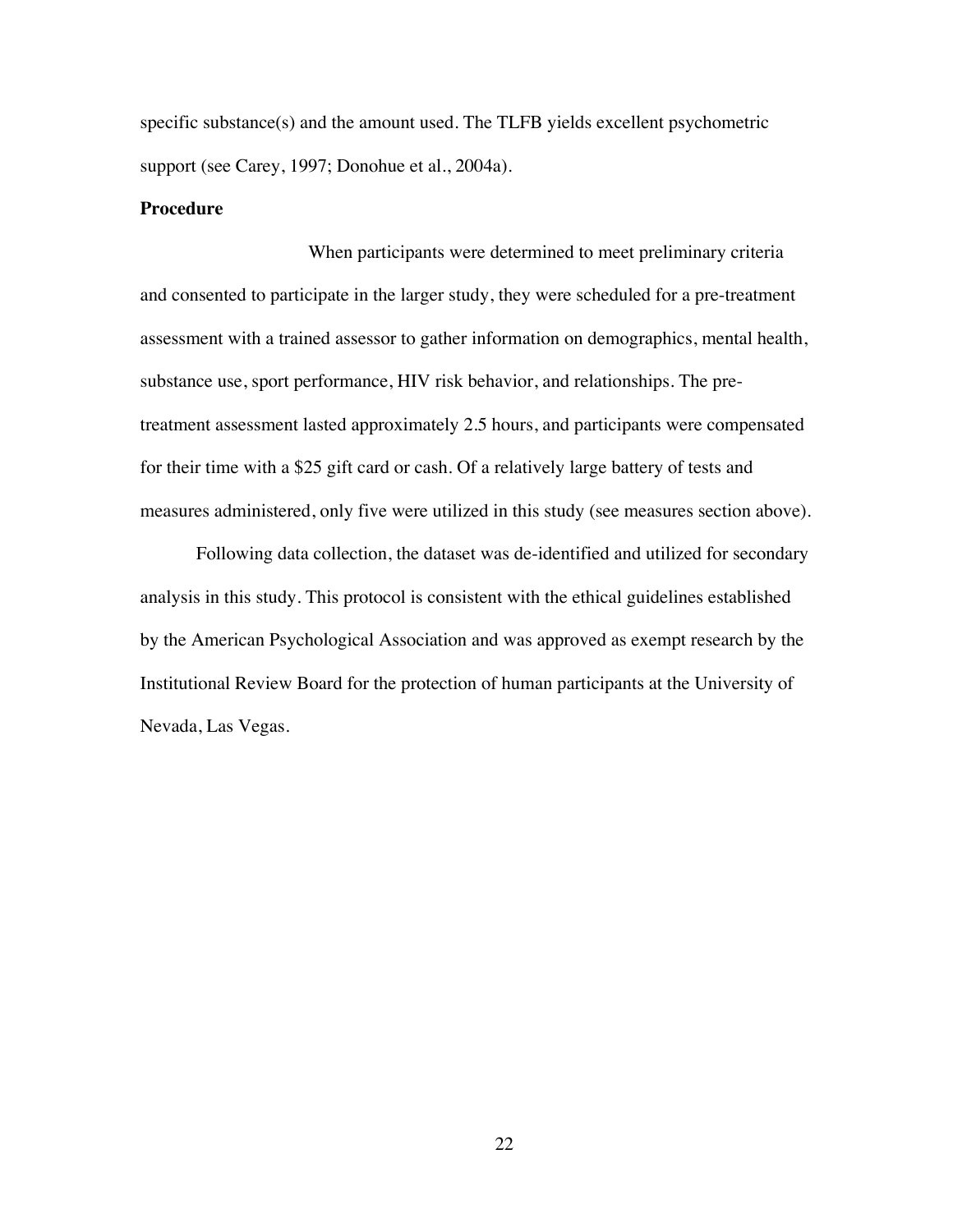#### **CHAPTER 4: Analysis**

## **Results**

**Descriptive Results**. Table 1 shows means and standard deviations of the study variables and demographic characteristics.

Table 1

#### *Means and Standard Deviations of Study Variables (n = 80)*

|                               |       |           |          |       | <b>Skewness</b>  |           | Kurtosis         |           |
|-------------------------------|-------|-----------|----------|-------|------------------|-----------|------------------|-----------|
| Measure                       | M     | <b>SD</b> | Min      | Max   | <b>Statistic</b> | <b>SE</b> | <b>Statistic</b> | <b>SE</b> |
| <b>SARI-Coach Total</b>       | 9.55  | 4.26      | 4.00     | 19.81 | .42              | .27       | $-0.79$          | .53       |
| <b>BDI</b> total              | 10.60 | 8.67      | .00      | 33.00 | .71              | .27       | $-42$            | .53       |
| SCL-90-R GSI                  | .55   | .52       | .02      | 2.33  | 1.57             | .27       | 2.26             | .53       |
| TLFB # days alcohol use       | 12.76 | 14.96     | $\theta$ | 107   | 3.97             | .27       | 20.77            | .53       |
| TLFB # days marijuana use     | 11.79 | 26.62     | $\theta$ | 118   | 2.86             | .27       | 6.62             | .53       |
| TLFB # days binge<br>drinking | 3.53  | 3.99      | $\theta$ | 23    | 2.14             | .27       | 6.56             | .53       |

*Normality*. The data were inspected for normality utilizing skew and kurtosis statistics (see Table 1). The main study variable, SARI-Coach Total score, followed a reasonably normal distribution. Other variables, particularly the TLFB number of days using marijuana and the SCL-90-R GSI, were slightly skewed. No transformations were performed to normalize the data, as the distribution of scores was representative of what would be expected of the population.

*Outliers*. The data were inspected for outliers. Using leverage statistics, no significant outliers met criteria for removal from analysis (Tabachnick & Fidell, 2007). Therefore, no cases were removed.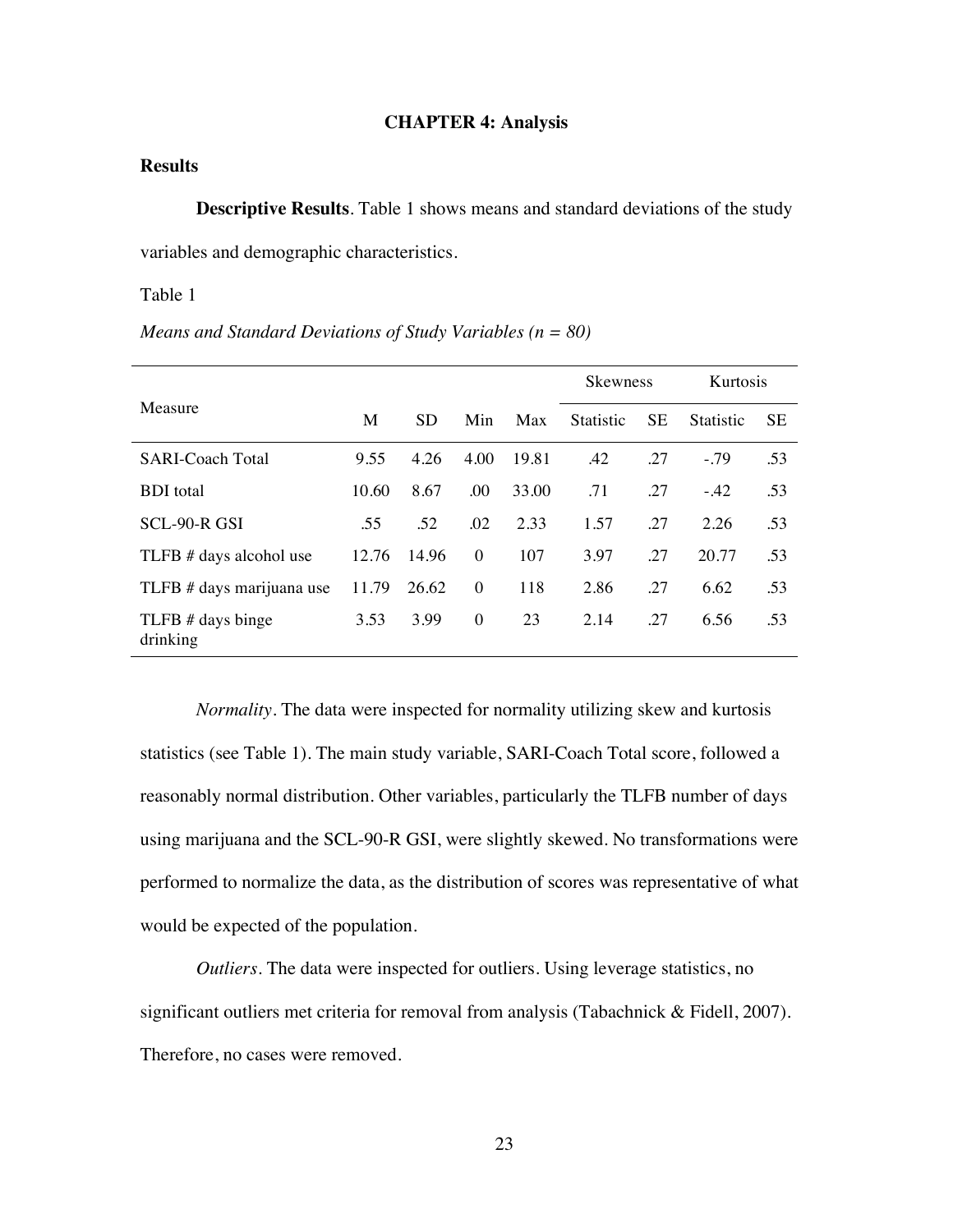**Preliminary Analysis**. An ANOVA was conducted to assess potential baseline differences between sport levels (i.e.,  $NCAA = 1$ , Club = 2, Intramural = 3) in terms of problems endorsed in the coach-athlete relationship (SARI-Coach Total). The results indicated that there were no significant baseline differences between sport levels (*p* > .05).

**Primary Analyses**. The primary analyses involved examination of linear relationships between SARI-Coach Total Score (i.e., Problems in the Coach Athlete Relationship) and measures of mental health (i.e., BDI total score, GSI of the SCL-90-R, TLFB days of alcohol use, TLFB days of marijuana use, and TLFB days of binge drinking). Five separate hierarchical multiple regressions were employed to test for the effect of sport level and gender in each model. It was expected that the first level of each hierarchical multiple regression (i.e., sport level and gender) would not predict BDI and SCL-90-R GSI scores, TLFB days of alcohol and marijuana use, or TLFB days of binge drinking, but in the second level, SARI-Coach Total Scores would predict BDI and SCL-90-R GSI scores, TLFB days of alcohol and marijuana use, and TLFB days of binge drinking. These latter relationships were expected to be positive. That is, more problems in the coach-athlete relationship would predict more reports of mental health problems and substance use.

**Hypothesis 1: The coach-athlete relationship**. The results of the hierarchical multiple regression analyses are shown in Table 2. Neither gender (male  $= 1$ , female  $= 2$ ) nor sport level were significant predictors of any of the study variables (BDI, SCL-90-R, TLFB days drinking, TLFB days using marijuana, and TLFB days binge drinking). In the second level of analysis, problems in the coach-athlete relationship (SARI-Coach Total)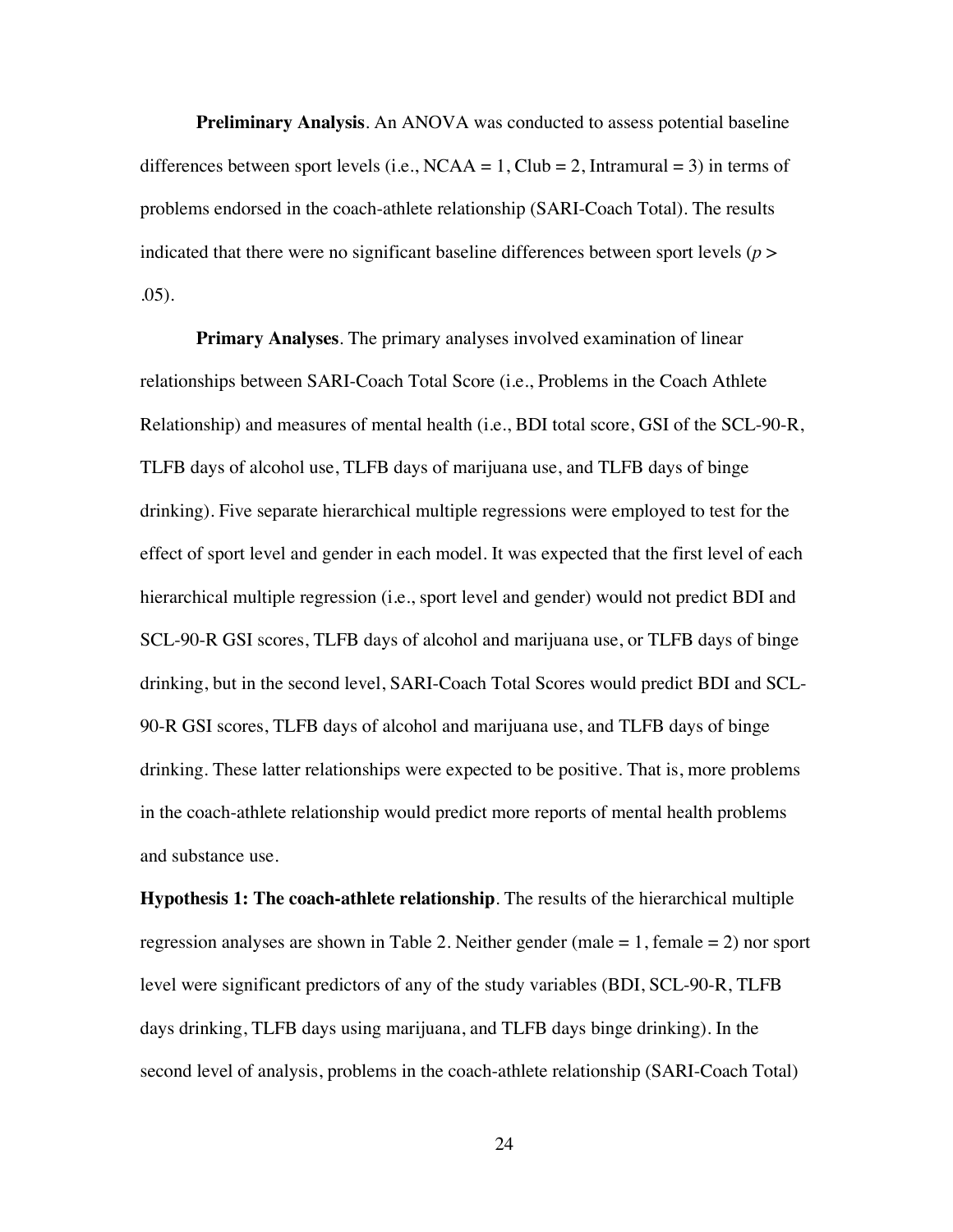was a significant predictor of mental health variables (BDI, SCL-90-R), but not a significant predictor of substance use (TLBF days drinking, TLFB days using marijuana, or TLFB days binge drinking).

**BDI**. The first level of the hierarchical multiple regression was not statistically significant and showed that sport level and gender did not predict depression symptoms (BDI total score),  $F(2,80) = .392$ ,  $p > .05$ ,  $R^2 = .010$ , adjusted  $R^2 = .016$ . However, the second model predicted variance in BDI total score,  $F(3,80) = 10.010$ ,  $p < .05$ ,  $R^2 = .283$ , adjusted  $R^2 = .255$ , after controlling for reported problems in the coach-athlete relationship (SARI-Coach Total). The change of  $R^2$  between the first and second models  $(\Delta R^2 = .273, p < . .05)$  was statistically significant. The positive beta weight for SARI-Coach Total for BDI total score ( $\beta = .524$ ,  $p < .05$ ) indicates that the SARI-Coach Total predicts an increase in BDI scores. Therefore, these results indicate that problems in the coach-athlete relationship predict greater depressive symptoms.

**SCL-90-R**. The first level of the hierarchical multiple regression was not statistically significant and showed that sport level and gender did not predict variance in overall severity of mental health symptoms (SCL-90-R GSI),  $F(2,80) = 2.374$ ,  $p >$  $.05$ ,  $R^2 = .058$ , adjusted  $R^2 = .034$ . However, the second model predicted variance in SCL-90-R scores,  $F(3,80) = 10.894$ ,  $p < .05$ ,  $R^2 = .301$ , adjusted  $R^2 = .273$ , after controlling for reported problems in the coach-athlete relationship (SARI-Coach Total). The change of R<sup>2</sup> between the first and second models ( $\Delta R^2$  = .243) was statistically significant. The positive beta weight for SARI-Coach Total scores was associated with SCL-90-R GSI scores ( $\beta$  = .494,  $p$  < .05) indicating that SARI-Coach Total scores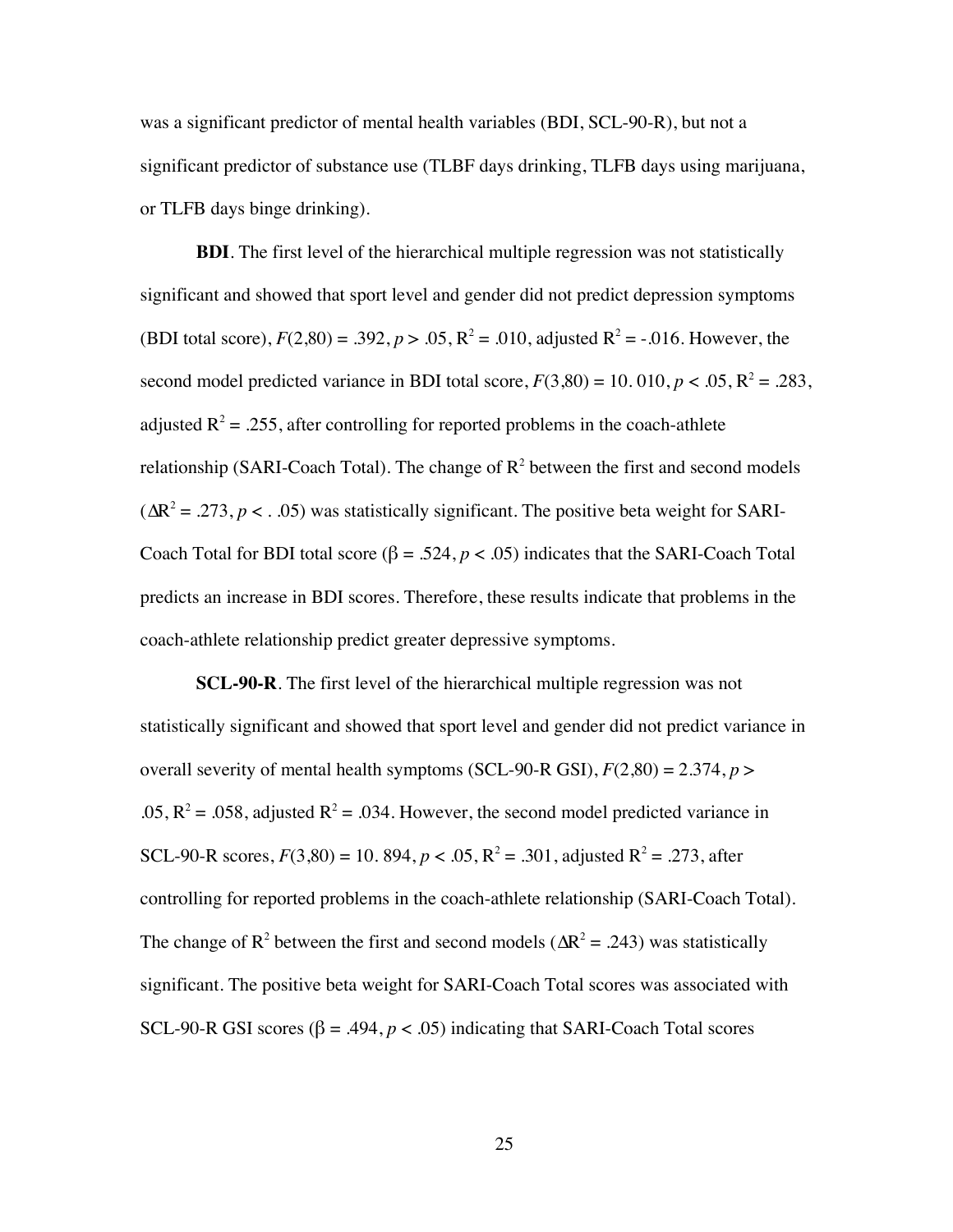predicted greater SCL-90-R scores. These results indicate that problems in the coachathlete relationship are significant predictors of mental health problems on the SCL-90-R.

**TLFB days drinking**. The first regression model was not statistically significant and showed that sport level and gender did not predict variance in the number of days drinking (TLFB),  $F(2,80) = .498$ ,  $p > .05$ ,  $R^2 = .013$ , adjusted  $R^2 = .013$ . The second model also did not predict variance in TLFB days drinking,  $F(3,80) = 1.023$ ,  $p >$ . 05,  $R^2 = .039$ , adjusted  $R^2 = .001$ , after controlling for reported problems in the coachathlete relationship (SARI-Coach Total). The change of  $R^2$  between the first and second models ( $\Delta R^2$  = .026) was not statistically significant. The beta weight for SARI-Coach Total associated with TLFB days drinking  $(\beta = .162, p > .05)$  indicated that it did not predict number of days drinking. These results indicate that problems in the coach-athlete relationship are not significant predictors of days drinking.

**TLFB days using marijuana**. The first regression model was not statistically significant and showed that sport level and gender did not predict the variance in days using marijuana (TLFB),  $F(2,80) = 2.007$ ,  $p > .05$ ,  $R^2 = .050$ , adjusted  $R^2 = .025$ . The second model also did not predict the variance in TLFB days using marijuana,  $F(3,80) =$ 1.369,  $p > 0.05$ ,  $R^2 = 0.051$ , adjusted  $R^2 = 0.014$ , after controlling for reported problems in the coach-athlete relationship (SARI-Coach Total). The change of  $R^2$  between the first and second models ( $\Delta R^2$  = .002) was not statistically significant. The beta weight for SARI-Coach Total scores associated with TLFB days using marijuana ( $\beta$  = .042, *p* > .05) indicated that SARI-Coach Total scores did not predict marijuana usage. These results indicate that problems in the coach-athlete relationship are not a significant predictor of marijuana use.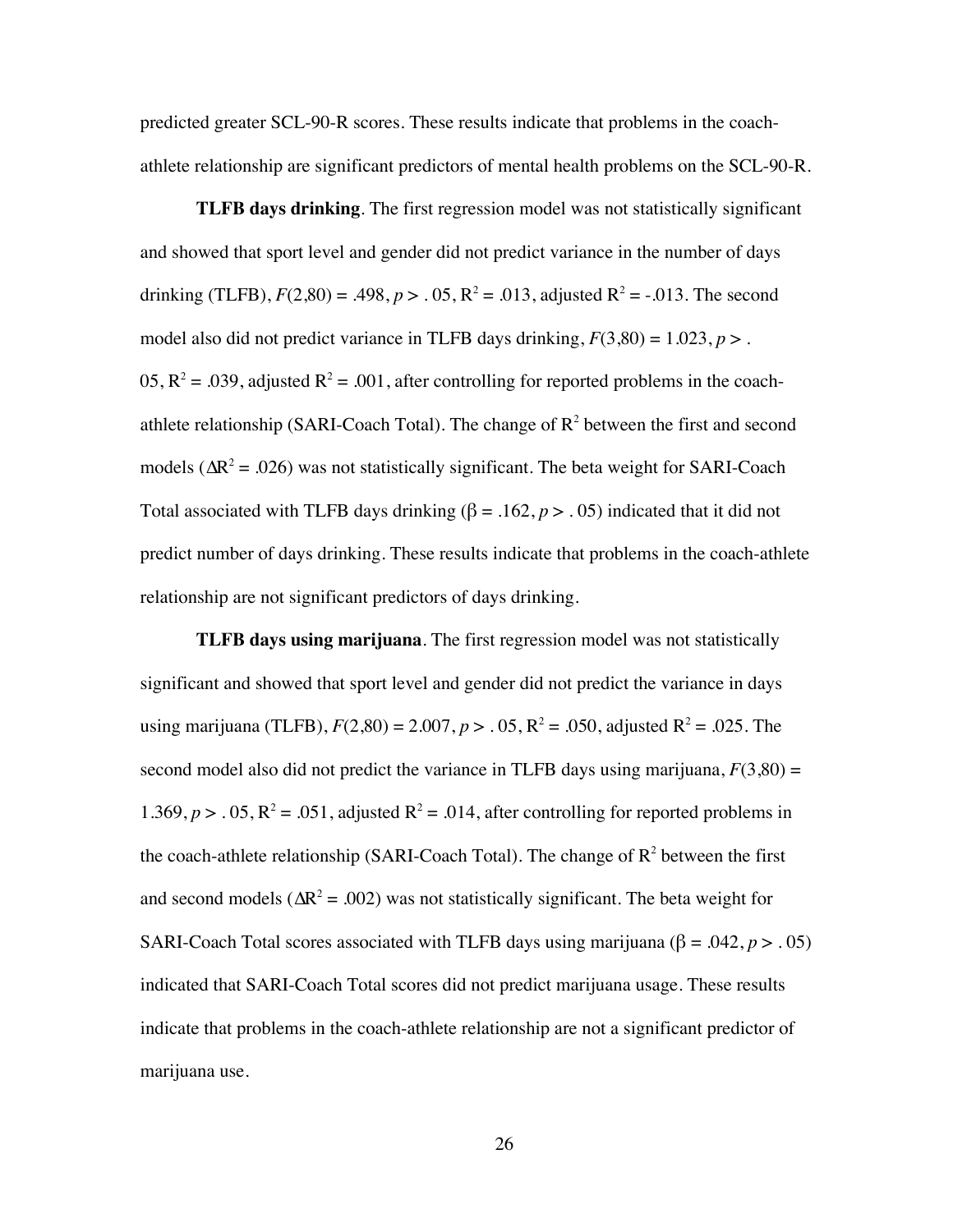**TLFB days binge drinking.** The first regression model was not statistically significant and showed that sport level and gender did not predict the variance in days of binge drinking (TLFB),  $F(2,80) = .749$ ,  $p > .05$ ,  $R^2 = .019$ , adjusted  $R^2 = .006$ . The second model also did not predict variance in TLFB days binge drinking,  $F(3,80) =$ .853,  $p > .05$ ,  $R^2 = .033$ , adjusted  $R^2 = .006$ , after controlling for reported problems in the coach-athlete relationship (SARI-Coach Total). The change of  $R^2$  between the first and second models ( $\Delta R^2$  = .013) was not statistically significant. The beta weight for SARI-Coach Total scores that was associated with TLFB days of binge drinking ( $\beta$  = .116, *p* > . 05) indicated that SARI-Coach Total scores did not predict binge drinking. These results indicate that problems in the coach-athlete relationship are not a significant predictor of binge drinking.

#### Table 2

*Hierarchical Multiple Regression for Mental Health Symptoms and Substance Use (n = 80)*

|             | Mental health symptoms and substance use |       |              |       |                         |     |                              |     |                               |     |
|-------------|------------------------------------------|-------|--------------|-------|-------------------------|-----|------------------------------|-----|-------------------------------|-----|
|             | <b>BDI</b> total<br>score                |       | SCL-90-R GSI |       | TLFB # days<br>drinking |     | TLFB # days<br>marijuana use |     | TLFB # days<br>binge drinking |     |
| Predictor   | $\Delta R^2$                             | β     | $\Delta R^2$ | β     | $\Delta R^2$            | β   | $\Delta R^2$                 | β   | $\Delta R^2$                  | β   |
| Step 1      | .01                                      |       | .06          |       | .013                    |     | .05                          |     | .02                           |     |
| Gender      |                                          |       |              |       |                         |     |                              |     |                               |     |
| Sport level |                                          |       |              |       |                         |     |                              |     |                               |     |
| Step 2      | $27***$                                  |       | 24***        |       | .026                    |     | < 01                         |     | .013                          |     |
| SARI-Coach  |                                          | 52*** |              | 49*** |                         | .16 |                              | .04 |                               | .12 |

\*\*\*  $p < .05$ 

**Hypothesis 2: Gender**. It was expected that males and females would experience different mental health, substance use, and relationship problems. To test this hypothesis, MANOVA was performed. No significant differences were demonstrated  $F(5, 74) =$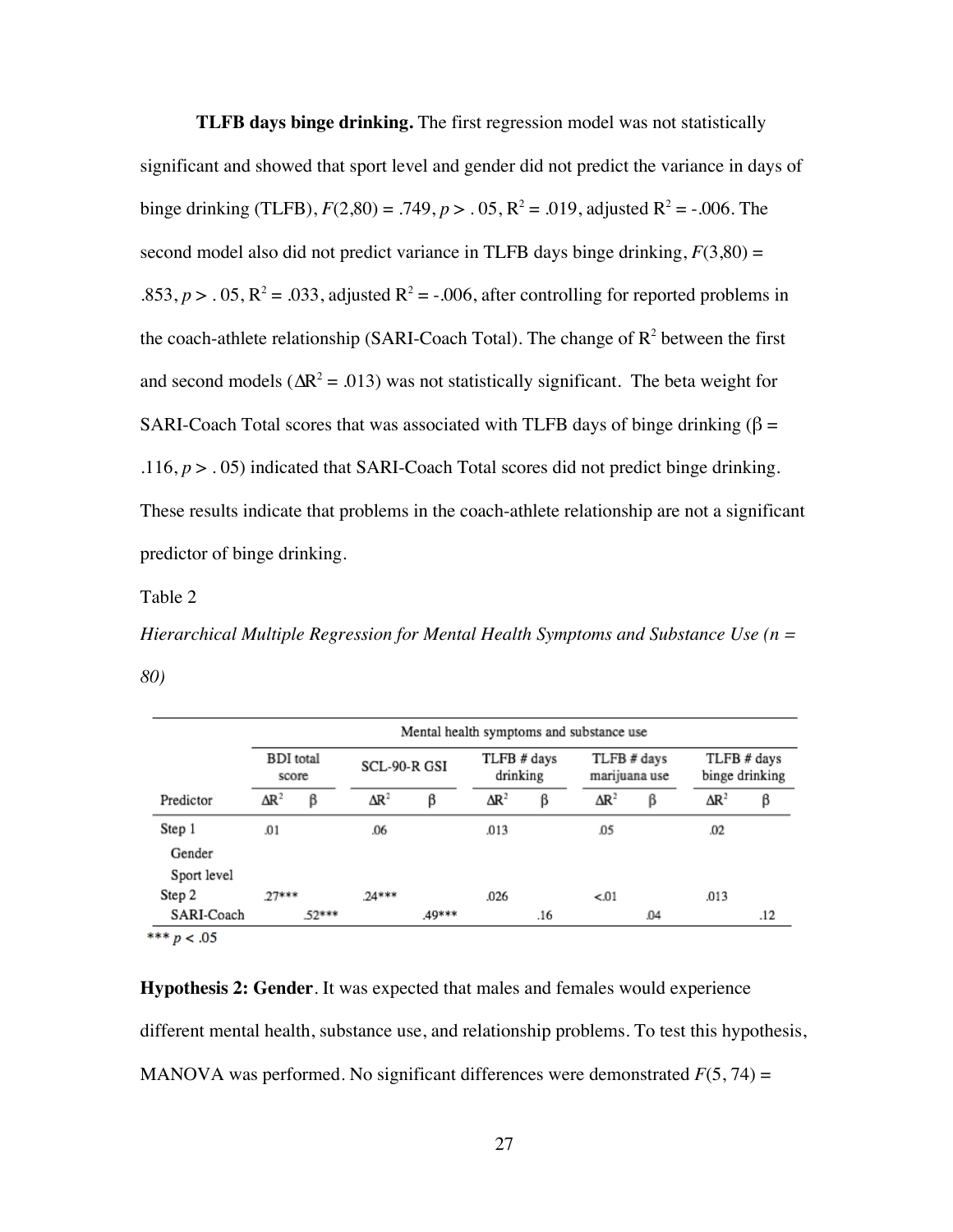1.12,  $p > 0.05$ , Wilk's  $\Lambda = 0.36$ , suggesting male and female athletes experience similar problems in mental health, in substance use, and in coach-athlete relationships.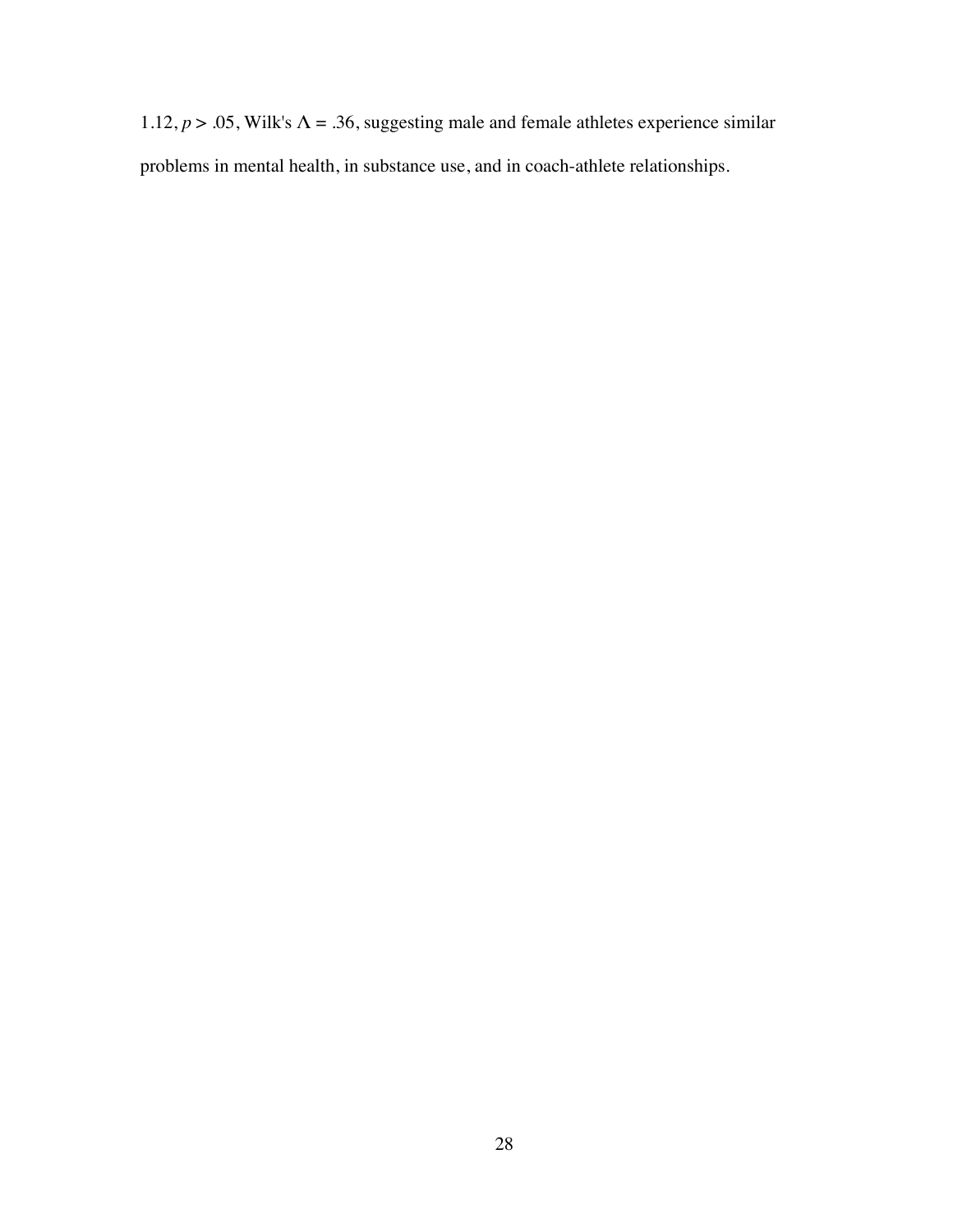#### **CHAPTER 5: Discussion**

The relationship between coaches and athletes is critically important in regards to the physical, psychological, and emotional development of athletes (Jowett & Cockerill, 2003). The present study found that athletes' perception of problems in their relationship with coaches predicted mental health difficulties, but not substance use.

#### **Mental Health**

Overall, the results suggest that athletes' perception of problems in their relationship with coaches is associated with the experience of mental health problems. The impression of interpersonal conflict, lack of support, and disagreement within the coach-athlete relationship predicts an increase in symptoms of depression and mental health complaints overall. This adds to previous research linking athletes' perception of an emotionally abusive or unsupportive environment to negative psychological consequences, such as low mood and self-esteem, anger, and anxiety (Stirling & Kerr, 2013). Interpersonal stress predicts the onset of mental health problems (Vrshek-Schallhorn et al., 2015). However, freedom from stress and worry are main contributors to overall life satisfaction in collegiate athletes (Surujlal, Van Zyl, & Nolan, 2013). One explanation of the current findings may be that when athletes perceive high levels of problems in the coach-athlete relationship, they are more likely to experience an increase in stress and worry, and therefore increased mental health problems and decreased life satisfaction. Coach-athlete relationships that are perceived by athletes to be less problematic allow athletes to feel supported, contributing to greater life satisfaction and less mental health problems.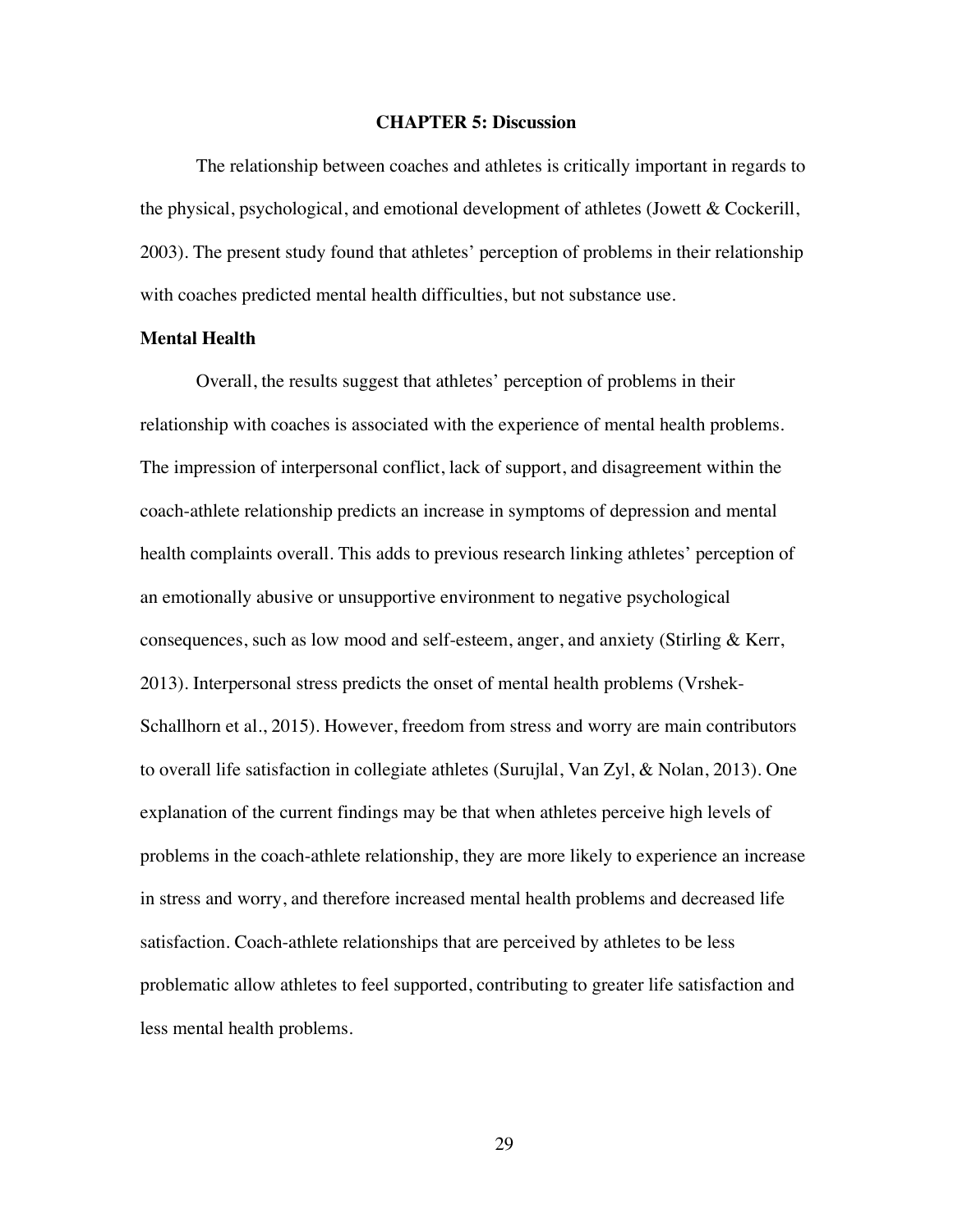These findings support Davis and Jowett's (2014) assertion that it is valuable to identify interpersonal conflicts in the coach-athlete relationship. Coaches can facilitate mental health treatment and play an important role in the development of athletes' wellness (Brown & Blanton, 2002). However, if there are problems in the coach-athlete relationship, athletes may not have as ready access to these benefits. As gatekeepers, coaches can facilitate access or block athletes from receiving the treatment they need. The current findings suggest that coaches can also increase impairment by providing insufficient support. The results of this study imply that athletes who lack a strong relationship with their coach are at a higher risk for mental health problems,. In addition, these athletes may find it more difficult to receive support because they are unable to approach their coach for assistance.

Within sport culture, there is a stigma against seeking mental health intervention (Donohue et al., 2015), and athletes are less likely to utilize services than non-athlete peers. Often, mental health problems are seen as antithetical to the culturally honored tradition of mental toughness (Bauman, 2016). Athletes may fear reporting their mental health concerns because they believe their coach may minimize their role on the team (Neal et al., 2013). These results suggest that evaluating the athlete's perception of the relationship with their coach can be used to circumvent athletes' efforts to underreport impairment and to improve screening of mental health problems in athlete populations. Utilizing this strategy to assess mental health provides a unique perspective on the athlete's functioning, and may be an innovative screening tool to detect mental health difficulties.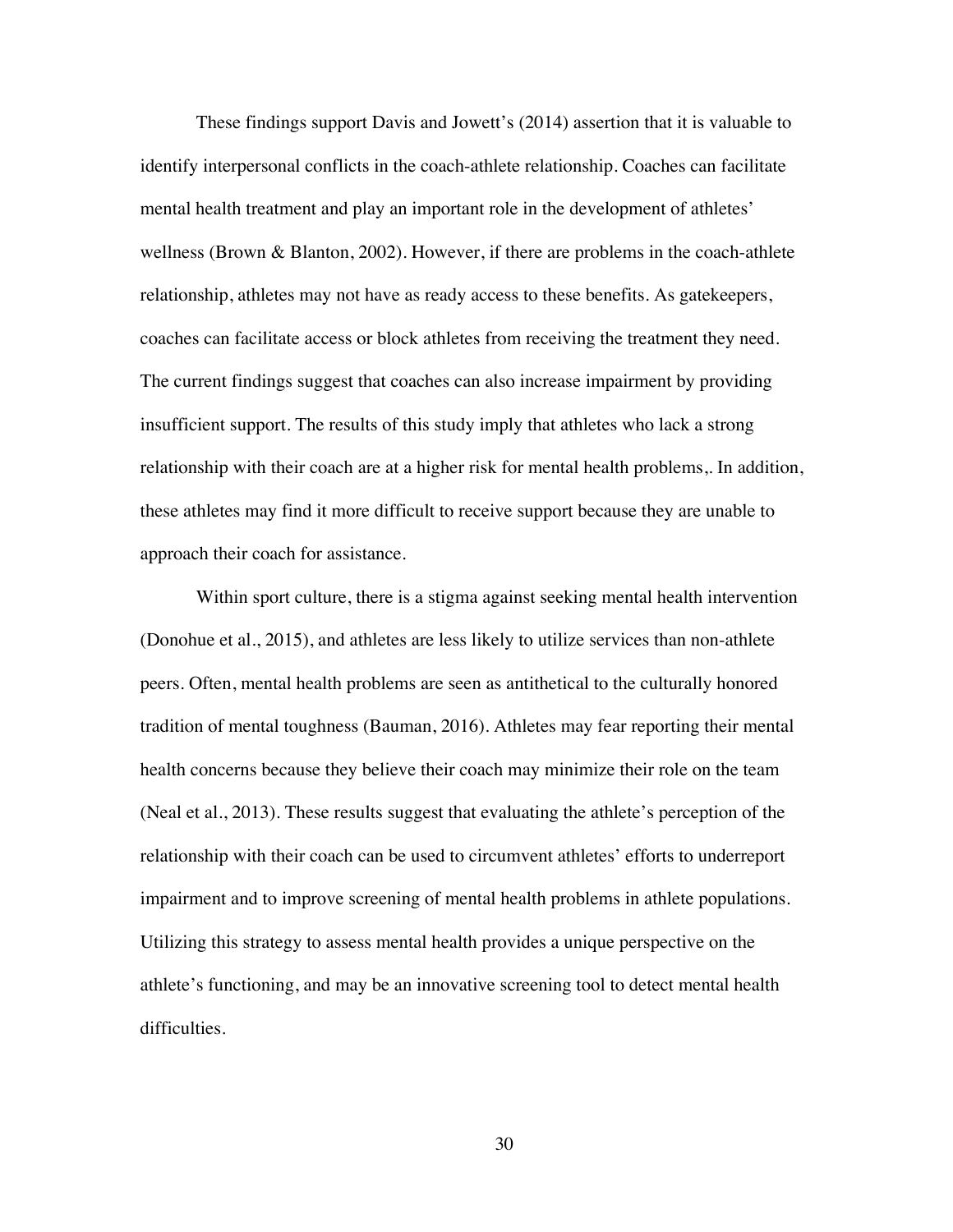In addition to the direct application to athletes, the findings of this study have implications for the development of coach education programs. Jones, Glintmeyer, and McKenzie (2005) questioned the adequacy of coach education programs, as coaches are often not equipped with the skills to handle complex issues that are relevant to mental health (Watson, 2006). Due to the connection between the coach-athlete relationship and mental health, the findings in this study support a need to shift some of the focus of coach education to relationship enhancement, rather than an exclusive spot-light on sport performance (Erickson & Côté, 2016). Helping coaches build relationships, mediate problems with their athletes, and understand mental health could have substantial implications for athlete development.

#### **Substance Use**

The results of this study suggest problems in the coach-athlete relationship are not predictive of substance use. Along these lines, this study appears to be the first to explore the influence of the coach-athlete relationship on substance use. Previous research evaluating coaches' influence on athlete drinking behavior mainly addressed the role of injunctive norms, that is, the perception of others' approval of substance use (Seitz, Wyrick, Rulison, Strack, & Fearnow-Kenny, 2014). For example, Mastroleo, Marzell, Turrisi, and Borsari (2012) found athletes' perceptions of their coaches' beliefs about drinking influences alcohol consumption, but the study did not explore the influence of coach-athlete relationship dynamics on drinking behaviors. They stated that some voice concern about dual relationship if coaches play a role in addressing substance use. The results of the current study suggest that the relationship is not associated with substance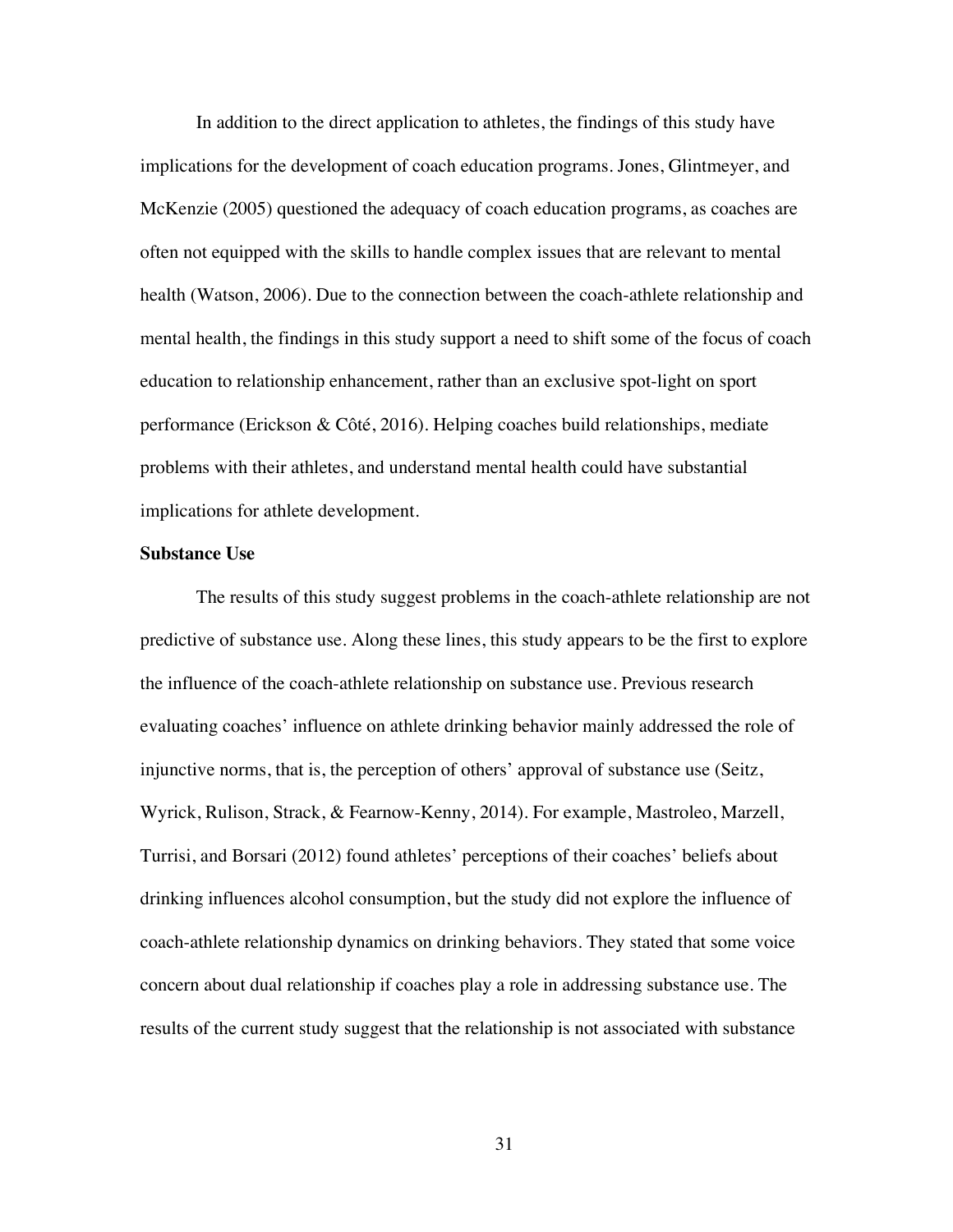use; therefore, coaches should play a role in establishing team rules and guidelines limiting substance use with their athletes.

#### **Sport Level**

Club and intramural athletes are often overlooked by campus officials when allocating resources for athlete substance abuse prevention and mental health intervention implementation (Nelson & Wechsler, 2001). Therefore, a secondary aim of the current study was to explore whether athletes who participate at different sport levels (i.e., NCAA, club, intramural) report similar levels of problems in the coach-athlete relationship. The results suggest participants at different levels of collegiate sport endorse similar levels of problems in the coach-athlete relationship. This finding is consistent with Donohue et al. (2016), supporting the study of intramural and club competitors as student-athletes in addition to NCAA-sanctioned participants. Programs should be developed to address the needs of the growing population of student-athletes at all levels of collegiate competition (Andes, Poet, & McWilliams, 2012).

#### **Gender**

Finally, this study examined gender differences in three areas: experience of problems in the coach-athlete relationship, endorsement of mental health problems, and report of substance use. The results of this study suggest that males and females have similar experiences of mental health, substance use, and problems in the coach-athlete relationship. These findings continue to support the gender similarities hypothesis (Hyde, 2005), which suggests that males and females evidence more psychological similarities than differences. The gender similarities hypothesis was developed following a large meta-analysis of gender differences across a number of psychological constructs. The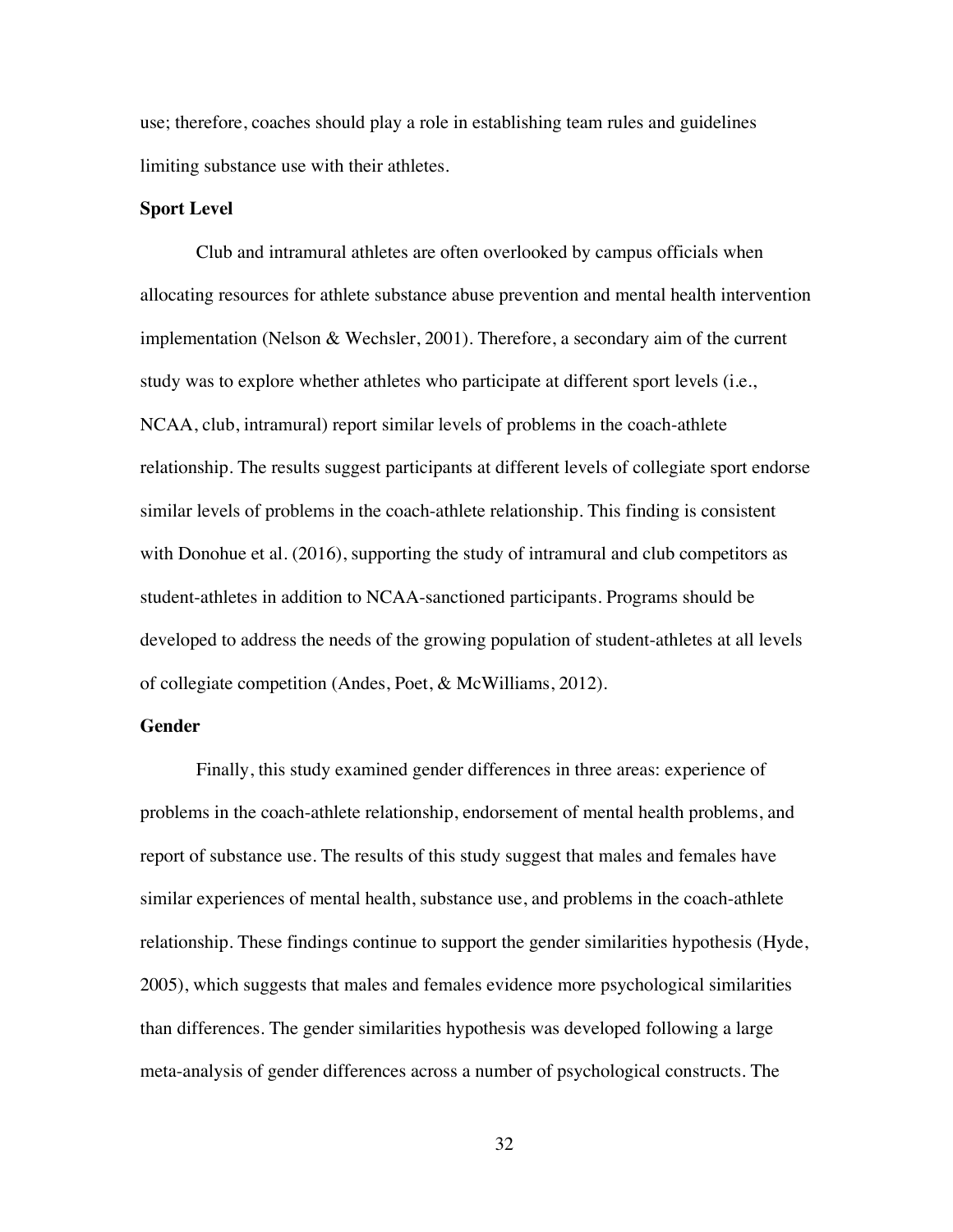analysis revealed very few actual disparities between males and females, and suggested that researchers tend to report differences with small to non-existent effect sizes. The results of the current study are also consistent with previous research in the context of sport psychology supporting the same claim (e.g., Gill & Kamphoff, 2010; Weinberg, Vernau, & Horn, 2013). Sport is a domain traditionally separated by gender, but there is growing interest in gender convergence in sport, particularly in drinking behaviors amongst athletes (Zhou, O'Brien & Heim, 2014). Despite wide-spread beliefs that males and females differ physically and psychologically, there is a consistent lack of academic support sustaining the myth of psychological gender differences amongst athletes.

#### **Limitations and Future Directions**

As in all studies, there were some limitations in the current study. First, self-report data were used in the present analyses, and therefore biases may be present, and transfer to actual behavior may not be completely accurate. Though steps were taken to assure participants that their responses would remain confidential, student-athletes may fear harsh repercussions for endorsing sensitive behaviors, such as substance use, and may have underreported their actual use. However, athletes may be more motivated than other populations to improve their own performance, which could prompt more honest reporting.

Second, the sample was obtained from a relatively small number of college students at a university in the Southwestern United States. Therefore, generalizations to other populations should be made with caution. The sample was ethnically diverse, with a majority of participants endorsing non-Caucasian ethnic backgrounds. This reflects the population of this particular university, one of the most diverse colleges in the United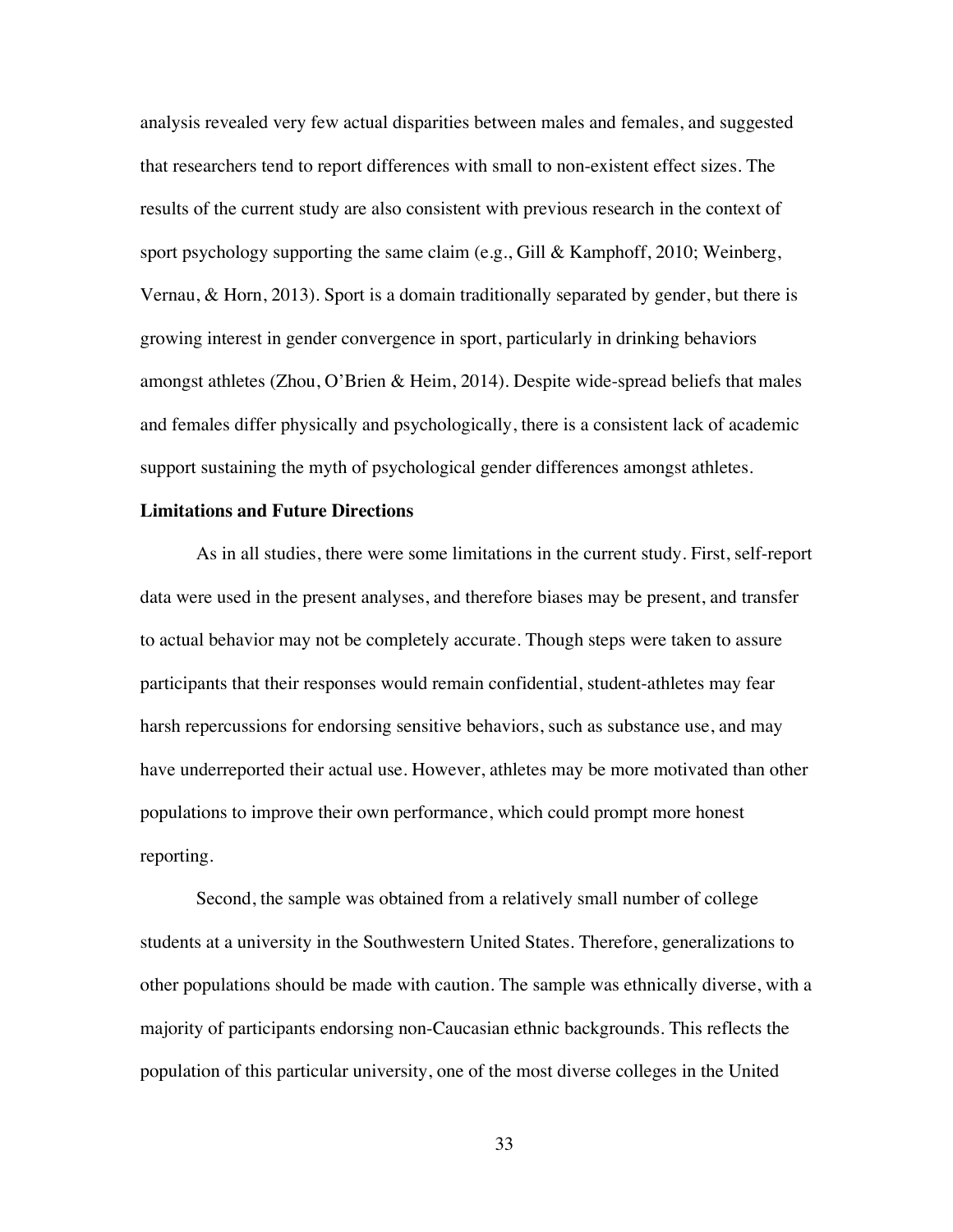States, but it may not reflect the population of college students as a whole. In addition, data were collected from a larger study of participants who endorsed substance use in the previous four months. This restriction of range may also impact the generalizability of the results, though 81.4% of college students endorse alcohol use (American College Health Association, 2008). It is possible that athletes who do not report alcohol or drug use may experience differences in their relationship with their coaches and mental health symptoms.

Third, participants were asked to identify problems with a coach, but no data identifying which coach was chosen were collected. The lack of temporal grounding regarding which coach the athlete is experiencing problems with limits the degree of analysis. For example, it is uncertain if athletes were reporting problems with current coaches or coaches from their past. It is also unclear if athletes were referring to head coaches or assistant coaches. Without this information, the inferences of this study may be limited. In addition, only athletes' perceptions of *problems* in the relationship were measured. No data were collected about positive influences of the coach-athlete relationship. It is possible that a strong relationship could serve as a protective factor against mental health problems, but that analysis is beyond the scope of this study. Future research should continue to explore the nature of the coach-athlete relationship in more depth.

In addition, this study focused solely on *athletes'* perceptions of problems in the coach-athlete relationship. Due to the multi-faceted and interdependent nature of this relationship, future research should evaluate coach perceptions of problems, in addition to athletes' reports. Exploration of coaches' perceptions of problems in their relationships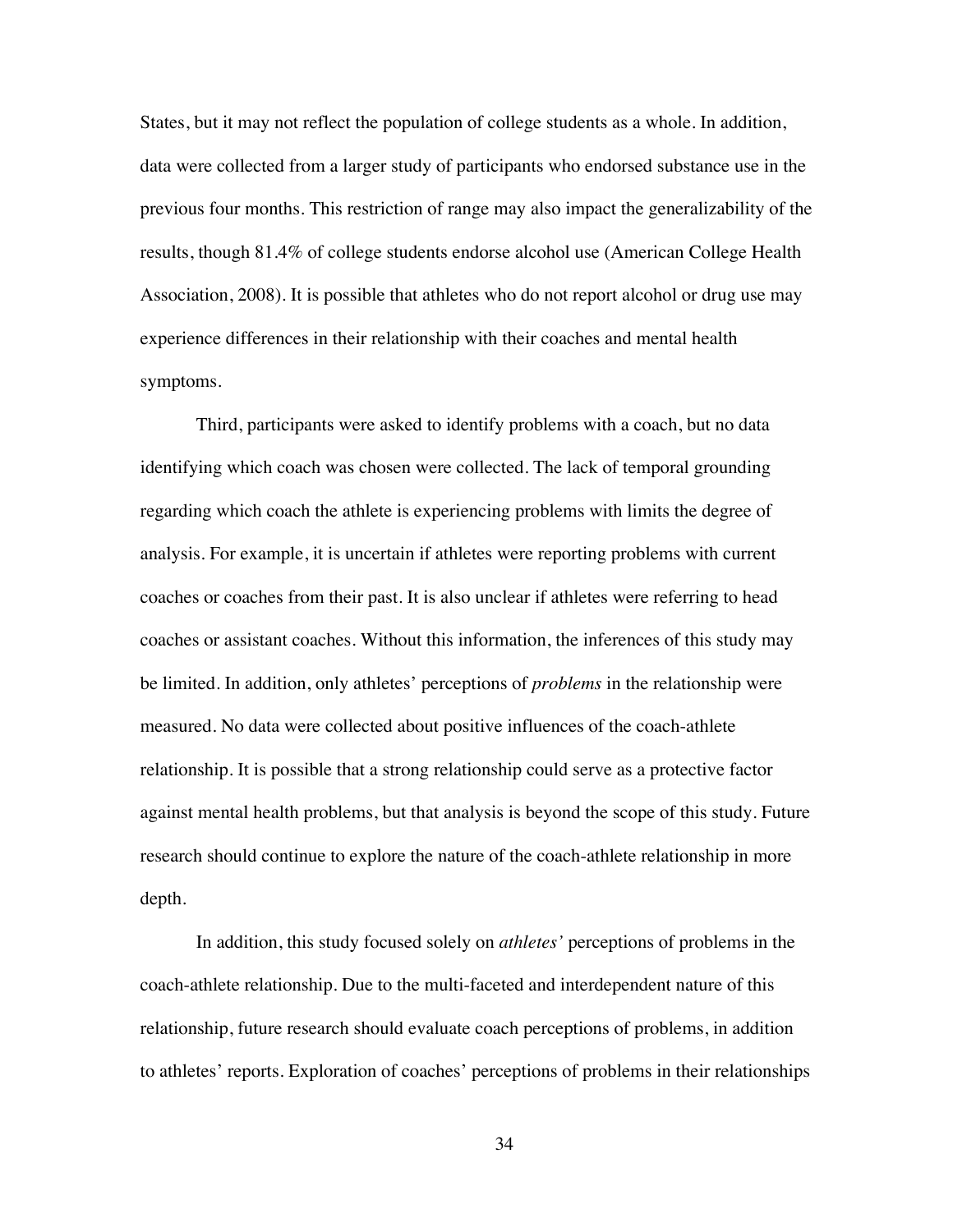with athletes could assist in cross validating the current findings, and further develop the understanding of how the coach-athlete relationship dynamics influence mental health.

Finally, one potential important interaction overlooked in this study is the examination of how the gender of each member of a coach-athlete dyad impacts athletes' perceptions of problems. Researchers have evaluated the relationship between male coaches and male athletes, male coaches and female athletes, female coaches and male athletes, and female coaches and female athletes. Athletes demonstrate inconsistent levels of empathic accuracy (i.e., ability to *accurately* perceive another's thoughts and feelings) when working with different gender coaches. For example, female athletes demonstrate higher empathic accuracy when working with male coaches than male athletes, but demonstrate lower empathic accuracy with working with female coaches than male athletes (Lorimer & Jowett, 2009). This could be salient when assessing athletes' perceptions of problems in the coach-athlete relationship, as the accuracy of their evaluation could be dependent on this gender interaction. It was not possible to examine these possible interactions in the current study, because athletes did not identify which coach they were referring to in their survey responses. However, future research could provide further information about the implications of this interaction on the mental health of athletes.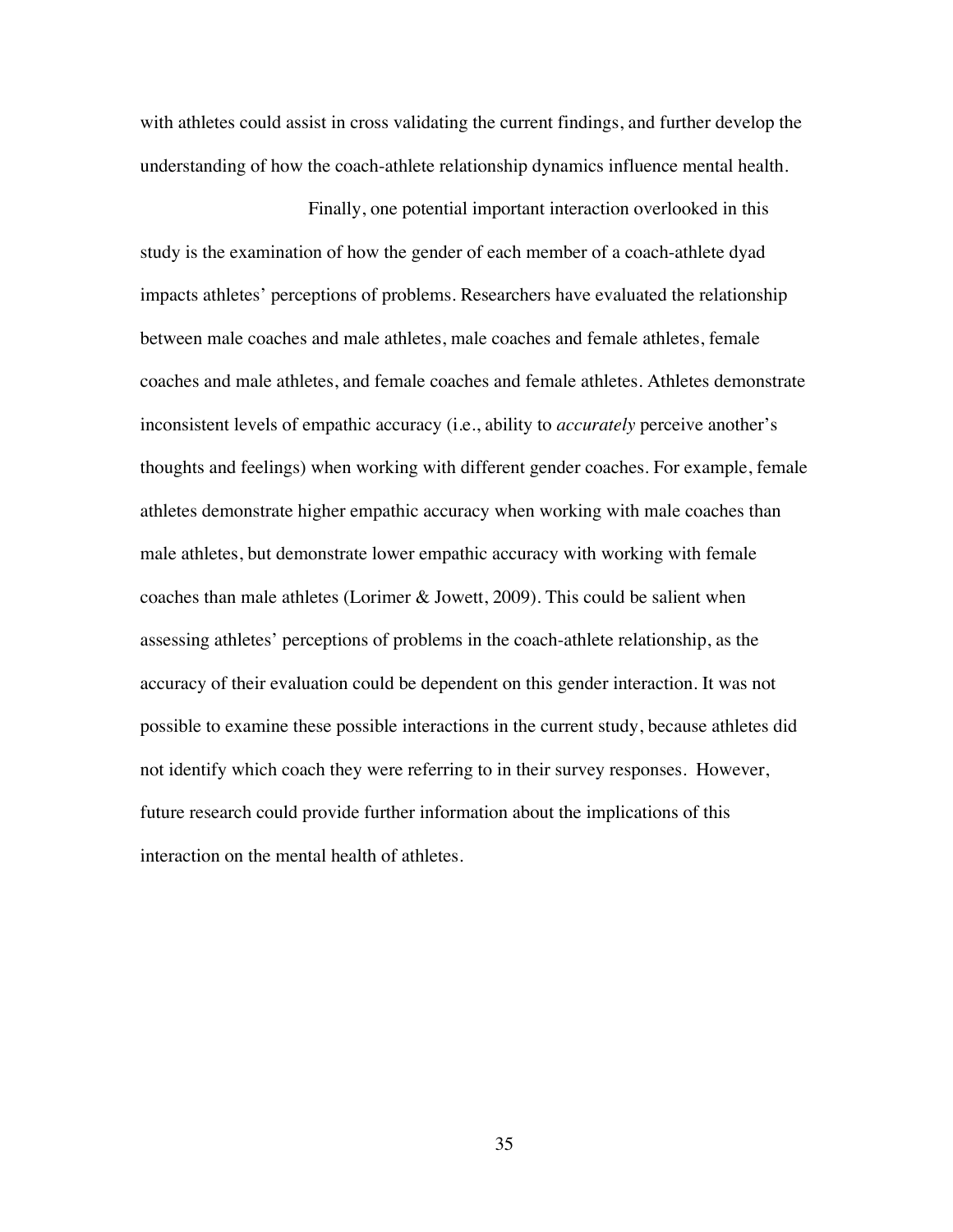#### **REFERENCES**

- About NIRSA. (2015, February 28). Retrieved June 13, 2016, from http://nirsa.net/nirsa/about/
- Acitelli, L. K., & Antonucci, T. C. (1994). Gender differences in the link between marital support and satisfaction in older couples. *Journal of Personality and Social Psychology, 67,* 688–698. doi:10.1037/0022-3514.67.4.688
- American College Health Association-National College Health Assessment Spring 2007 Reference Group Data Report (Abridged). (2008). *Journal of American College Health, 56*, 469-480.
- Andes, S., Poet, K. & McWilliams, S. (2012). The culture of high-risk alcohol use among club and intramural athletes. *Journal of American College Health, 60,* 446-561.
- Appaneal, R. N, Levine, B. R., Perna, F. M., Roh, J. L. (2009). Measuring postinjury depression among male and female competitive athletes. *Journal of Sport & Exercise Psychology, 31,* 60-76.
- Armstrong, L. E. & VanHeest, J. L. (2002). The unknown mechanism of the overtraining syndrome: Clues from depression and psychoneuroimmunology. *Sports Medicine*, *32*, 185-209.
- Armstrong, S., & Oomen-Early, J. (2009). Social connectedness, self-esteem, and depression symptomatology among collegiate athletes versus nonathletes. *Journal of American College Health*, *57*, 521-526.
- Barry, A. E., Howell, S. M., Riplinger, A., and Piazza-Gardner, A. K. (2015). Alcohol use among college athletes: Do intercollegiate, club, or intramural student athletes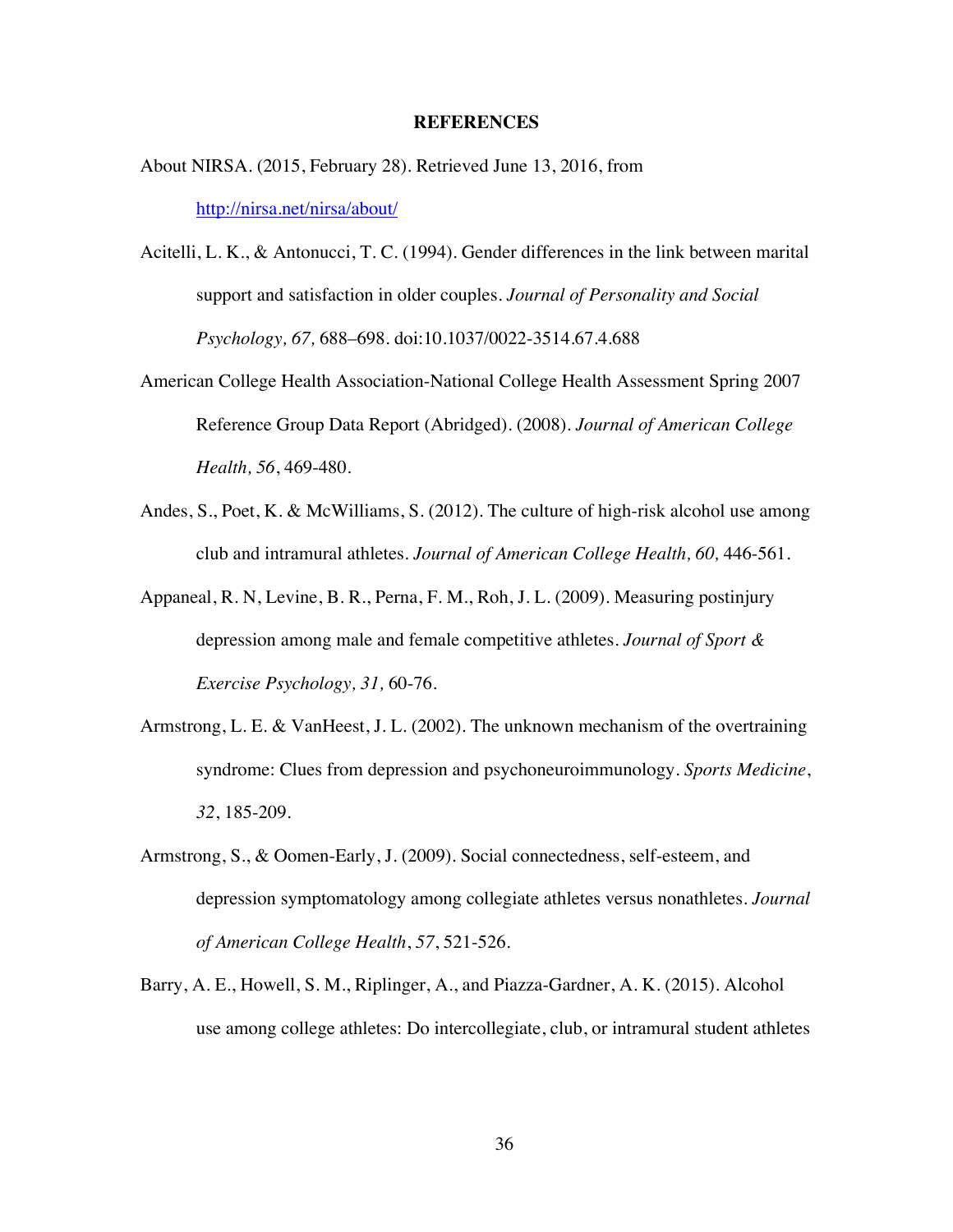drink differently? *Substance Use & Misuse, 50,* 302-307. doi:10.3109/10826084.2014.977398

- Bauman, N. J. (2016). The stigma of mental health in athletes: are mental toughness and mental health seen as contradictory in elite sport? *British Journal of Sports Medicine*, *50*, 135-136. doi:10.1136/bjsports-2015-095570
- Beck, A. T., Steer, R. A., & Brown, G. (1996). *Beck Depression Inventory II manual*. San Antonio, TX: The Psychological Corporation.
- Bergmann Drewe, S. (2002). The coach-athlete relationship: How close is too close? *Journal of the Philosophy of Sport,* 174-181.
- Blanco, C., Okuda, M., Wright, C., Hasin, B., Grant, B., Liu, S., et al. (2008). Mental health of college students and their non-college-attending peers: results from the national epidemiologic study on alcohol and related conditions. *Archives of General Psychiatry*, *65,* 1429-1437.
- Bloom, G. A., Horton, A. S., McCrory, P., & Johnston, K. M. (2004). Sport psychology and concussion: New impacts to explore. *British Journal of Sports Medicine, 38*, 519-521.
- Brown, D. R., & Blanton, C. J. (2002). Physical activity, sports participation, and suicidal behavior among college students. *Medicine & Science in Sports & Exercise*, *34*, 1087–1096. doi:10.1097/00005768-200207000-00006
- Buckman, J. F., Farris, S. G., & Yusko, D. A. (2013). A national study of substance use behaviors among NCAA male athletes who use banned performance enhancing substances. *Drug and Alcohol Dependence*, *131*, 50–55. doi.org/10.1016/j.drugalcdep.2013.04.023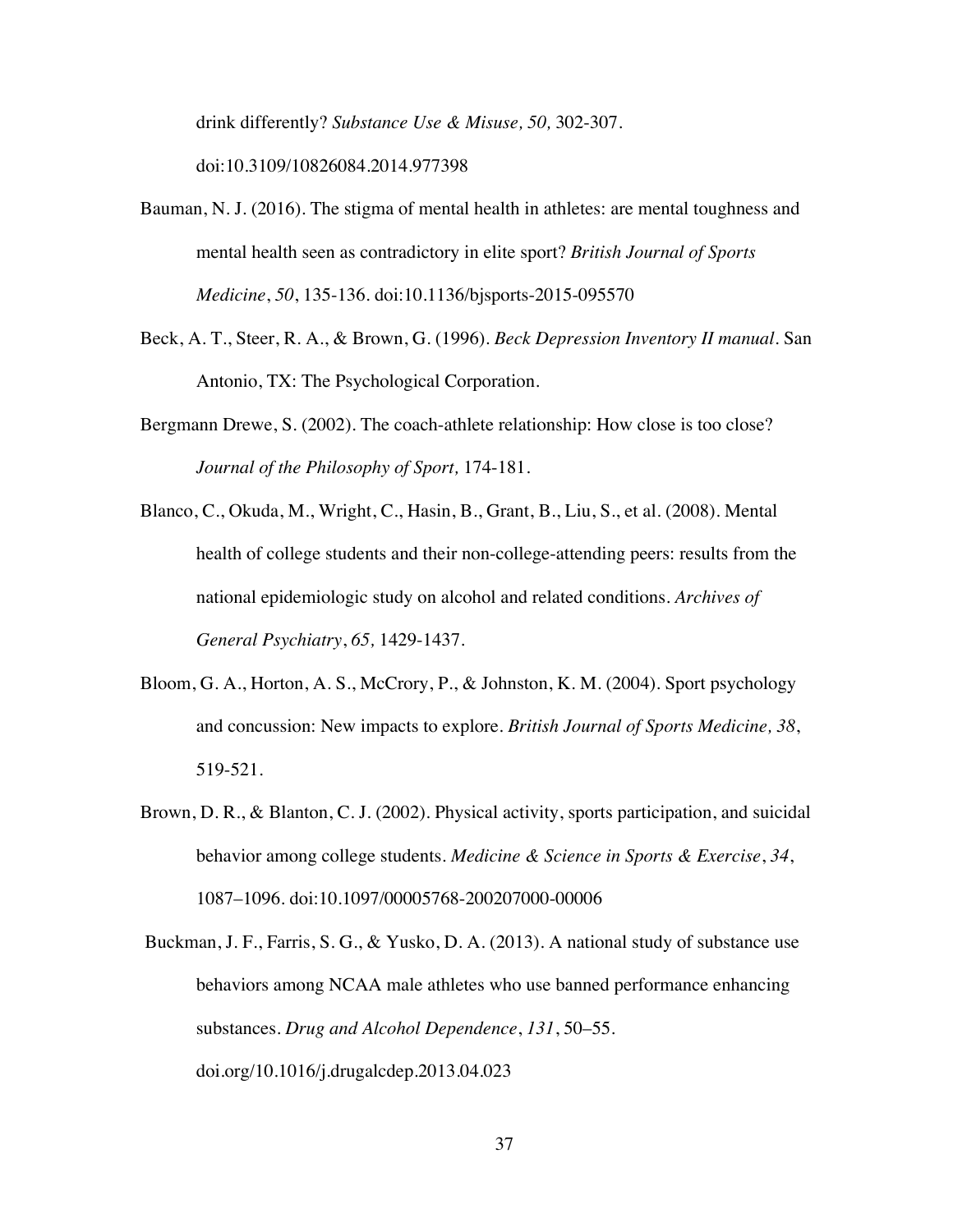- Burleson, B. R., & Hanasono, L. K. (2010). Explaining cultural and sex differences in responses to supportive communication: A dual-process approach. In J. Davila & K. Sullivan (Eds.), Support processes in intimate relationships (pp. 291–317). New York, NY: Oxford University Press.
- Burleson, B. R., Hanasono, L. K., Bodie, G. D., Holmstrom, A. J., McCullough, J. D., Rack, J. J., & Rosier, J. G. (2011). Are gender differences in responses to supportive communication a matter of ability, motivation, or both? Reading patterns of situation effects through the lens of a dual-process theory. *Communication Quarterly, 59*, 37-60. doi:10.1080/01463373.2011.541324
- Carey, K. B. (1997). Reliability and validity of the time-line follow-back interview among psychiatric outpatients: A preliminary report. *Psychology of Addictive Behaviors, 11*, 26.
- Carron, A. V. & Chelladurai, P. (1978). Psychological factors and athletic success: An analysis of coach-athlete interpersonal behavior. *Canadian Journal of Applied Sport Sciences, 3,* 43-50.
- Carodine, K., Almond, K. F., & Gratto, K. K. (2001). College student athlete success both in and out of the classroom. *New Directions for Student Services*, (93), 19.
- Chen, S., Snyder, S., & Magner, S. (2010). The effects of sport participation on studentathletes' and non-athletes students' social life and identity. *Journal of Issues in Intercollegiate Athletics, 3,* 176-193.
- Chow, G. M., Donohue, B., Pitts, M., Loughran, T., Schubert, K. N., Gavrilova, Y., & Diaz, E. (2015). Results of a single case controlled study of The Optimum Performance Program in Sports in a collegiate athlete. *Clinical Case Studies*, *14*,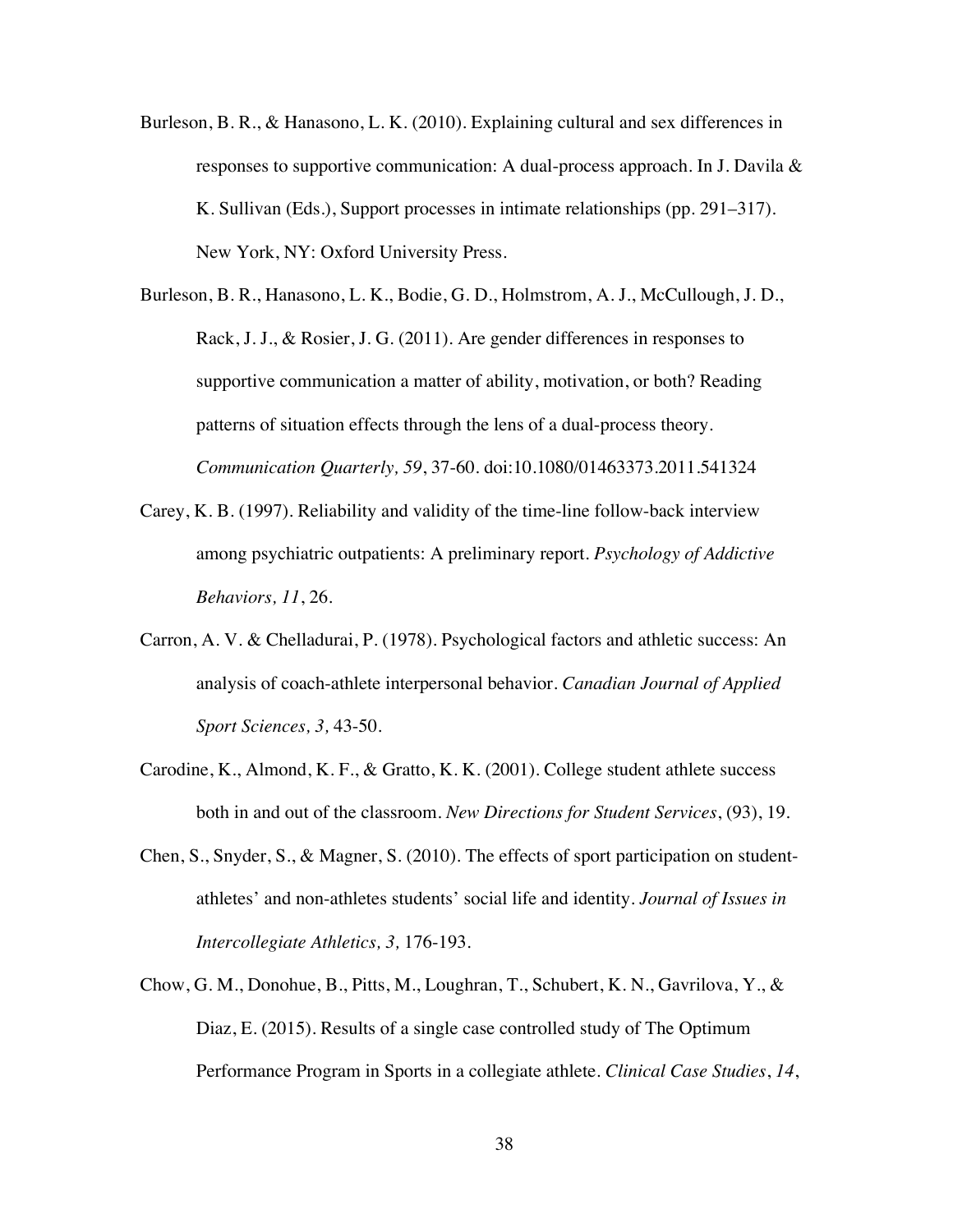191-209.

Connaughton, D., Wadey, R., Hanton, S., & Jones, G. (2008). The development and maintenance of mental toughness: Perceptions of elite performers. *Journal of Sports Sciences*, *26*, 83-95.

Cranford, J. A., Eisenberg, D., & Serras, A. M. (2009). Substance use behaviors, mental health problems, and use of mental health services in a probability sample of college students. *Addictive Behaviors*, *34*, 134–145. doi:10.1016/j.addbeh.2008.09.004

- Cumming, S. P., Smith, R. E., Grossbard, J. R., Smoll, F. L., & Malina, R. M. (2012). Body size, coping strategies, and mental health in adolescent female athletes. *International Journal of Sports Science & Coaching*, *7*, 515-526.
- Davis, L., & Jowett, S. (2014). Coach–athlete attachment and the quality of the coach– athlete relationship: implications for athlete's well-being. *Journal of Sports Sciences*, *32*, 1454-1464.
- Derogatis, L. R. & Lazarus, L. (1994). *Symptom Checklist 90–R: Administration, scoring, and procedures manual* (3rd ed.). Minneapolis, MN: National Computer Systems.
- Derogatis, L. R., Rickels, K., & Rock, A. (1976). The SCL–90 and the MMPI: A step in the validation of a new self–report scale. *British Journal of Psychiatry, 128*, 280– 289.
- Donohue B., Allen D. A. (2011). *Treating adult substance abuse using family behavior therapy: A step by step approach*. New York, NY: John Wiley.
- Donohue, B., Azrin, N. H., Strada, M. J., Silver, N. C., Teichner, G., & Murphy, H (2004a). Psychometric evaluation of self- and collateral timeline follow-back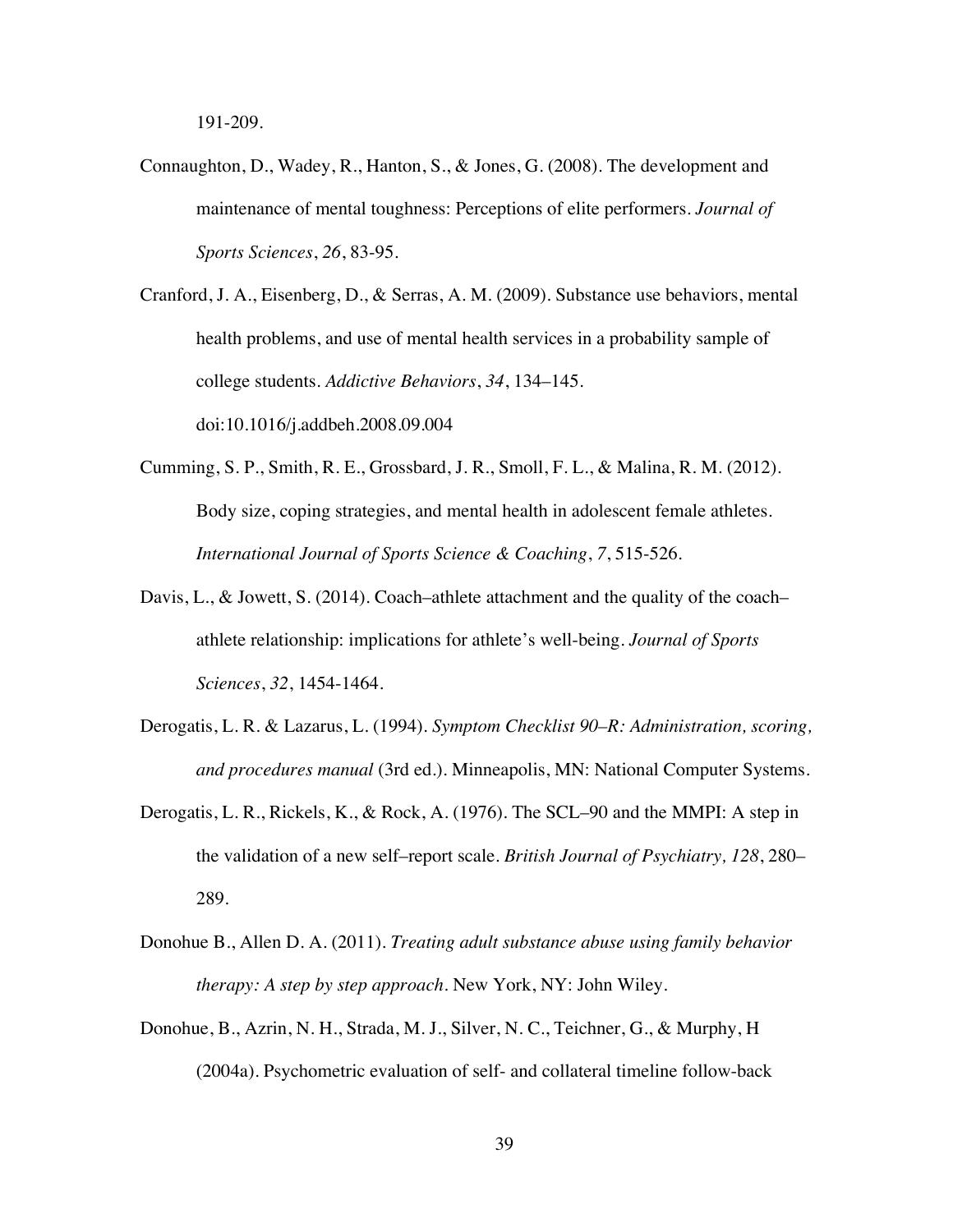reports of drug and alcohol use in a sample of drug-abusing and conductdisordered adolescents and their parents. *Psychology of Addictive Behaviors, 18*, 184–189.

- Donohue, B., Chow, G. M., Pitts, M., Loughran, T., Schubert, K. N., Gavrilova, Y., & Allen, D. N. (2015). Piloting a family-supported approach to concurrently optimize mental health and sport performance in athletes. *Clinical Case Studies*, *14*, 159-177. doi:10.1177/1534650114548311
- Donohue, B., Covassin, T., Lancer, K., Dickens, Y., Miller, A., Hash, A., Genet, J. (2004b). Examination of psychiatric symptoms in student athletes. *The Journal of General Psychology, 13,* 29-35.
- Donohue, B., Dowd, A., Plant, C., Phillips, C. R., Loughran, T. A., Gavrilova, Y. (2016). Controlled evaluation of a method of recruiting participants into treatment outcome research: Preliminary results in a sample of collegiate athletes. *Journal of Clinical Sport Psychology. 10,* 272-288.
- Donohue, B., Miller, A., Crammer, L., Cross, C., & Covassin, T. (2007a). A standardized method of assessing sport specific problems in the relationships of athletes with their coaches, teammates, family, and peers. *Journal of Sport Behavior*, 375-397.
- Dunn, J. G. H. & Nielson, A. B. (1996). A classificatory system of anxiety-inducing situations in team sports. *Journal of Sport Behavior, 19,* 111-122.
- Eime, R. M., Young, J. A., Harvey, J. T., Charity, M. J., & Payne, W. R. (2013). A systematic review of the psychological and social benefits of participation in sport for adults: informing development of a conceptual model of health through sport. *The International Journal of Behavioral Nutrition and Physical*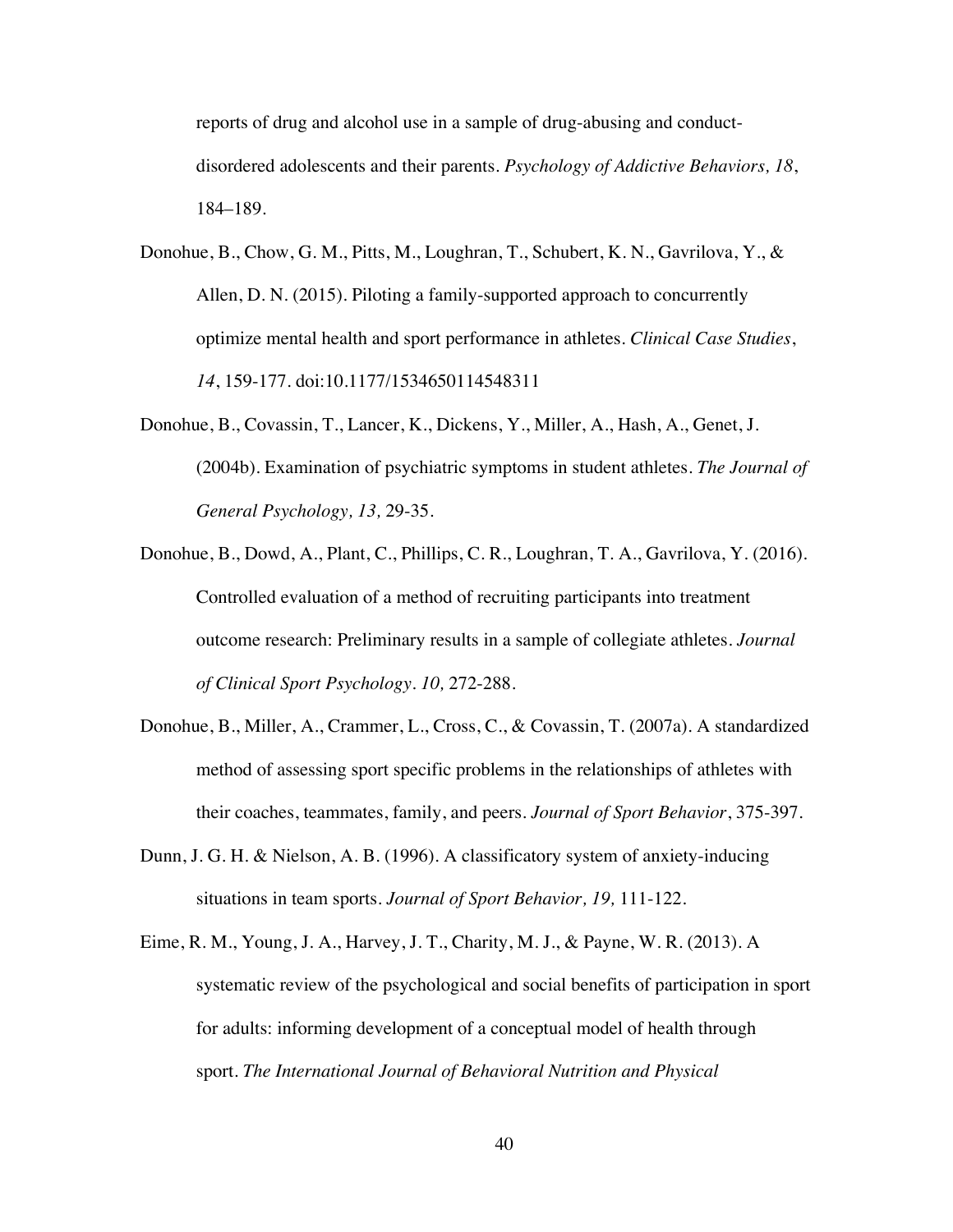*Activity*, *10*, 135. doi:10.1186/1479-5868-10-135

- Eisenbarth, C. A., & Petlichkoff, L. M. (2012). Independent and interactive effects of task and ego orientations in predicting competitive trait anxiety among collegeage athletes. *Journal of Sport Behavior*, *35*, 387-405.
- Erickson, K., & Côté, J. (2016). A season-long examination of the intervention tone of coach–athlete interactions and athlete development in youth sport. *Psychology of Sport & Exercise*, *22,* 264-272. doi:10.1016/j.psychsport.2015.08.006
- Felton, L., & Jowett, S. (2013). "What do coaches do" and "how do they relate": Their effects on athletes' psychological needs and functioning. *Scandinavian Journal of Medicine & Science in Sports, 23,* 130-139.
- Galli, N. A. & Vealey, R. S. (2007). Thriving in the face of adversity: Applying the resiliency model to high-level athletes. *Journal of Sport & Exercise Psychology, 29,* 162-163.
- Gearity, B. T., & Murray, M. A. (2011). Athletes' experiences of the psychological effects of poor coaching. *Psychology of sport and exercise*, *12*, 213-221.
- Geisner, I. M., Grossbard, J., Tollison, S., & Larimer, M. E. (2012). Differences between athletes and non-athletes in risk and health behaviors in graduating high school seniors. *Journal of Child & Adolescent Substance Abuse*, *21*, 156-166.
- Gill, E. L. (2008). Mental health in college athletics: It's time for social work to get in the game. *Social Work*, *53*, 85-88.
- Gill, D. & Kamphoff, A. (2010). Gender and cultural considerations. In J. Williams (Ed.), *Applied sport psychology: Personal growth to peak performance*  $(6<sup>th</sup>$  ed., pp. 417-439). New York: McGraw-Hill.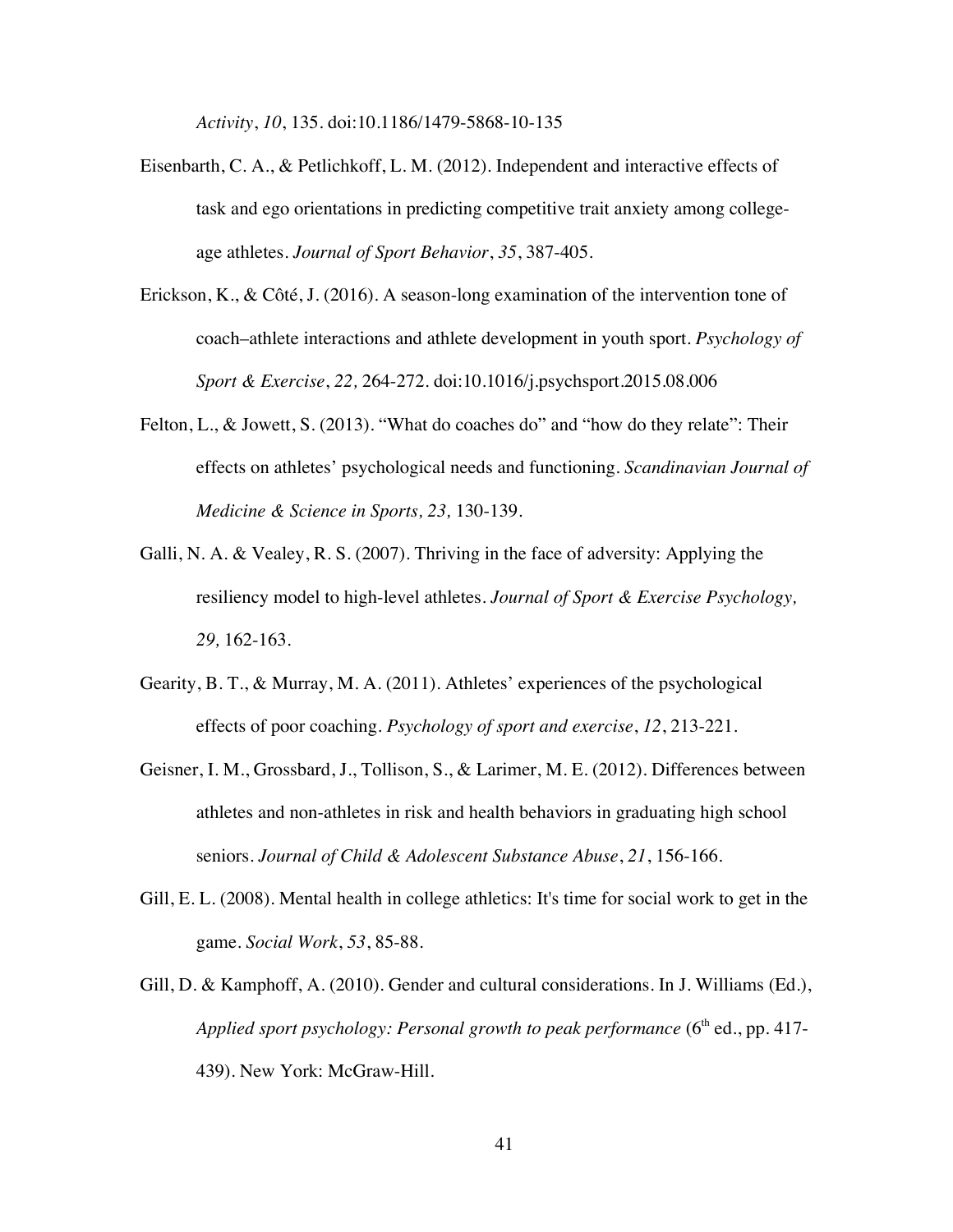- Giel, K. E, Hermann-Werner, A., Mayer, J., Diehl, K., Schneider, S., Thiel, A., & Zipfel, S. (2016). Eating disorder pathology in elite adolescent athletes. *International Journal of Eating Disorders, 49,* 553-562. doi: 10.1002/eat.22511
- Grossbard, J. R., Mastroleo, N. R., Geisner, I. M., Atkins, D., Ray, A. E., Kilmer, J. R., Mallet, K., Larimer, M.E., & Turrisi, R. (2016). Drinking norms, readiness to change, and gender as moderators of a combined alcohol intervention for firstyear college students. *Addictive behaviors*, *52*, 75-82.
- Gulliver, A., Griffiths, K. M., & Christensen, H. (2012). Barriers and facilitators to mental health help-seeking for young elite athletes: A qualitative study. *BioMed Central Psychiatry, 12,* 157. doi:10.1186/1471-244x-12-157
- Heird, E. B., & Steinfeldt, J. A. (2013). An interpersonal psychotherapy approach to counseling student athletes: *Clinical Implications of Athletic Identity. Journal of College Counseling, 16*, 143–157. doi:10.1002/j.2161-1882.2013.00033.
- Holden, S. L., Forester, B. E., Keshock, C. M., & Pugh, S. F. (2015). How to effectively manage coach, parent, and player relationships. *Sport Journal*, 1.
- Holm-Denoma, J., Scaringi, V., Gordon, K. H., Van Orden, K. A., Joiner Jr., T. E. (2009). Eating disorder symptoms among undergraduate varsity athletes, club athletes, independent exercisers, and nonexercisers. *International Journal of Eating Disorders, 42,* 47-53.
- Homan, L., Dunn, J. C., & Holt, N. L. (2014). Youth Sport Experiences of Individuals With Attention Deficit/Hyperactivity Disorder. *Adapted Physical Activity Quarterly*, *31*, 343-361. doi:10.1123/apaq.2014-0142

Horowitz, L. M., Rosenberg, S. E., Baer, B. A., Ureño, G., & Villaseñor, V. S. (1988).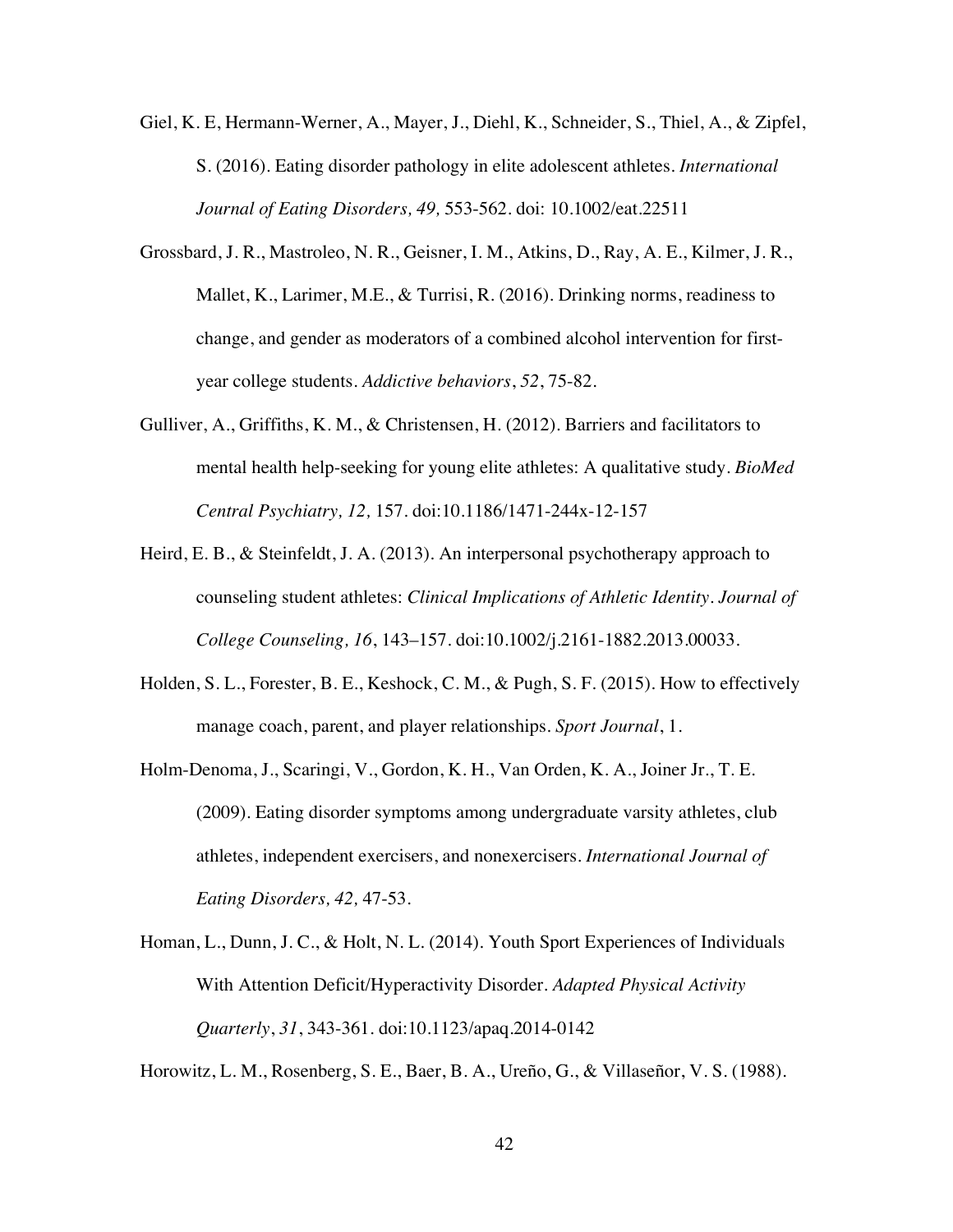Inventory of interpersonal problems: Psychometric properties and clinical applications. *Journal of Consulting and Clinical Psychology, 56*(6), 885-892. doi:10.1037/0022-006X.56.6.885

- Hudd, S., Dumlau, J., Erdmann-Sager, D., Murray, D., Phan, E., Soukas, N., & Yokozuka, N. (2000). Stress at college: Effects on health habits, health status, and self-esteem. *College Student Journal, 34,* 217-227.
- Choi H., Cho, S., & Huh, J. (2013). The association between the perceived coach-athlete relationship and athletes' basic psychological needs. *Social Behavior & Personality: An International Journal, 41,* 1547-1556. doi:10.224/sbp.2013.41.9.1547
- Hyde, J. S. (2005). The Gender Similarities Hypothesis. American Psychologist, 60(6), 581–592. doi:10.1037/0003-066x.60.6.581
- Isoard-Gautheur, S., Trouilloud, D., Gustafsson, H., & Guillet-Descas, E. (2016). Associations between the perceived quality of the coach–athlete relationship and athlete burnout: An examination of the mediating role of achievement goals. *Psychology of Sport and Exercise*, *22*, 210-217.
- Jackson, B., Grove, J. R., & Beauchamp, M. R. (2010). Relational efficacy beliefs and relationship quality within coach-athlete dyads. *Journal of Social and Personal Relationships*, *27*, 1035-1050.
- Jones, R. L., Glintmeyer, N., & McKenzie, A. (2005). Slim bodies, eating disorders and the coach-athlete relationship. *International Review for the Sociology of Sport, 40*, 377–391. doi:10.1177/1012690205060231

Jowett, S., & Cockerill, I. M. (2002). Incompatibility in the coach-athlete relationship.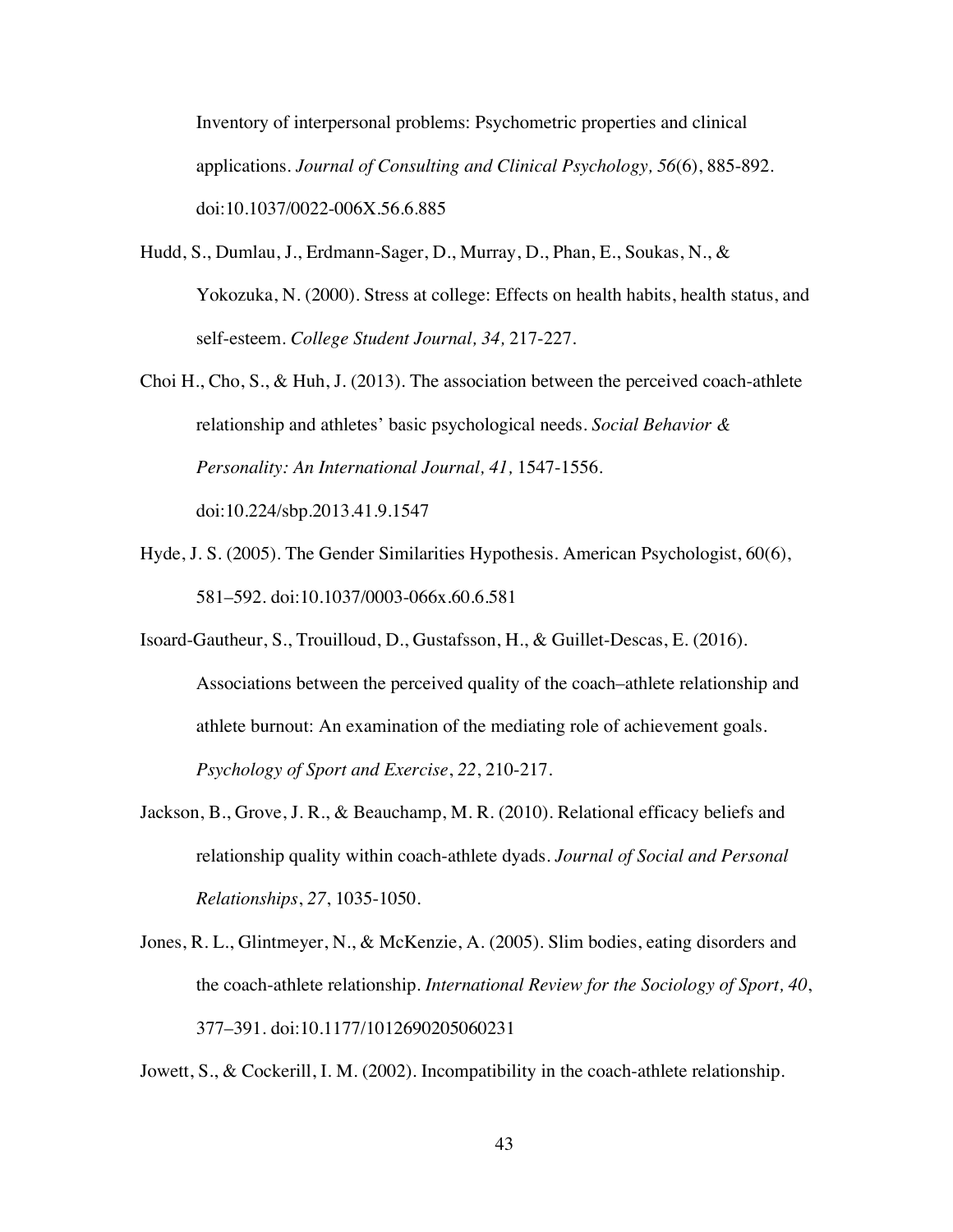*Solutions in sport psychology*, 16-31.

- Jowett, S., & Cockerill, I. M. (2003). Olympic medallists' perspective of the althlete– coach relationship. *Psychology of sport and exercise*, *4*, 313-331.
- Jowett, S. & Poczwardowski, A. (2007). Understanding the coach-athlete relationship. In S. Jowett & D. Lavallee (Eds.), Social Psychology in Sport (pp. 3-13). NY: Human Kinetics.
- Jowett, S., & Ntoumanis, N. (2004). The Coach–Athlete Relationship Questionnaire (CART-Q): development and initial validation. *Scandinavian Journal of Medicine & Science in Sports*, *14*, 245-257. doi:10.1111/j.1600-0838.2003.00338.x
- Jowett, S., & Wylleman, P. (2006). Interpersonal relationships in sport and exercise settings: Crossing the chasm. *Psychology of Sport and Exercise*, *7*, 119-123.
- Khodabakhshi, A. & Khodaee, M. R. (2011). The comparison between resiliency and mental health among athlete and non-athlete male students. *European Psychiatry, 26,* 1588.
- Kontos, A. P., Elbin, R. J., Appaneal, R. N., Covassin, T., & Collins, M. W. (2013). A comparison of coping responses among high school and college athletes with concussion, orthopedic injuries, and healthy controls. *Research in Sports Medicine, 21,* 367-379.
- Kimball, A., & Freysinger, V. J. (2003). Leisure, stress, and coping: The sport participation of collegiate student-athletes. *Leisure Sciences*, *25*, 115-141.
- Kreher, J. B. (2012). Attention Deficit/Hyperactivity Disorder (ADHD) in Athletes. *International Journal of Athletic Therapy & Training*, *17*(3), 15-19.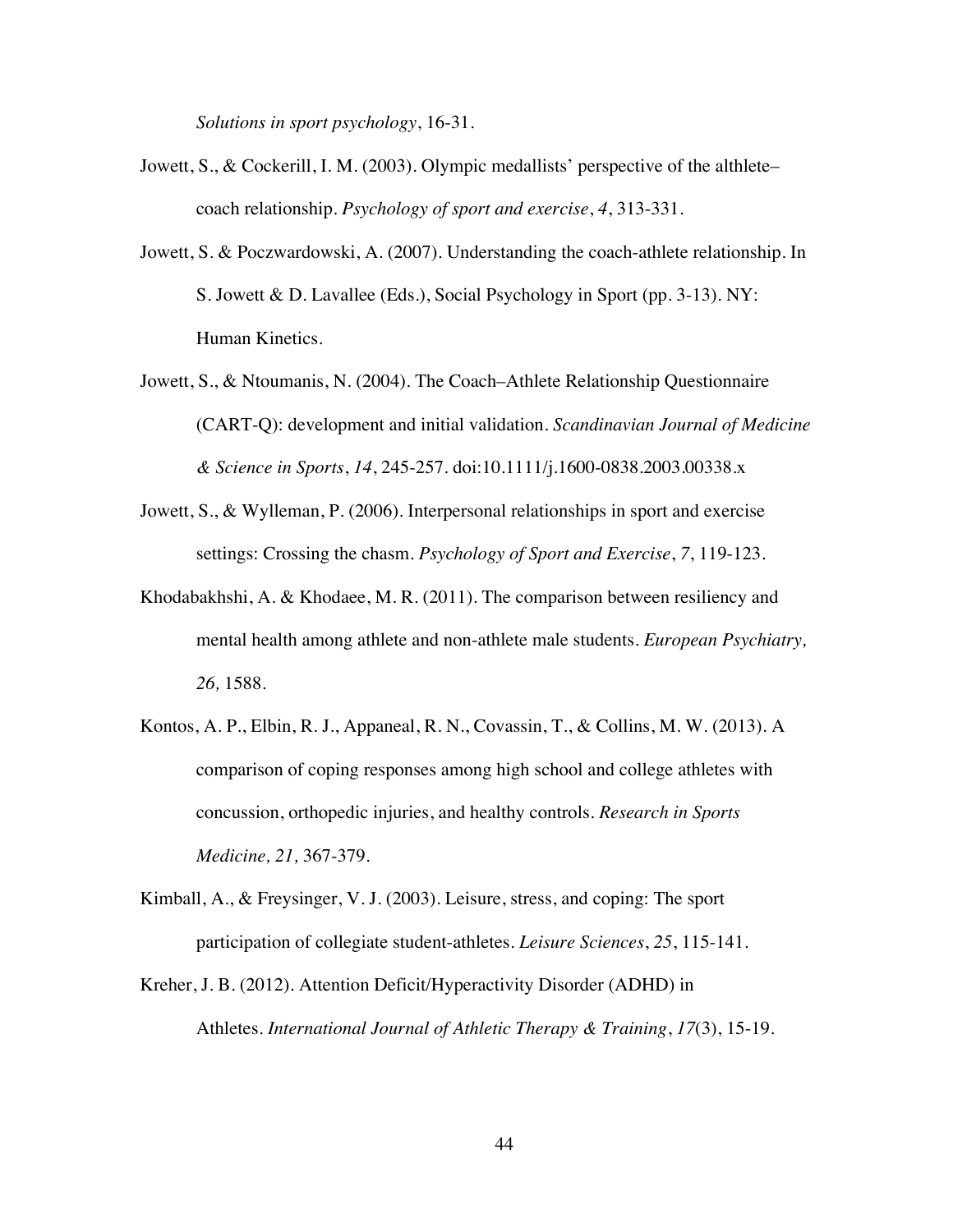- Lewis, T. F. (2008). An explanatory model of student-athlete drinking: The role of team leadership, social norms, perceptions of risk, and coaches' attitudes toward alcohol consumption. *College Student Journal*, *42*, 818.
- Lorimer, R., & Jowett, S. (2009). Empathic accuracy, meta-perspective, and satisfaction in the coach-athlete relationship. *Journal of Applied Sport Psychology*, *21*, 201- 212.
- Lorimer, R. (2014). Coaches as a potential source of athletes' self-presentation concern. *International Journal of Coaching Science, 8*, 83-91.
- Malinauskas, B. M., Cucchiara, A. J., Aeby, V. G., & Bruening, C. C. (2007). Physical activity, disordered eating risk, and anthropometric measurement: A comparison of college female athletes and non athletes. *College Student Journal*, *41*, 217-222.
- Mann, B. J., Grana, W. A., Indelicato, P. A., O'Neill, D. F., & George, S. Z. (2007). A survey of sports medicine physicians regarding psychological issues in patientathletes. *American Journal of Sports Medicine*, *35*, 2140-2147. doi:10.1177/0363546507304140
- Marasescu, M. R. (2013). Athletes' involvement in violence and aggression within the context of sports competition. *Contemporary Readings in Law and Social Justice, 5,* 183-188.

Marzell, M., Morrison, C., Mair, C., Moynihan, S., & Gruenewald, P. J. (2015). Examining drinking patterns and high-risk drinking environments among college athletes at different competition levels. *Journal of Drug Education: Substance Abuse Research and Prevention*, *45*, 5-16. PubMed doi:10.1177/0047237915575281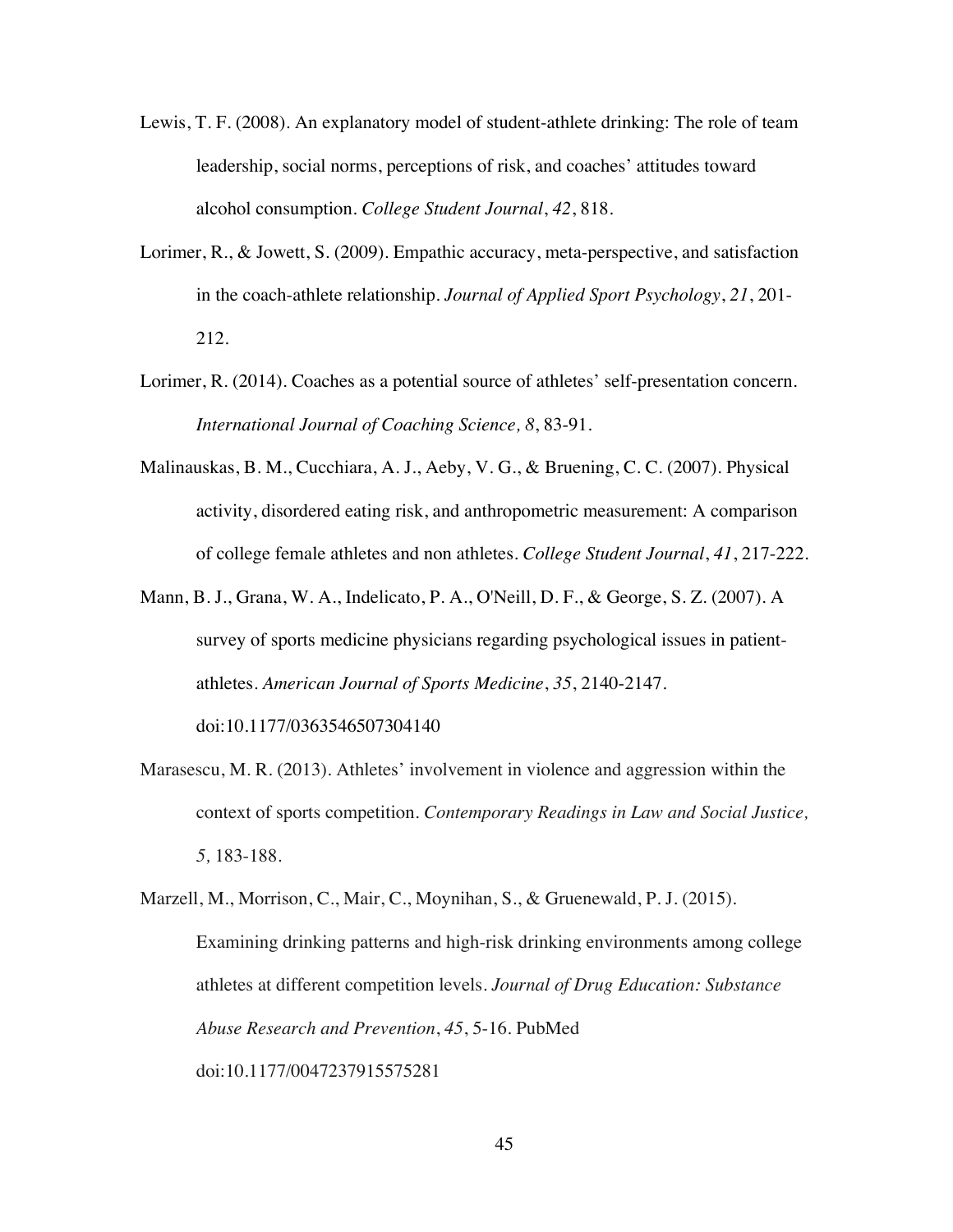- Mastroleo, N. R., Marzell, M., Turrisi, R., & Borsari, B. (2012). Do coaches make a difference off the field? The examination of athletic coach influence on early college student drinking. *Addiction research & theory*, *20*, 64-71.
- National Collegiate Athletic Association (NCAA). (2015). *Student-athlete participation 1981-82-2014-15* [PDF document]. Retrieved from http://www.ncaa.org/sites/default/files/Participation%20Rates%20Final.pdf
- Nattiv, A., Puffer, J. C., Green, G. A. (1997). Lifestyles and health risks of collegiate athletes: A multi-center study. *Clinical Journal of Sport Medicine*, *7*, 262-272.
- Neal, T. L., Diamond, A. B., Goldman, S., Klossner, D., Morse, E.D., & Pajak, D. E. (2013). Inter-association recommendations for developing a plan to recognize and refer student-athletes with psychological concerns at the collegiate level: An executive summary of a consensus statement. *Journal of Athletic Training, 48,* 716. doi: 10.4085/1062-6050-48.4.13
- Nelson, T.F., & Wechsler, H. (2001). Alcohol and college athletes. *Medicine and Science in Sports and Exercise, 33,* 43–47. PubMed doi:10.1097/0000576820010100000008
- Nicolas, M., Gaudreau, P., & Franche, V. (2011). Perception of coaching behaviors, coping, and achievement in a sport competition. *Journal of Sport & Exercise Psychology*, *33*, 460-468.
- Norman, L. & French, J. (2013). Understanding how high performance women athletes experience the coach-athlete relationship. *International Journal of Coaching Science, 7,* 3-24.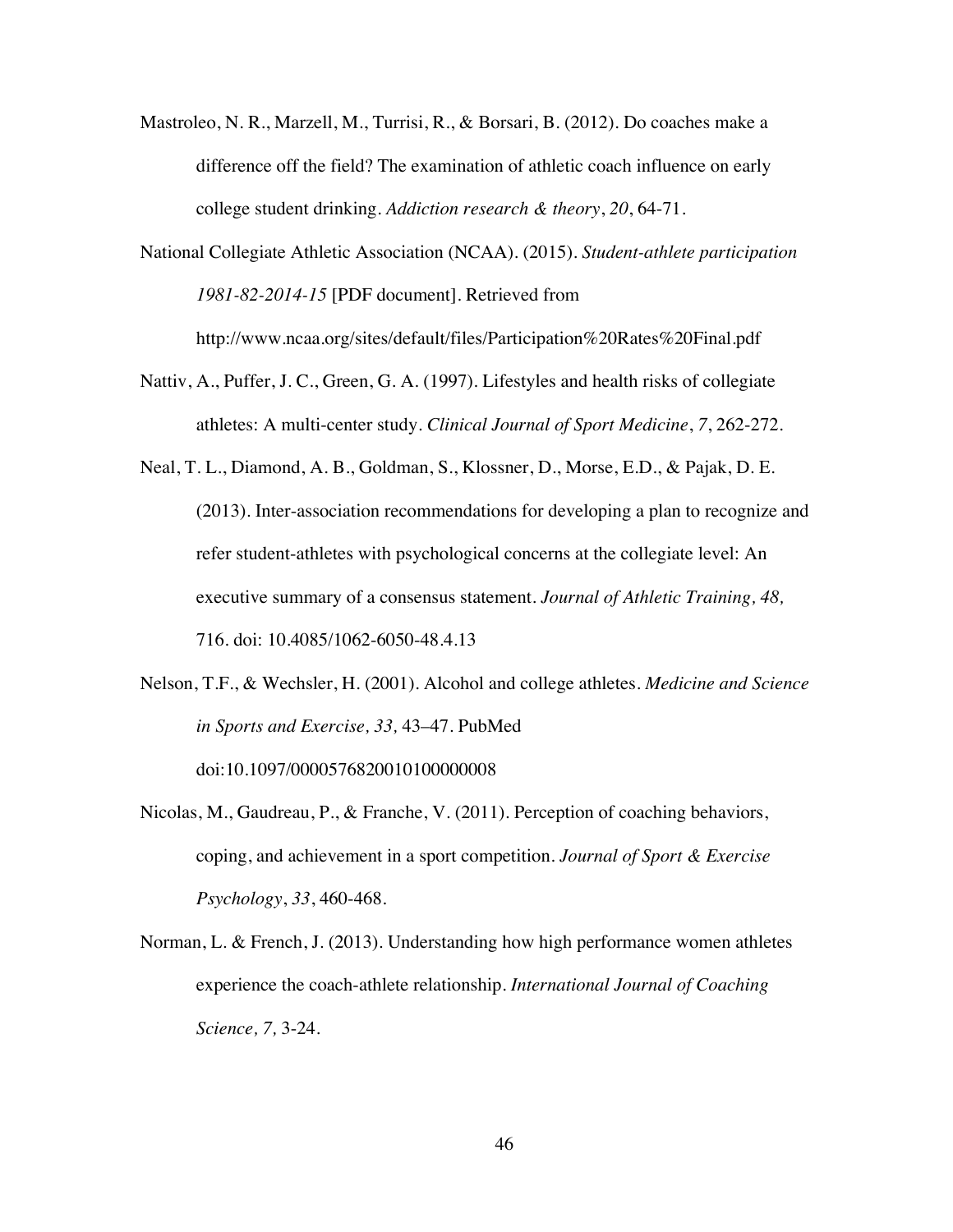- Olympiou, A., Jowett, S., & Duda, J. L. (2008). The psychological interface between the coach-created motivational climate and the coach-athlete relationship in team sports. *The Sport Psychologist*, *22*, 423-438.
- Papanikolaou, Z., Nikolaidis, D., Patsiaouras, A., & Alexopoulos, P. (2003). The freshman experience: High stress-low grades. *Athletic Insight: The On-line Journal of Sport Psychology*, 5.
- Patel, D. R, Omar, H., & Terry, M. (2010). Sport-related performance anxiety in young female athletes. *Journal of Pediatric and Adolescent Gynecology, 23,* 325-335. doi:10.1016/j.jpag.2010.04.004
- Pathan, P., Ansari, M. A., & Iqbal, Y. (2010). The relationship between sport activities, academic achievements, and personality dynamics of high school students in sindh. *Shiled: Research Journal of Physical Education & Sports Science, 5, 19-*28.
- Pennington, B. (2008). Rise of college club teams creates a whole new level of success. *The New York Times*, 11.
- Peterson, R. J., & Greenleaf, C. A. (2014). Exploring Flow among Ncaa Division I and Intramural Athletes. *Imagination, Cognition and Personality*, *33*, 421-440.
- Pinkerton, R. S., Hinz, L. D., & Barrow, J. C. (1989). The college student-athlete: Psychological considerations and interventions. *Journal of American College Health*, *37*, 218-226. doi:10.1080/07448481.1989.9939063
- Primack, B. A., Fertman, C. I., Rice, K. R., Adachi-Mejia, A. M., & Fine, M. J. (2010). Waterpipe and cigarette smoking among college athletes in the united states. *Journal of Adolescent Health, 46,* 45-51.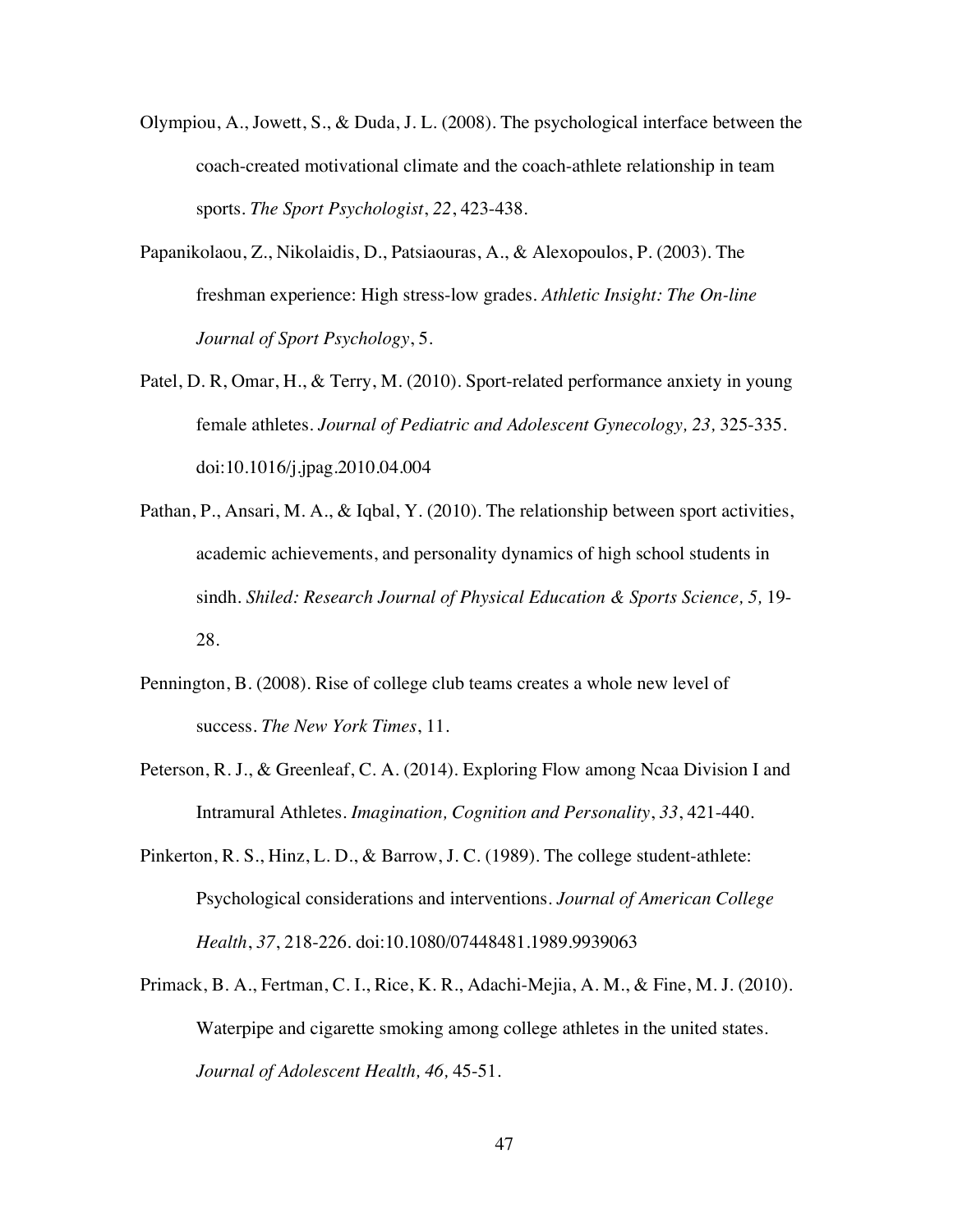- Raedeke, T. D. (1997). Is athlete burnout more than just stress? A sport commitment perspective. *Journal of Sport & Exercise Psychology*, *19*, 396-417.
- Rao, A. L., & Hong, E. S. (2016). Understanding depression and suicide in college athletes: emerging concepts and future directions. *British Journal of Sports Medicine*, *50*, 136-137.

Reardon, C. L., & Factor, R. M. (2010). Sport psychiatry. *Sports Medicine*, *40*, 961-980.

- Rice, S. M., Purcell, R., De Silva, S., Mawren, D., McGorry, P. D., & Parker, A. G. (2016). The Mental Health of Elite Athletes: A Narrative Systematic Review. *Sports Medicine*, 1-21.
- Roth, A., & Basow, S. A. (2004). Femininity, sports, and feminism: Developing a theory of physical liberation. *Journal of Sport & Social Issues*, *28*, 245-265. doi:10.1177/0193723504266990
- Rutten, E. A., Schuengel, C., Dirks, E., Stams, G. J. J. M, Biesta, G. J. J., & Hoeksma, J. B. (2011). Predictors of antisocial and prosocial behavior in an adolescent sports context. *Social Development, 20,* 294-315.
- Sagar, S. S. & Jowett, S. (2015). Fear of failure and self-control in the context of coachathlete relationship quality. *International Journal of Coaching Science, 9,* 3-21.
- Schaal, K., Tafflet, M., Nassif, H., Thibault, V., Pichard, C., Alcotte, M., & ... Toussaint, J. (2011). Psychological balance in high level athletes: Gender-based differences and sport-specific patterns. *Plos ONE, 6,* 1-9. doi:10.1371/journal.pone.0019007
- Shanmugam, V., Jowett, S., & Meyer, C. (2014). Interpersonal difficulties as a risk factor for athletes' eating psychopathology. *Scandinavian Journal of Medicine & Science in sports*, *24*, 469-476.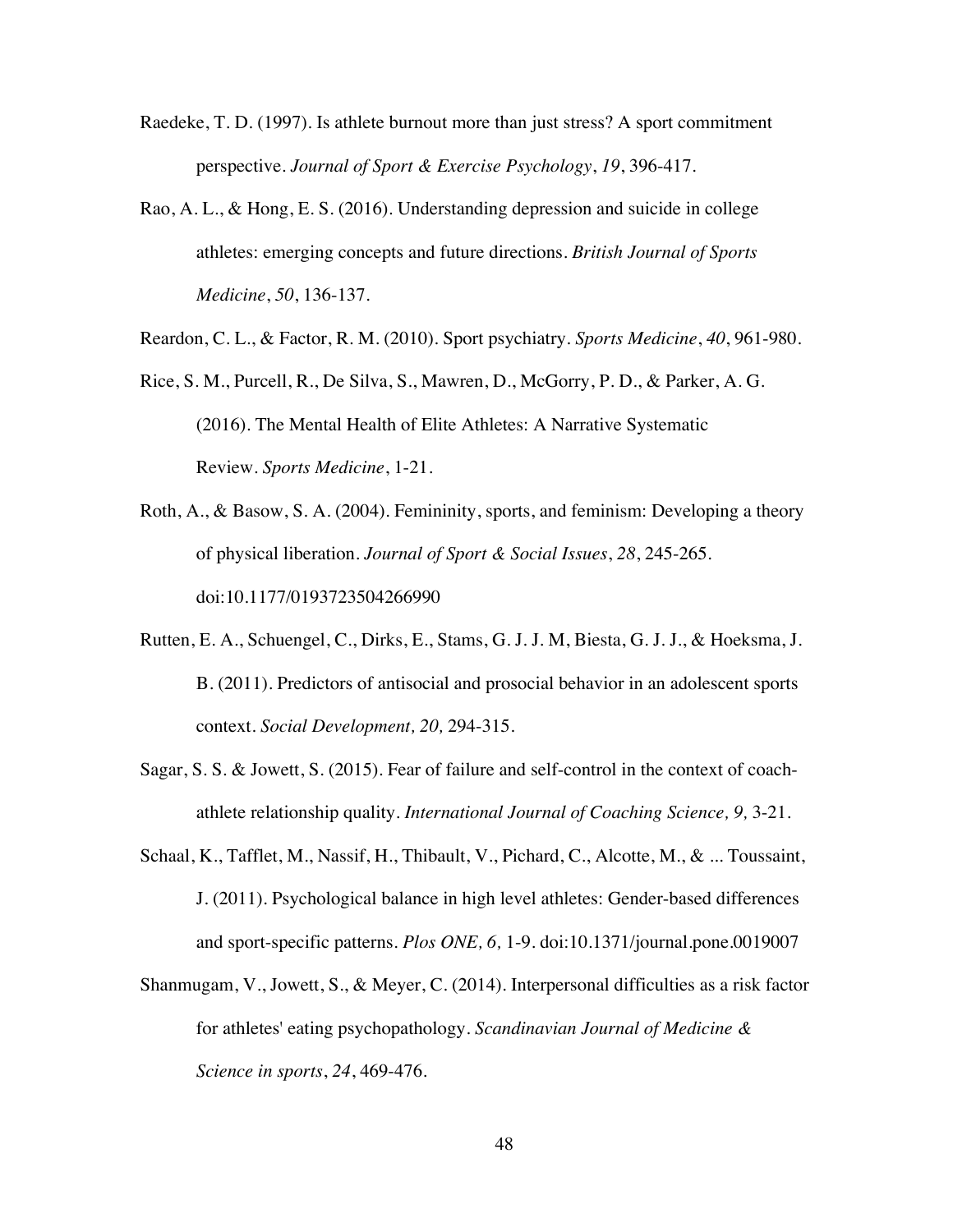- Shields, D. L., LaVoi, N. M., Bredemeier, B. L., & Power, F. C. (2007). Predictors of poor sportspersonship in youth sports: Personal attitudes and social influences. *Human Kinetics, 29,* 747-762*.*
- Shores, K., Becker, C. M., Moynahan, R., Williams, R., & Cooper, N. (2015). The Relationship of Young Adults' Health and Their Sports Participation. *Journal of Sport Behavior*, *38*, 306-320.
- Short, S. E., & Short, M. W. (2005). Essay: Role of the coach in the coach-athlete relationship. *The Lancet*, *366*, 29-30.
- Seitz, C. M., Wyrick, D. L., Rulison, K. L., Strack, R. W., & Fearnow-Kenney, M. (2014). The association between coach and teammate injunctive norm reference groups and college student-athlete substance use. *Journal of Alcohol & Drug Education*, *58*, 7-26.
- Simons, H. D., Bosworth, C., Fujita, S., & Jenson, M. (2007). The athlete stigma in higher education. *College Student Journal, 41,* 251-273.
- Simons, H. D., Rheenen, D. V., & Covington, M. V. (1999). Academic motivation and the student athlete*. Journal of College Student Development, (40),* 151-161*.*
- Sobell, L.C., Brown, J., Leo, G.I., & Sobell, M.B. (1996). The reliability of the alcohol timeline followback when administered by telephone and by computer. *Drug and Alcohol Dependence, 42*, 49-54.
- Sobell, M. B., Sobell, L. C., Klajner, F., Pavan, D., & Basian, E. (1986). The reliability of a timeline method for assessing normal drinker college students' recent drinking history: Utility for alcohol research. *Addictive Behaviors, 11*, 149 – 161.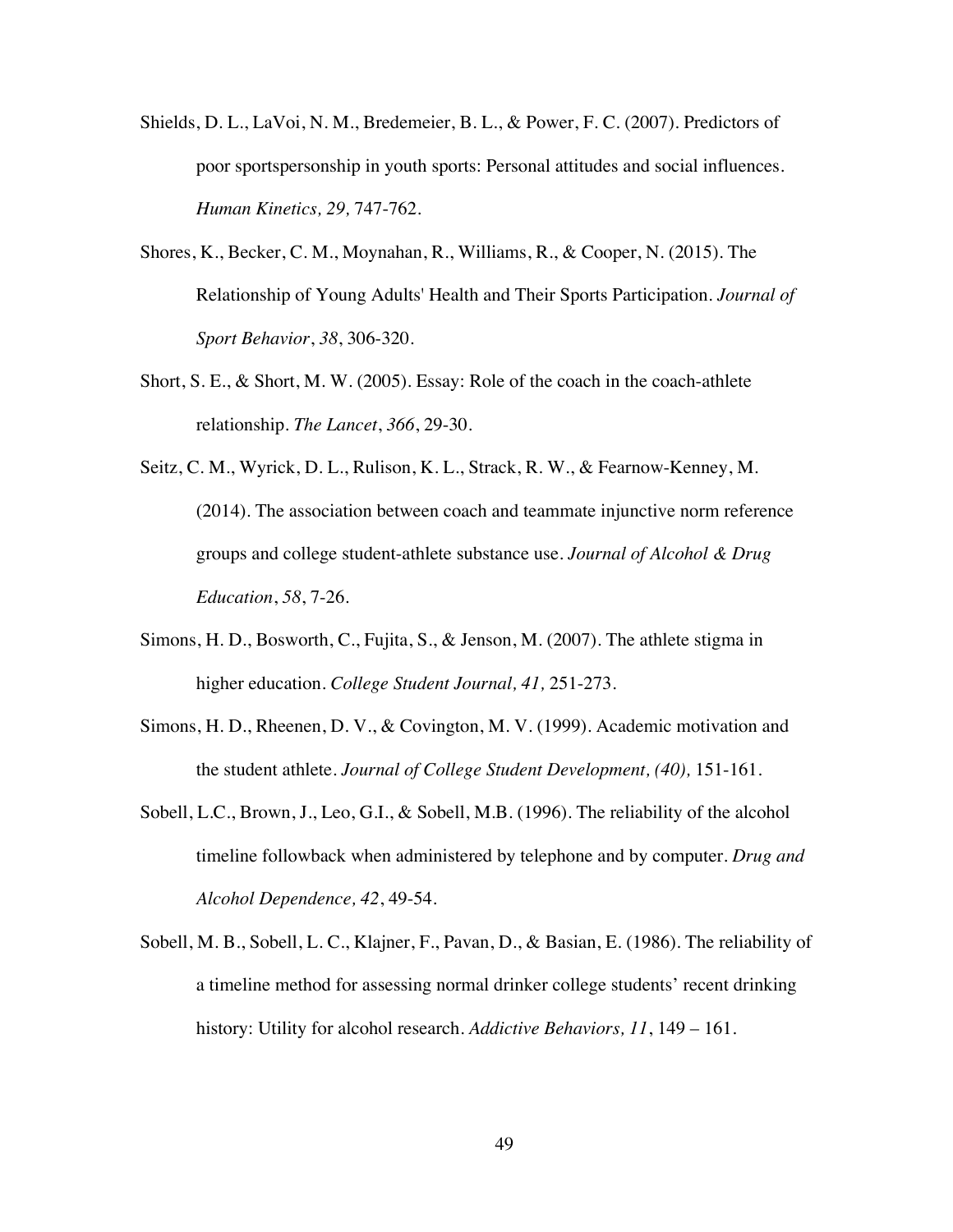- Stevens, R. E., Loudon, D. L., Yow, D. A., Bowden, W. W., & Humphrey, J. H. (2013). *Stress in college athletics: Causes, consequences, coping*. Routledge.
- Stirling, A. E., & Kerr, G. A. (2013). The perceived effects of elite athletes' experiences of emotional abuse in the coach–athlete relationship. *International journal of Sport and Exercise Psychology*, *11*, 87-100.
- Surujlal, J., Van Zyl, Y., & Nolan, V. T. (2013). Perceived stress and coping skills of university student-athletes and the relationship with life satisfaction. *African Journal for Physical, Health Education, Recreation and Dance, 19*, 1047-1059.
- Thompson, R.A., & Sherman, R.T. (2007) *Managing Student-Athletes' Mental Health Issues.* Retrieved from:

https://www.ncaa.org/sites/default/files/2007\_managing\_mental\_health\_0.pdf

- Tomlinson, A., & Yorganci, I. (1997). Male coach/female athlete relations: Gender and power relations in competitive sport. *Journal of Sport & Social Issues*, *21*, 134- 155.
- Tripp, D. A., Stanish, W., Ebel-Lam, A., Brewer, B. W., & Birchard, J. (2007). Fear of reinjury, negative affect, and catastrophizing predicting return to sport in recreational athletes with anterior cruciate ligament injuries at 1 year postsurgery. *Rehabilitation Psychology*, *52*, 74-81. doi:10.1037/0090-5550.52.1.74
- Turrisi, R., Mallett, K. A., Mastroleo, N. R., & Larimer, M. E. (2006). Heavy drinking in college students: who is at risk and what is being done about it? *The Journal of General Psychology*, *133*, 401-420.
- Valentine, J. J. & Taub, D. J. (1999). Responding to the developmental needs of student athletes. *Journal of College Counseling, 2,* 164-179.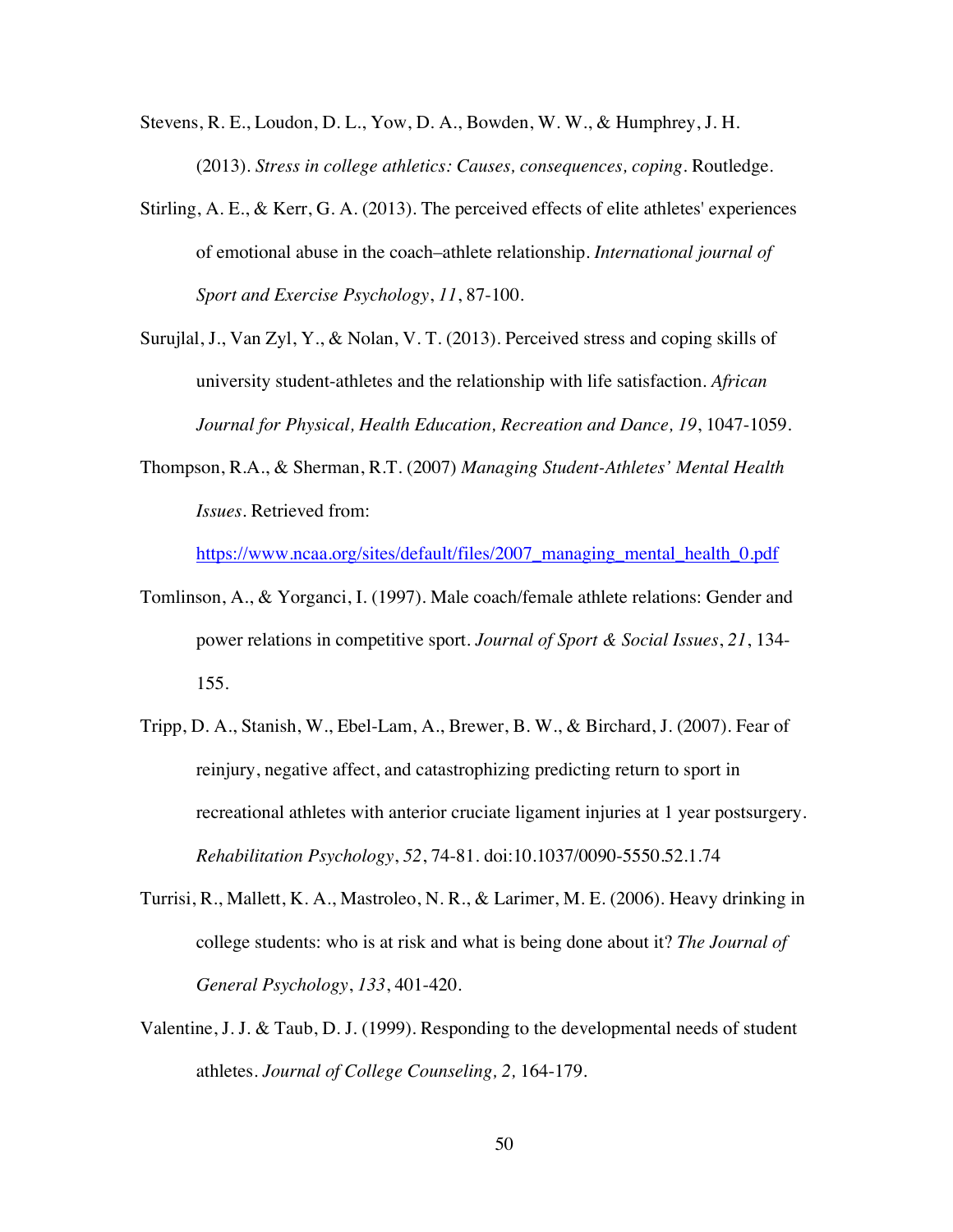- Vealey, R. S., Armstrong, L., Comar, W., & Greenleaf, C. A. (1998). Influence of perceived coaching behaviors on burnout and competitive anxiety in female college athletes. *Journal of Applied Sport Psychology, 10*, 297-318.
- Vinci, D. M. (2000). The tired athlete: Nutritional considerations and strategies for prevention. *Athletic Therapy Today, 5*, 42–43. doi:10.1123/att.5.6.42

Vrshek-Schallhorn, S., Stroud, C. B., Mineka, S., Hammen, C., Zinbarg, R. E., Wolitzky-Taylor, K., & Craske, M. G. (2015). Chronic and episodic interpersonal stress as statistically unique predictors of depression in two samples of emerging adults. *Journal of Abnormal Psychology*, *124*(4), 918-932. doi:10.1037/abn0000088

- Watson, J. C. (2005). College student athletes' attitudes toward help-seeking behavior and expectations of counseling services. *Journal of College Student Development, 46*, 442-449. Doi:10.1353/csd.2005.0044
- Watson, J. C. (2006). Student-athletes and counseling: Factors influencing the decision to seek counseling services. *College Student Journal*, *40*, 35-42.
- Watson, J. C., & Kissinger, D. B. (2007). *Athletic participation and wellness: Implications for counseling college student-athletes.* Journal of College Counseling, 10, 153-162.
- Weigand, S., Cohen, J., & Merenstein, D. (2013). Susceptibility for depression in current and retired student athletes. *Sports Health: A Multidisciplinary Approach*, *5*, 263- 266.
- Weinberg, R.S. (1987). Certifying educational sport psychologists: Integrating the sciences of psychology and sport. *AAASP Newsletter*, 3, 6.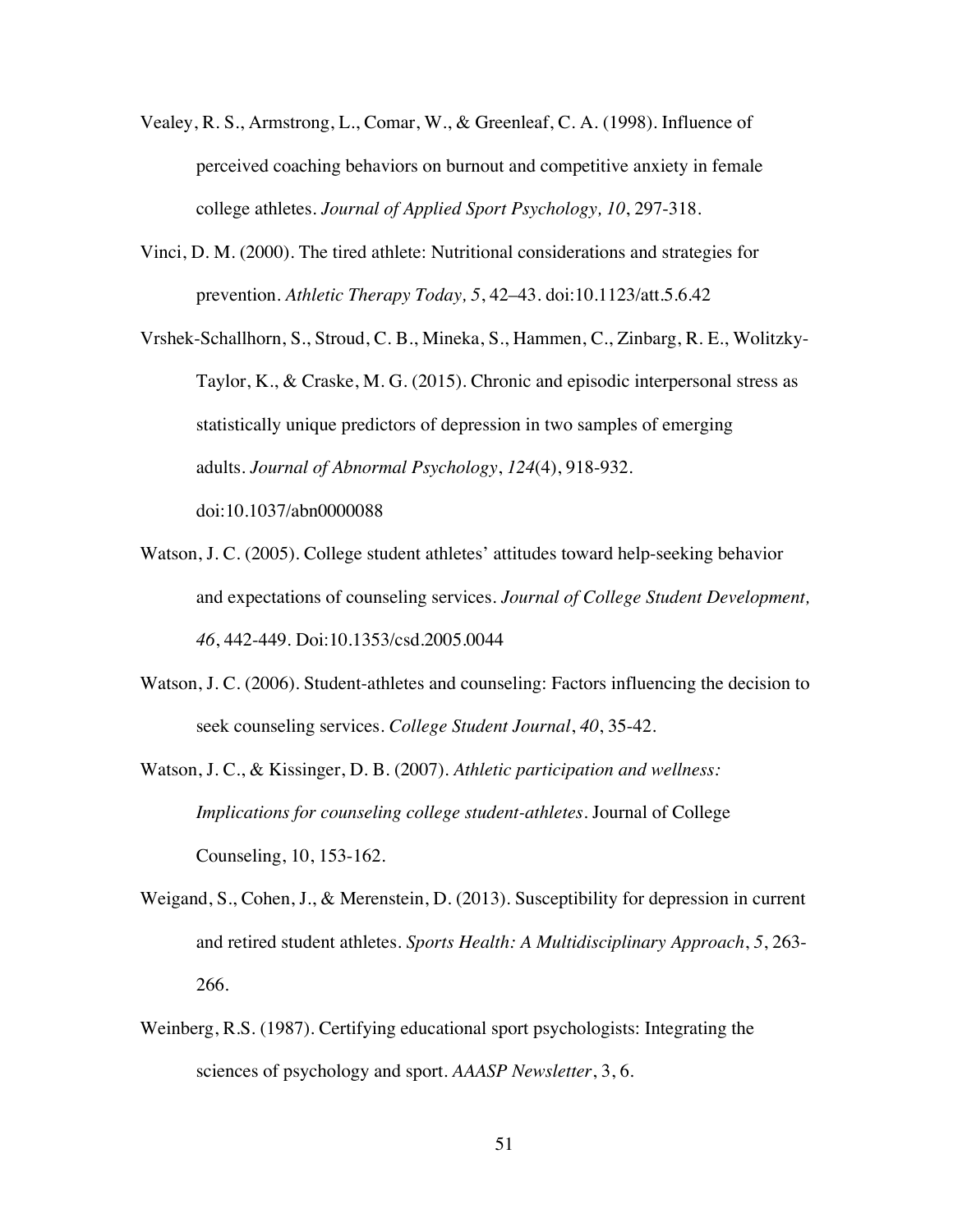- Weinberg, R., Vernau, D., & Horn, T. (2013). Playing through pain and injury: Psychosocial considerations. *Journal of Clinical Sport Psychology*, *7*, 41-59.
- Wilson, G. & Pritchard, M. (2005). Comparing sources of stress in college student athletes and non-athletes. *Athletic Insight: The Online Journal of Sport Psychology, 7,* 1-8.
- Wolanin, A., Hong, E., Marks, D., Panchoo, K., & Gross, M. (2016). Prevalence of clinically elevated depressive symptoms in college athletes and differences by gender and sport. *British journal of sports medicine*, *50*, 167-171.
- Wolverton, B. (2016, January 15). NCAA Considers Easing Demands on Athletes' Time. *Chronicle of Higher Education*. p. 16.
- Zhou, J., O'Brien, K., & Heim, D. (2014). Alcohol consumption in sportspeople: The role of social cohesion, identity and happiness. *International Review for the Sociology of Sport, 49*, 278-293.

Zuckerman, S. L., Kerr, Z. Y., Yengo-Kahn, A., Wasserman, E., Covassin, T., Solomon, G. S. (2015) Epidemiology of Sports-Related Concussion in NCAA Athletes from 2009-2010 to 2013-2014: Incidence, recurrence, and mechanisms. *The American Journal of Sports Medicine, 43,* 2654-2662. doi: 10.1177/0363546515599634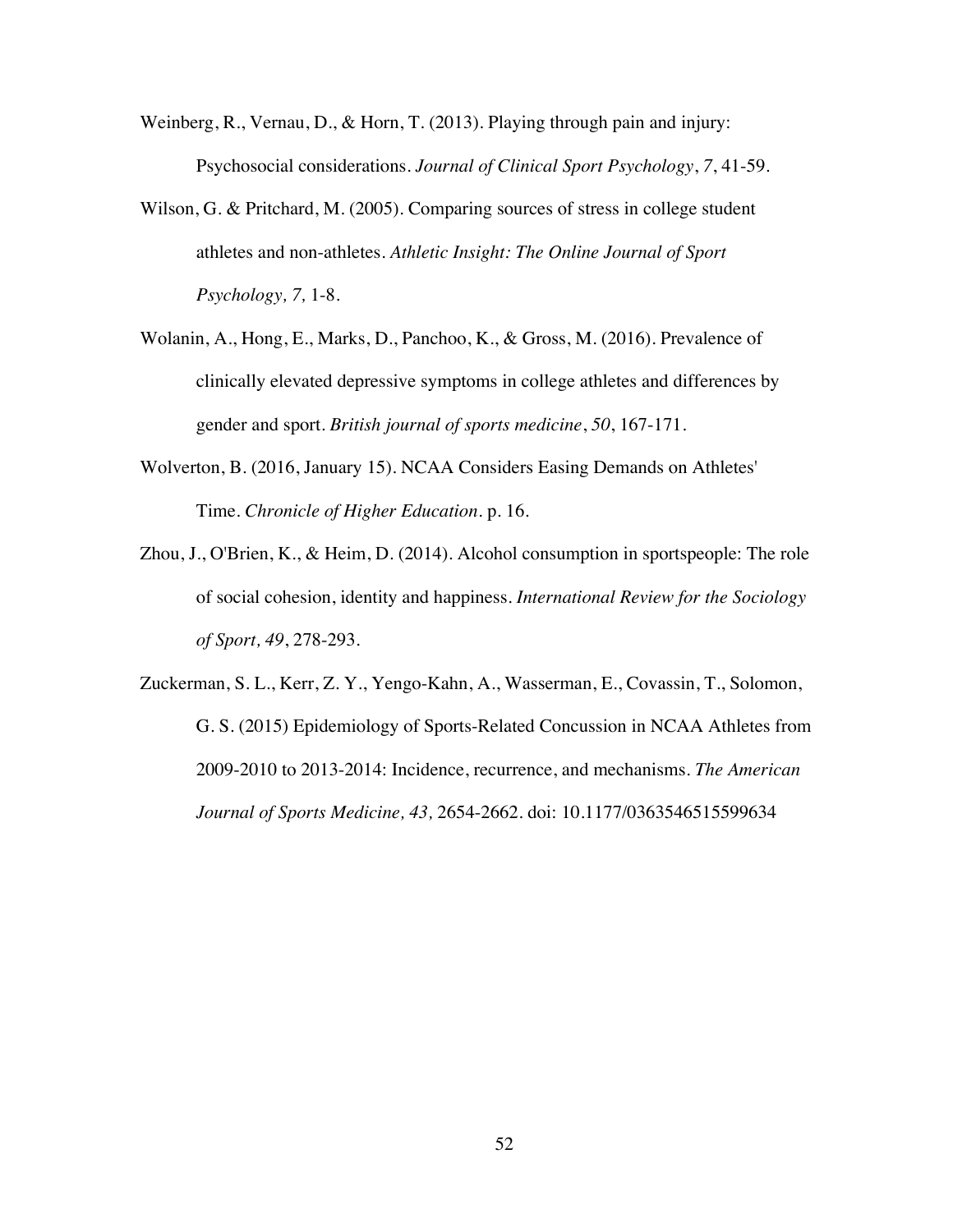## **CURRICULUM VITAE**

## **COREY PHILLIPS**

## **BIOGRAPHICAL**

| Address: | 4505 S. Maryland Parkway |
|----------|--------------------------|
|          | Box 455030               |
|          | Las Vegas, NV 89154      |
| Phone:   | 775 815 7352             |
| Email:   | Corey.Phillips@unlv.edu  |
|          |                          |

## **EDUCATION**

*August 2014-present*

## **Ph.D., Clinical Psychology (in progress)** University of Nevada, Las Vegas (*APA Accredited*) Dissertation:

*August 2014-August 2017*

## **M.A., Clinical Psychology**

University of Nevada, Las Vegas

Thesis: An evaluation of the effects of the coach-athlete relationship on athlete mental health

*August 2009-December 2013*

## **B.S. (Honors), Psychology; Dual minors in Coaching & Business Administration** Roberts Wesleyan College, Rochester, NY.

Honors Thesis: To play or not to play: Psychological factors impacting rehabilitation following sport injury.

## **AWARDS & HONORS**

- Patricia Sastaunik Scholarship Recipient (2017)
- Summer Session Scholarship Recipient (2016 & 2017)
- Magna Cum Laude (Roberts Wesleyan College)
- Dean's List—Highest honors (2009-2013)
- Trustee Scholarship Recipient (2009-2013)
- NAIA/NCAA Scholarship Recipient (2009-2013)
- Team Captain in two National Volleyball Championship Tournaments (2009 and 2013)
- Three time NCAA Team Captain (2010-2013)

## **Grants**

*Great Plays Grant Program*

Co-Principal Investigator, Great Plays Alcohol Abuse Prevention, Alcohol Beverage Medical Research Foundation (ABMR 2350-259-775R), 2015.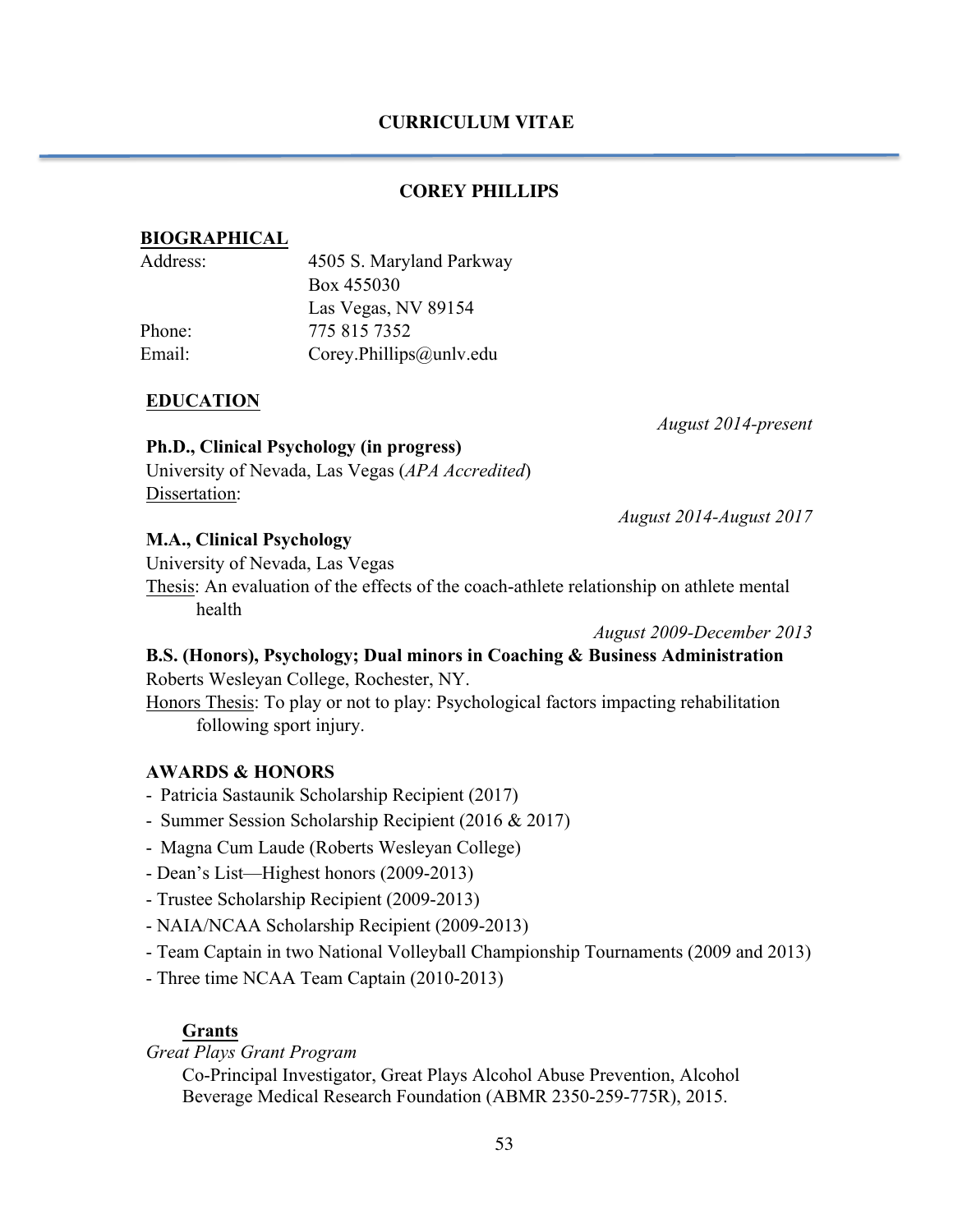### **CLINICAL EXPERIENCE**

#### **Sandstone Psychological Practice** *August 2016-August 2017*

Private Practice

Practicum Therapist, Specialty: Identity Development

-Provided individual long-term psychodynamic psychotherapy

-Conducted phone intakes and triage for clients interested in therapeutic services

-Conducted ADHD, learning disabilities, adult autism, and weight-loss surgical evaluations, wrote comprehensive reports, and delivered feedback to clients.

-Developed and instigated an interpersonal process women's group

-Co-facilitated two interpersonal process groups: a women's group and young adult group.

-Collaborated with other professionals as a consultant and coordinator of client care.

-Provided peer supervision

#### **The P.R.A.C.T.I.C.E at UNLV** *August 2015-*

*August 2016*

Psychology Department Mental Health Clinic

Practicum Therapist

-Provided individual CBT, DBT, & ACT oriented psychotherapy

-Conducted intakes for psychological services including semi-structured clinical interview, brief standardized pre-treatment screening, and provided treatment recommendations to clients after consultation with a multidisciplinary team.

-Conducted psychodiagnostic and psychoeducational assessments for students and older adults with concerns about ADHD, learning disabilities, memory functioning, and standardized testing accommodations, wrote comprehensive reports, and delivered feedback to clients.

-Co-facilitated weekly skill-based DBT group and substituted as a co-facilitator for young adult interpersonal group

-Conducted pre-group screenings of potential group members

-Participated in the development of clinical policy and completed all required case management tasks in accordance with clinical policy.

## **The Optimum Performance Program in Sport** *July 2014-*

*August 2016*

Psychology Department Research Clinic

Therapist/Performance Coach (NIDA; 1 RO1 DA031828; Family Behavior Therapy for Collegiate Athletes)

-Provided brief, manualized psychotherapy to university student-athletes

-Conducted structured intakes for performance programming

-Facilitated psychoeducational workshops for teams and coaches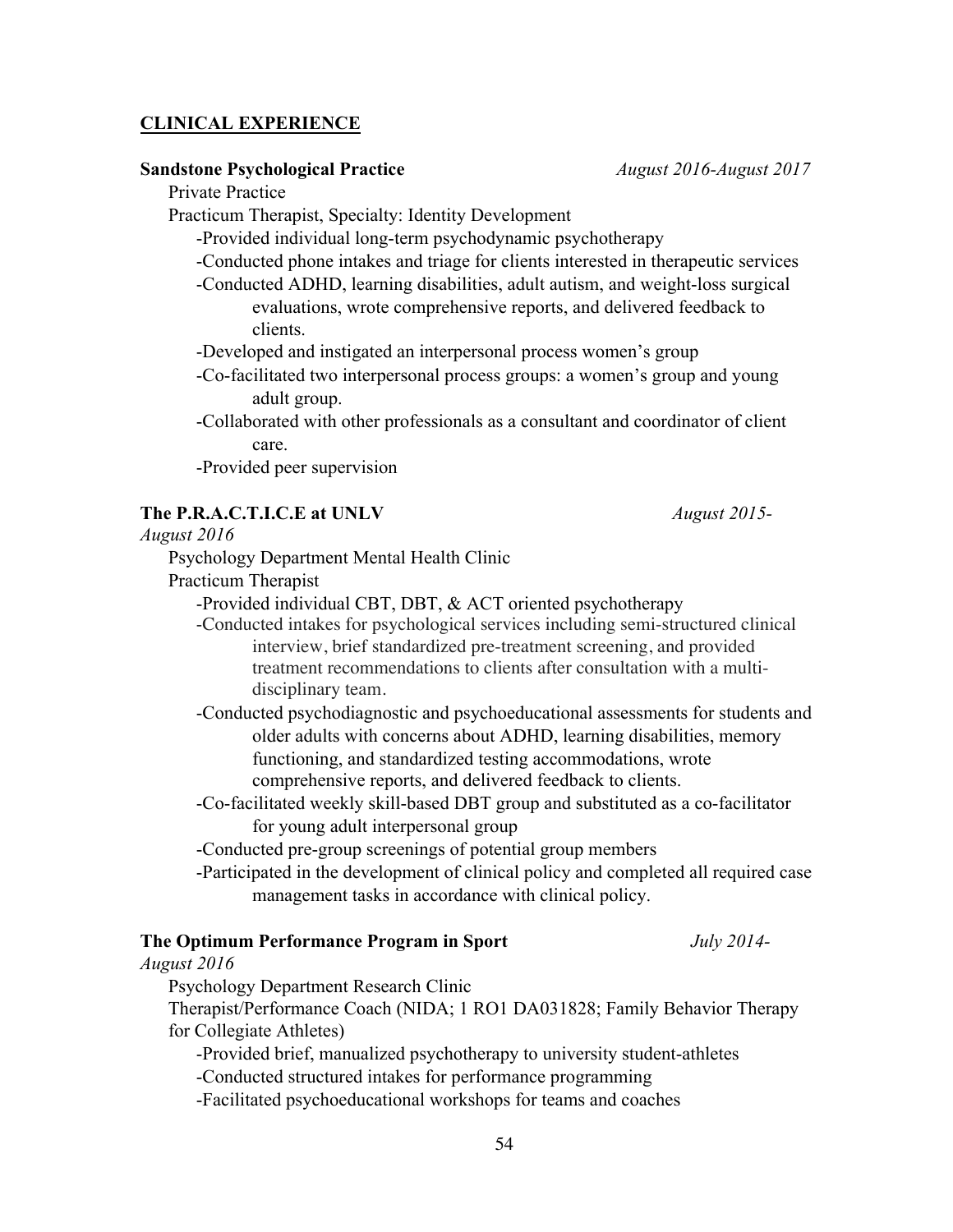- -Participated in campus-wide outreach services during orientation and tabling events
- -Assisted in the development of organizational strategies to facilitate functioning of the clinic.

-Provided training and supervision to peers

## **THERAPY GROUPS/WORKSHOPS FACILITATED**

- o Dialectical Behavior Therapy Structured Group
- o Women's Group Process Group
- o Young Adult Group Process Group
- o Sport Performance Enhancement Workshops Structured Group

### **TEACHING EXPERIENCE**

Introduction to Psychology, 2 sections*August 2016-May 2017* University of Nevada, Las Vegas

## **RESEARCH EXPERIENCE**

| Family Research and Services; University of Nevada, Las Vegas, NV                                                                      |
|----------------------------------------------------------------------------------------------------------------------------------------|
| Coordinator, Recruitment, Engagement, and Dissemination (NIDA; 1 RO1)                                                                  |
| DA031828; Family Behavior Therapy for Collegiate Athletes)                                                                             |
| Duties: Maintained caseload, implemented evidence-based protocols,                                                                     |
| evaluated                                                                                                                              |
| treatment adherence, coordinated recruitment treatment outcome study,<br>established                                                   |
| program meeting agendas and minutes, coordinated supervision, coordinated<br>quality                                                   |
| assurance activities, organized outreach.                                                                                              |
| Supervisor: Bradley Donohue, Ph. D. (2014-2016)                                                                                        |
| Psychology Department; Roberts Wesleyan College, Rochester, NY                                                                         |
| Research Aid (General Attachment Theory and the manipulation of attachment)                                                            |
| Duties: Conducted literature review, designed research method, developed<br>manipulation of attachment, drafted manuscript components. |
| Research Aid (Altruism, values, and Belief in a Just World construct)                                                                  |

Duties: Conducted literature review, developed measure of Belief in a Just World, drafted manuscript components.

Supervisor: Rodney Bassett, Ph. D. (2011-2012)

## **ARTICLES IN PEER REVIEWED JOURNAL**

Bassett, R., & Roberts Wesleyan College Research Group (2013). An empirical consideration of grace and legalism within Christian experience. *Journal of Psychology and Christianity*. 32, 43-69.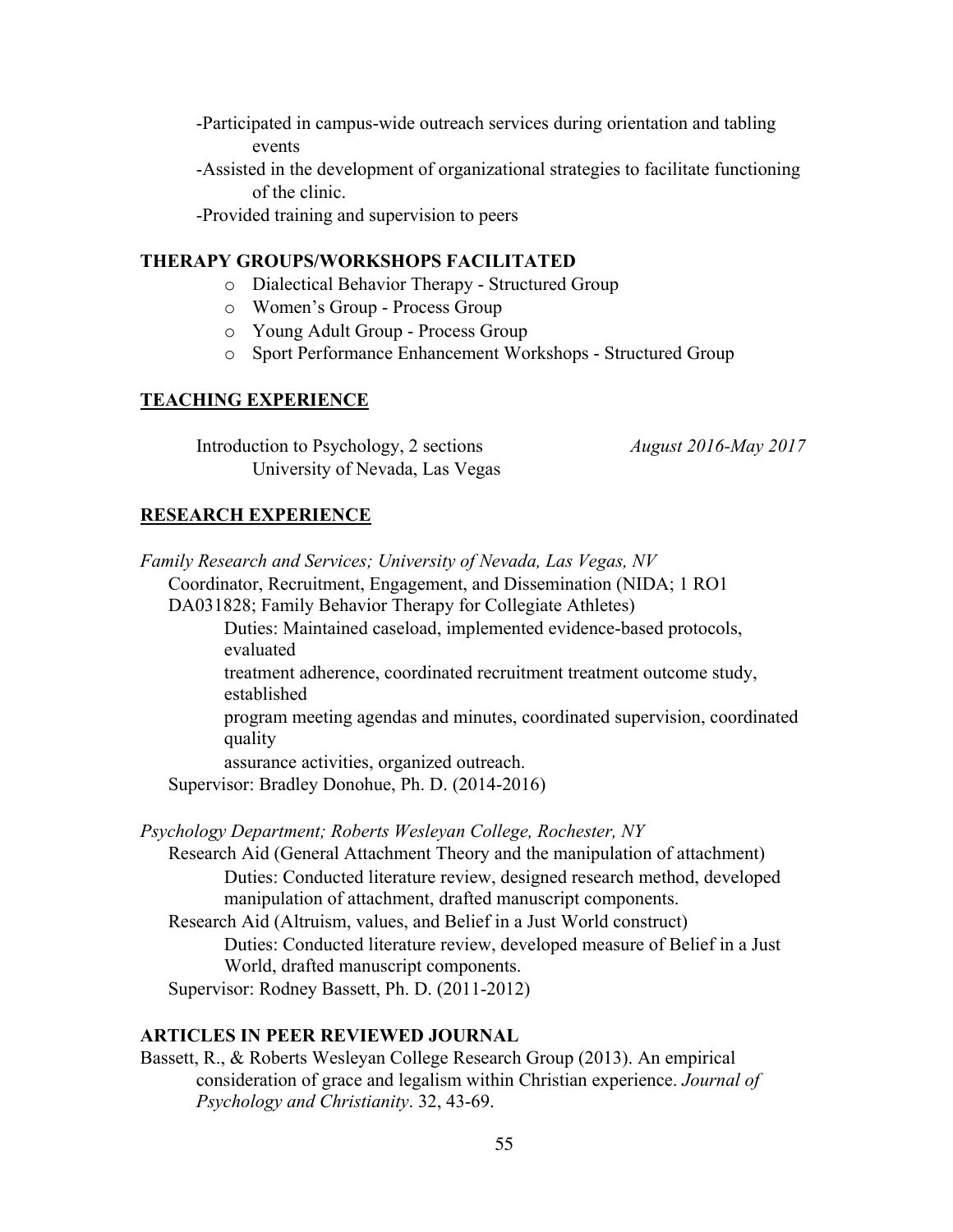- Donohue, B., Dowd, A., **Phillips, C. R.,** Plant, C., Loughran, T. A., Gavrilova, Y. (2016). Controlled Evaluation of a Method of Recruiting Participants into Treatment Outcome Research: Preliminary Results in a Sample of Collegiate Athletes. *Journal of Clinical Sport Psychology, 10,* 272-288.
- Gavrilova, Y., Galante, M., Rodríguez, A. C., **Phillips, C. R.**, Donohue, B. (n.d.) The relationship between problem-solving skills and factors that interfere with performance in the world's elite circus artists. *Manuscript submitted for publication.*

#### **Conference Presentations**

- Donohue, B., Gavrilova, Y., Galante, M., **Phillips, C.,** & Burnstein, B. (September, 2016). Piloting The Optimum Performance Program in Circus: Exploration into an Important Domain of Performance Psychology. Panel presented at the annual conference for the Association of Applied Sport Psychology, Phoenix, AZ.
- Galante, M., Gavrilova, Y., **Phillips, C.,** Corral, A., Corey, A., Burnstein, B. & Donohue, B. (September, 2016). TOPP Performance: Anxiety and Problem-Solving Skills in Circus Artists. Poster presented at the annual conference for the Association of Applied Sport Psychology, Phoenix, AZ.
- Garner, C., Gavrilova, Y., **Phillips, C.**, Gillis, D. & Donohue, B. (April 2015). *A Systematic Method of Recruitment of Collegiate Athletes*. Western Psychological Association. Las Vegas, NV. ID: 8449
- Gavrilova, Y., **Phillips, C.,** & Galante, M. (January 2016). *An Evidence-Supported Timeline Functional Analysis Method of Performance Optimization.* Workshop conducted at the annual conference of the Center for Performance Psychology, National University's Sanford Education Center, Carlsbad, CA.
- Gavrilova, Y. & **Phillips, C.** (February 2015). *Pre-performance and post-performance mindset training in the context of therapy: A workshop aimed at establishing optimum mindset in performers.* Workshop conducted at the annual conference of the Center for Performance Psychology, National University's Sanford Education Center, Carlsbad, CA.
- Gavrilova, Y., Galante, M., Gavrilova, E., **Phillips, C.** & Donohue, B. ((2016) *The semistructured interviews for sport and ethnic culture in mental health and sport performance programming: A rapid method of enhancing athletes' engagement.* Workshop conducted at the annual conference of the Center for Performance Psychology, National University's Sanford Education Center, Carlsbad, CA.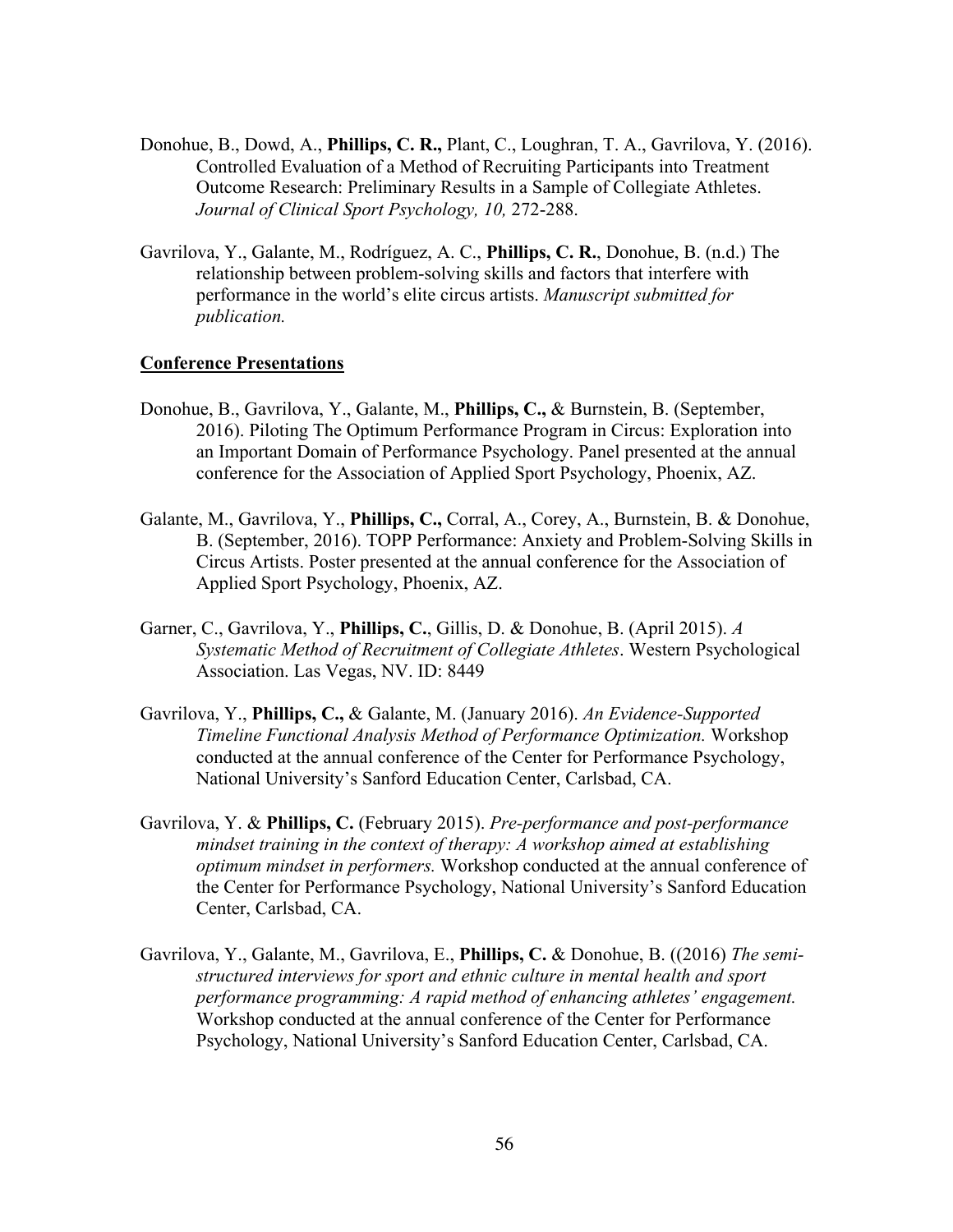- **Phillips, C. R.**, Dowd, A., Loughran, T., Donohue, B. (2015*). A cognitive behavioral theory to assist in mental health rehabilitation following sport injury*. Poster presented at the Western Psychological Association Annual Convention, Las Vegas, NV.
- **Phillips, C. R.** & Corey, A. (2016) *An evaluation of the effects of the coach-athlete relationship on athlete mental health.* Presentation at the annual conference of the Center for Performance Psychology, National University's Sanford Education Center, Carlsbad, CA.

#### **PROFESSIONAL POSITIONS & SERVICE**

-Tutor, Academic Success Center at the University of Nevada, Las Vegas (2017)

-Graduate Assistant at the University of Nevada, Las Vegas (2014-2017) -Academic Success Center/Disability Resource Center Assessment Specialist (May 2017-present) -Instructor, Introduction to Psychology (August 2016-May 2017) **-**Team Coordinator, Family Research and Services (July 2014-August 2016)

-Club Volleyball Assistant Coach Northern Nevada Juniors (2013-2014) Premiere Volleyball Club (2010-2012)

- -Student Worker, University of Nevada, Reno
- -Tutor, Roberts Wesleyan College (2010 2013) Tutored the following courses: general psychology, developmental psychology, algebra, and biological basis of behavior
- -Admissions' Student Ambassador (2011 2012) Provided campus tours for prospective students and assisted with various admissions functions, such as making phone calls to prospective students and alumni and organization

-Outside Service Ambassador, Martis Camp Golf Course (2010-2011)

## **CONSULTATION**

Sean Murphy, Leadership Counseling Services, LLC (2014-present) -Maintain regular blog posts and weekly video segments on topics such as identity development, self-care and interpersonal relationships -Conducted outreach workshop for entrepreneurs at Alchemist Accelerator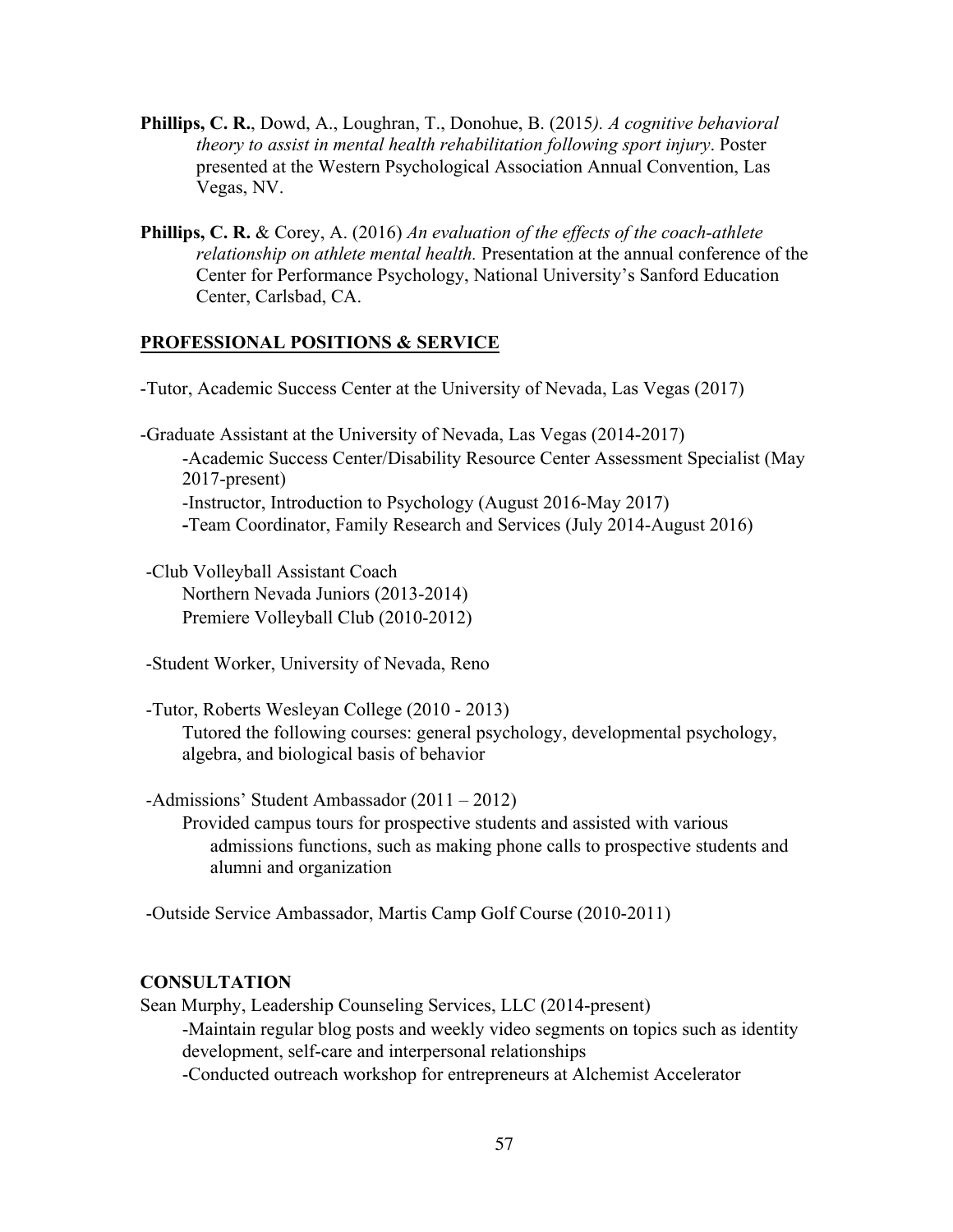Sport Performance Enhancement (2014-2016)

-Developed and implemented sport performance programming and psychoeducational workshops with teams and individual athletes -Cultivated and maintained relationships with athletic coaches and administrators -UNLV Varsity Women's Soccer (2014-2016) -UNLV Varsity Women's Golf (2014-2016) -UNLV Varsity Women's Volleyball (2014)

## **COMMITTEES**

-Clinical Student Committee Member (2014-present)

-Clinical Student Committee, Treasurer (2015-2016)

-Clinical Student Committee, Secretary (2014-2015)

-Web Presence Committee, AASP (2015)

-Student Athlete Advisory Committee, Chair (2012 - 2013)

## **OTHER COMMUNITY OUTREACH**

-Adopt-A-School, Fairbanks Elementary, North Chili, NY (2011-2013)

-Volleyball clinics, Northern Nevada Middle Schools, (2012)

-Volleyball clinics for urban youth in Puerto Rico (2010)

-Brookdale Reno, Assisted Living Facility, Reno, NV, activities coordinator (2008-2009)

-Sarah Winnemucca Elementary School, Reno, NV; volunteer teacher's assistant (2007)

## **MENTORSHIP-BASED PROGRAM INVOLVEMENT**

-Compeer Rochester, Rochester, NY; connecting disabled veterans with mentors (2013) -OASIS Adaptive Sports, Rochester, NY; assisting disabled veterans reconnect and regain mental and physical health through outdoor recreational activities (2013)

## **REFERENCES**

Dr. Janell Mihelic, Sandstone Psychological Practice Clinical Supervisor 702-405-0904 drjmihelic@gmail.com

Dr. Michelle Paul, University of Nevada-Las Vegas Associate Director of Clinical Training 702-895-1532 michelle.paul@unlv.edu